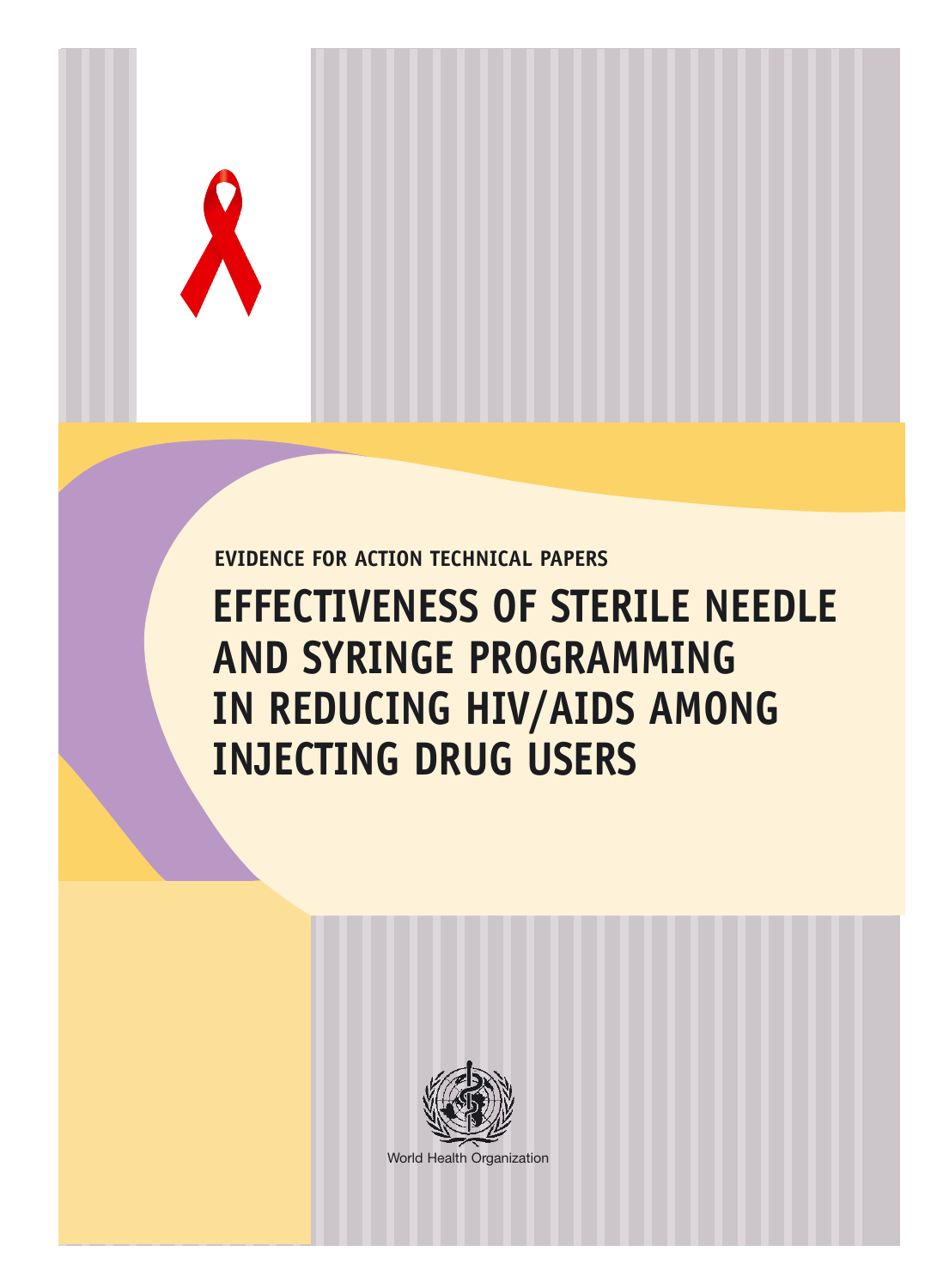#### **WHO Library Cataloguing-in-Publication Data**

Effectiveness of sterile needle and syringe programming in reducing HIV/AIDS among injecting drug users. (Evidence for action technical papers)

1.HIV infections - prevention and control. 2.Acquired immunodeficiency syndrome - prevention and control 3.Syringes - supply and distribution 4.Needles - supply and distribution 5.Needle-exchange programs 6.Review literature 7.Evidence-based medicine I.World Health Organization.

ISBN 92 4 159164 1 (NLM classification: WC 503.6)

#### **© World Health Organization 2004**

All rights reserved. Publications of the World Health Organization can be obtained from Marketing and Dissemination, World Health Organization, 20 Avenue Appia, 1211 Geneva 27, Switzerland (tel: +41 22 791 2476; fax: +41 22 791 4857; email: bookorders@who.int). Requests for permission to reproduce or translate WHO publications – whether for sale or for noncommercial distribution – should be addressed to Marketing and Dissemination, at the above address (fax: +41 22 791 4806; email: permissions@who.int).

The designations employed and the presentation of the material in this publication do not imply the expression of any opinion whatsoever on the part of the World Health Organization concerning the legal status of any country, territory, city or area or of its authorities, or concerning the delimitation of its frontiers or boundaries. Dotted lines on maps represent approximate border lines for which there may not yet be full agreement.

The mention of specific companies or of certain manufacturers' products does not imply that they are endorsed or recommended by the World Health Organization in preference to others of a similar nature that are not mentioned. Errors and omissions excepted, the names of proprietary products are distinguished by initial capital letters.

All reasonable precautions have been taken by WHO to verify the information contained in this publication. However, the published material is being distributed without warranty of any kind, either express or implied. The responsibility for the interpretation and use of the material lies with the reader. In no event shall the World Health Organization be liable for damages arising from its use.

Printed in Switzerland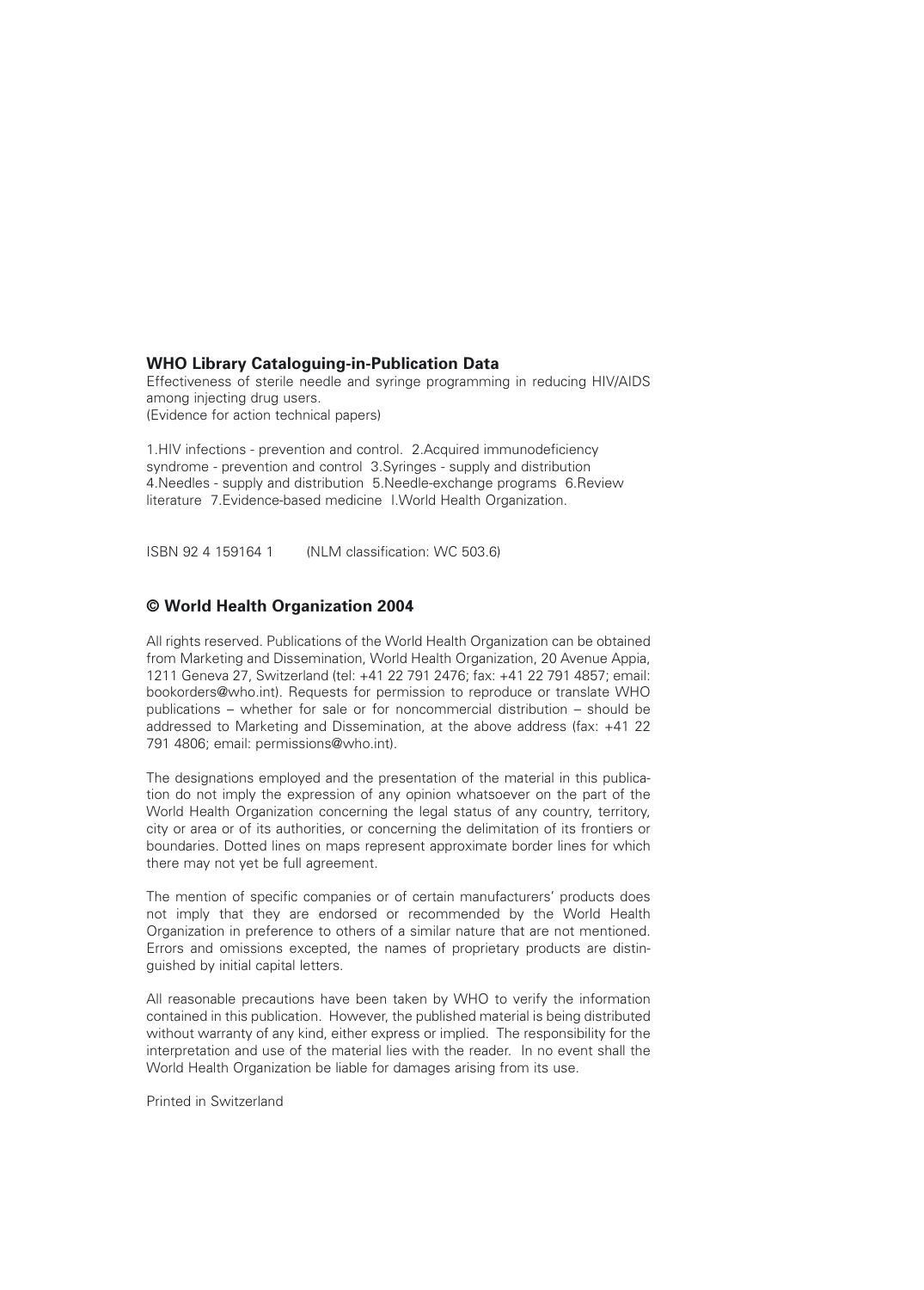**EVIDENCE FOR ACTION TECHNICAL PAPERS**

## EFFECTIVENESS OF STERILE NEEDLE AND SYRINGE PROGRAMMING IN REDUCING HIV/AIDS AMONG INJECTING DRUG USERS



World Health Organization **Geneva** 2004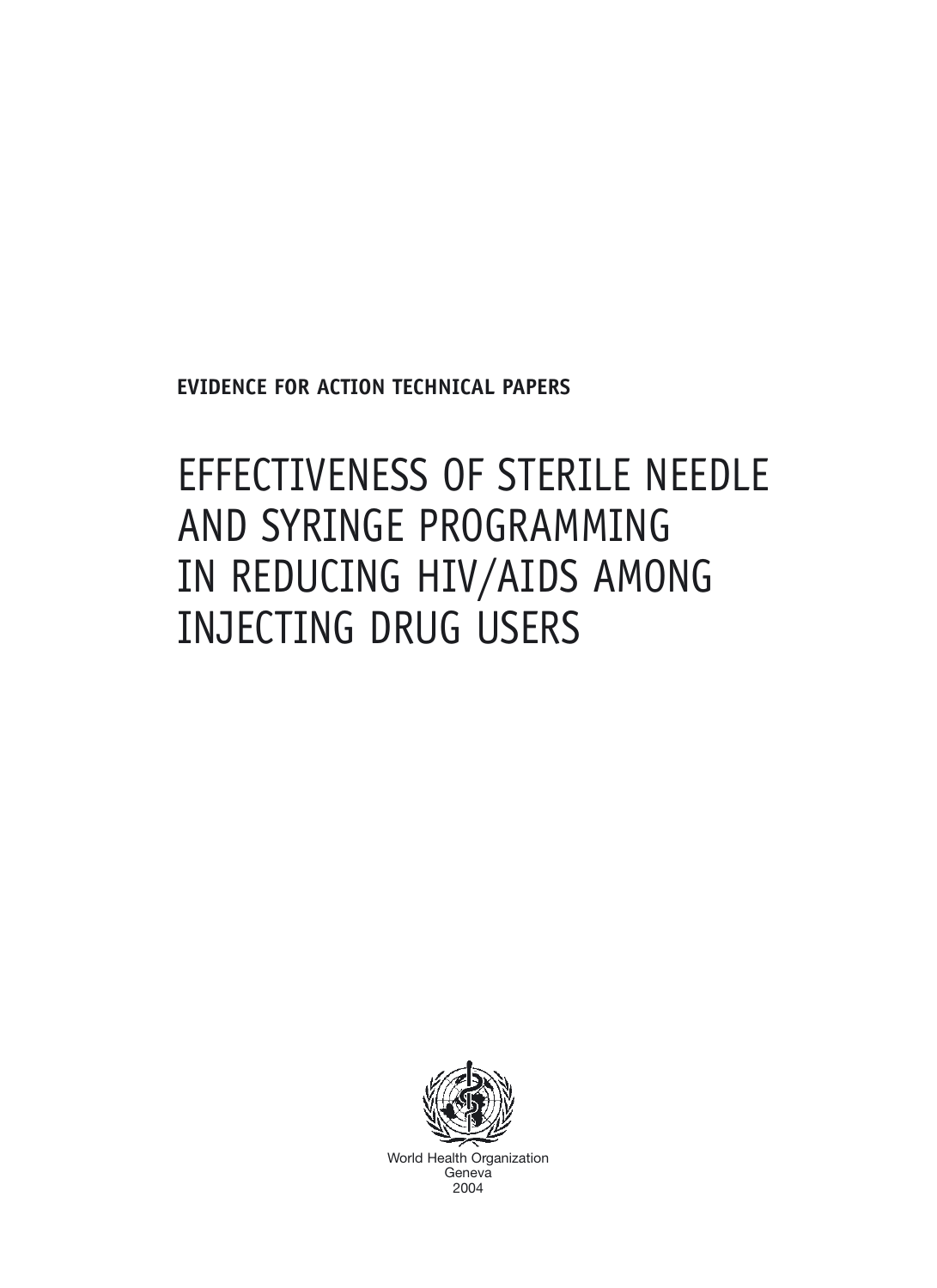### ACKNOWLEDGEMENTS

This review was authored by Dr. Alex Wodak and Ms Annie Cooney.

A large international network of researchers and colleagues have made important contributions to the development of this publication. These researchers and colleagues include: Francisco Bastos, Anindya Chatterjee, Nick Crofts, Don Des Jarlias, Kate Dolan, Catherine Hankins, Ed Kaplan, Richard Needle, Swarup Sarkar, Gerry Stimson, Steffanie Strathdee, Don Sutherland, and Owen Westcott.

We also acknowledge the many individuals from many countries around the world who have attempted to fund and encourage research in this area, assist the difficult process of translating research findings into policy, operate services despite funding inadequacy and work with injecting drug users and communities.

Andrew Ball, Monica Beg, Manuela Moeller, Richard Steen and Gundo Weiler from WHO edited the publication, which was developed under the supervision of Isabelle de Zoysa, Director of Prevention, Department of HIV/AIDS, WHO.

WHO acknowledges the generous contribution of the Australian Agency for International Development (AusAID) to the development of this publication.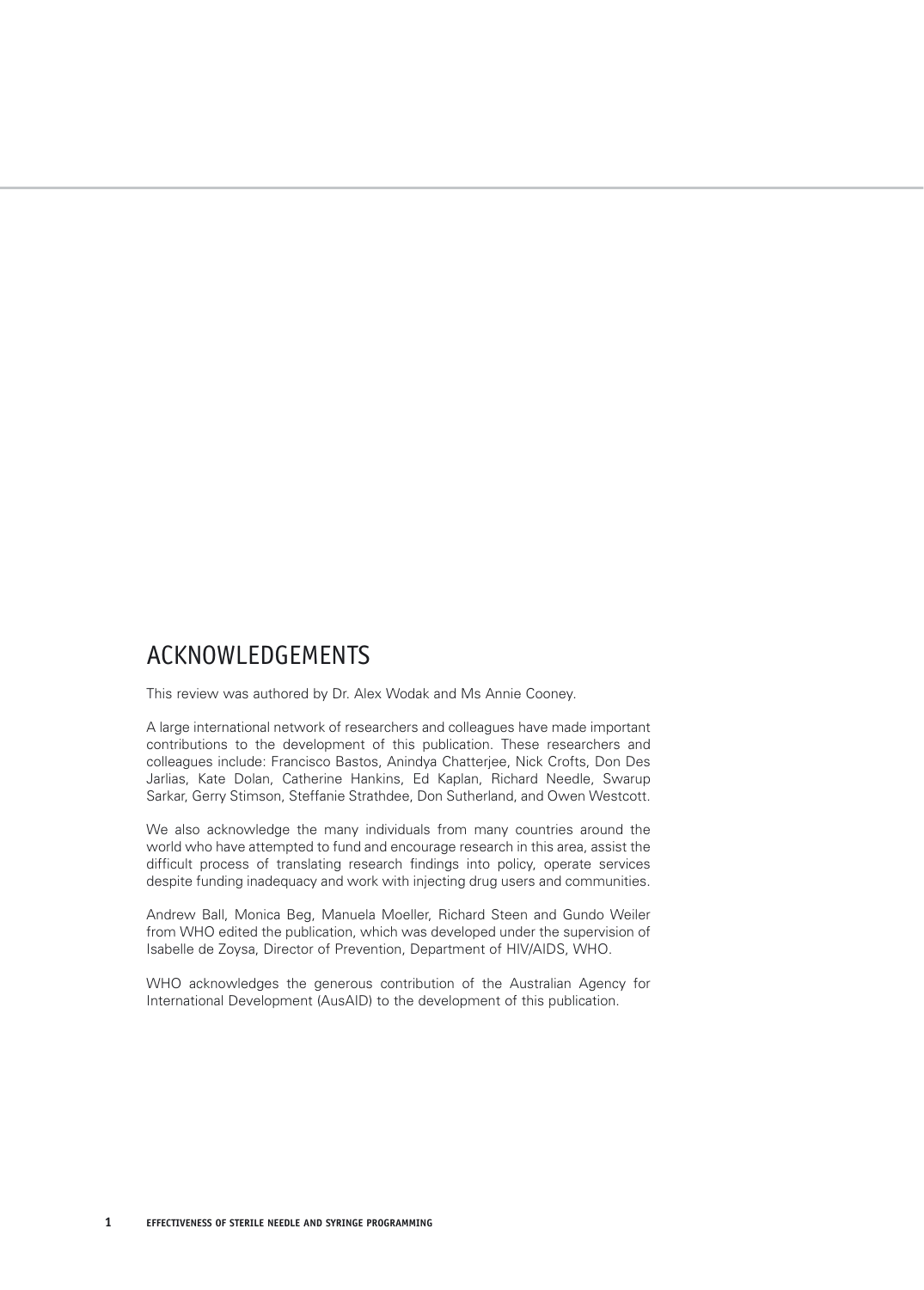## CONTENTS

| 3.1.   |                                                                                                                                                                                                                                |  |
|--------|--------------------------------------------------------------------------------------------------------------------------------------------------------------------------------------------------------------------------------|--|
| 3.1.1. |                                                                                                                                                                                                                                |  |
|        |                                                                                                                                                                                                                                |  |
|        | 3.1.3. Specificity of association contained as a series of the series of the series of the series of the series of the series of the series of the series of the series of the series of the series of the series of the serie |  |
|        |                                                                                                                                                                                                                                |  |
|        |                                                                                                                                                                                                                                |  |
|        |                                                                                                                                                                                                                                |  |
|        |                                                                                                                                                                                                                                |  |
|        |                                                                                                                                                                                                                                |  |
|        |                                                                                                                                                                                                                                |  |
|        |                                                                                                                                                                                                                                |  |
|        |                                                                                                                                                                                                                                |  |
|        |                                                                                                                                                                                                                                |  |
|        |                                                                                                                                                                                                                                |  |
|        |                                                                                                                                                                                                                                |  |
| 3.2    |                                                                                                                                                                                                                                |  |
| 3.2.1. |                                                                                                                                                                                                                                |  |
| 3.2.2  |                                                                                                                                                                                                                                |  |
| 3.2.3  |                                                                                                                                                                                                                                |  |
| 3.2.4  | Temporal sequence in the contract of the contract of the contract of the contract of the contract of the contract of the contract of the contract of the contract of the contract of the contract of the contract of the contr |  |
| 3.2.5  |                                                                                                                                                                                                                                |  |
| 3.2.6  |                                                                                                                                                                                                                                |  |
| 3.2.7  | Coherence of the evidence contract contract to the evidence of the evidence of the evidence of the evidence of the evidence of the evidence of the evidence of the evidence of the evidence of the evidence of the evidence of |  |
|        |                                                                                                                                                                                                                                |  |
|        |                                                                                                                                                                                                                                |  |
|        |                                                                                                                                                                                                                                |  |
|        |                                                                                                                                                                                                                                |  |
|        |                                                                                                                                                                                                                                |  |
|        |                                                                                                                                                                                                                                |  |
|        |                                                                                                                                                                                                                                |  |
| 3.3    | The effectiveness of the sale of needles and syringes from pharmacies and vending<br>machines in preventing HIV infection among injecting drug user 18                                                                         |  |
| 3.3.1  |                                                                                                                                                                                                                                |  |
| 3.3.2  |                                                                                                                                                                                                                                |  |
| 3.3.3  |                                                                                                                                                                                                                                |  |
| 3.3.4  | Temporal sequence in contained and contained a sequence in the contact of the contact of the contact of the contact of the contact of the contact of the contact of the contact of the contact of the contact of the contact o |  |
| 3.3.5  |                                                                                                                                                                                                                                |  |
| 3.3.6  |                                                                                                                                                                                                                                |  |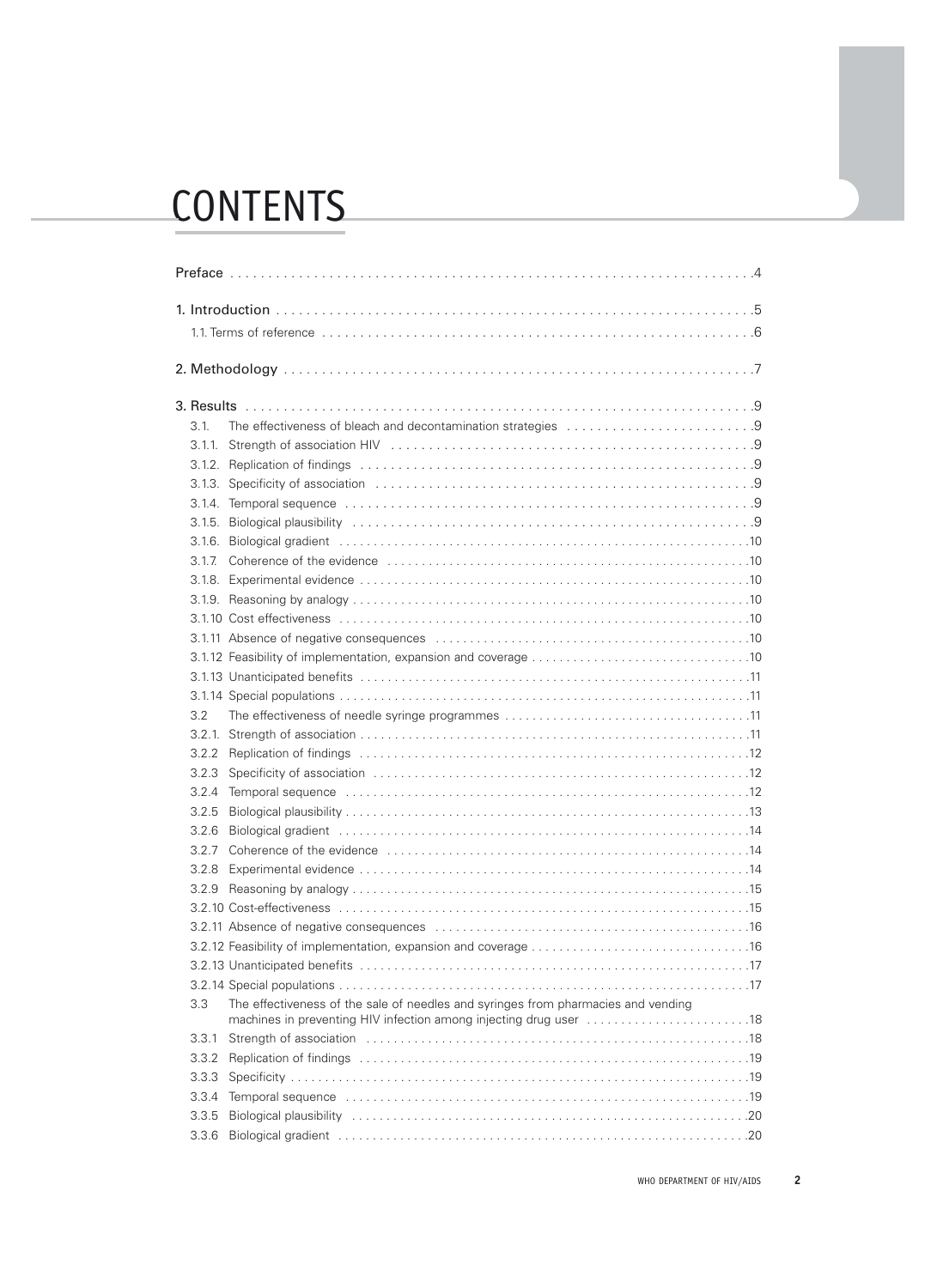|       | 3.3.9 Reasoning by analogy (and according to the control of the control of the control of the control of the c                                                                                                                |  |
|-------|-------------------------------------------------------------------------------------------------------------------------------------------------------------------------------------------------------------------------------|--|
|       |                                                                                                                                                                                                                               |  |
|       |                                                                                                                                                                                                                               |  |
|       |                                                                                                                                                                                                                               |  |
|       |                                                                                                                                                                                                                               |  |
|       |                                                                                                                                                                                                                               |  |
| 3.4   |                                                                                                                                                                                                                               |  |
| 3.4.1 |                                                                                                                                                                                                                               |  |
| 3.5   |                                                                                                                                                                                                                               |  |
| 3.5.1 |                                                                                                                                                                                                                               |  |
| 3.5.2 |                                                                                                                                                                                                                               |  |
| 3.5.3 |                                                                                                                                                                                                                               |  |
| 3.5.4 |                                                                                                                                                                                                                               |  |
| 3.5.5 |                                                                                                                                                                                                                               |  |
| 3.5.6 | Biological gradient (and according to the control of the control of the control of the control of the control of the control of the control of the control of the control of the control of the control of the control of the |  |
| 3.5.7 |                                                                                                                                                                                                                               |  |
| 3.5.8 |                                                                                                                                                                                                                               |  |
| 3.5.9 |                                                                                                                                                                                                                               |  |
|       |                                                                                                                                                                                                                               |  |
|       |                                                                                                                                                                                                                               |  |
|       | 3.5.12 Feasibility of implementation, expansion and coverage entirstance entirst contained as $25$                                                                                                                            |  |
|       |                                                                                                                                                                                                                               |  |
|       | 3.5.14 Special populations (and according to the control of the control of the control of the control of the c                                                                                                                |  |
|       |                                                                                                                                                                                                                               |  |
|       |                                                                                                                                                                                                                               |  |
|       |                                                                                                                                                                                                                               |  |
| 5.1   | There is compelling evidence that increasing the availability and utilization of sterile<br>injecting equipment by IDUs reduces HIV infection substantially 28                                                                |  |
| 5.2   | There is no convincing evidence of any major, unintended negative consequences 28                                                                                                                                             |  |
| 5.3   |                                                                                                                                                                                                                               |  |
| 5.4   | Needle syringe programmes have additional and worth while benefits apart from reducing                                                                                                                                        |  |
| 5.5   | Bleach and other forms of disinfection are not supported by good evidence                                                                                                                                                     |  |
| 5.6   | Pharmacies and vending machines increase the availability and probably                                                                                                                                                        |  |
| 5.7   |                                                                                                                                                                                                                               |  |
| 5.8   | Needle syringe programmes on their own are not enough to control                                                                                                                                                              |  |
|       |                                                                                                                                                                                                                               |  |
|       |                                                                                                                                                                                                                               |  |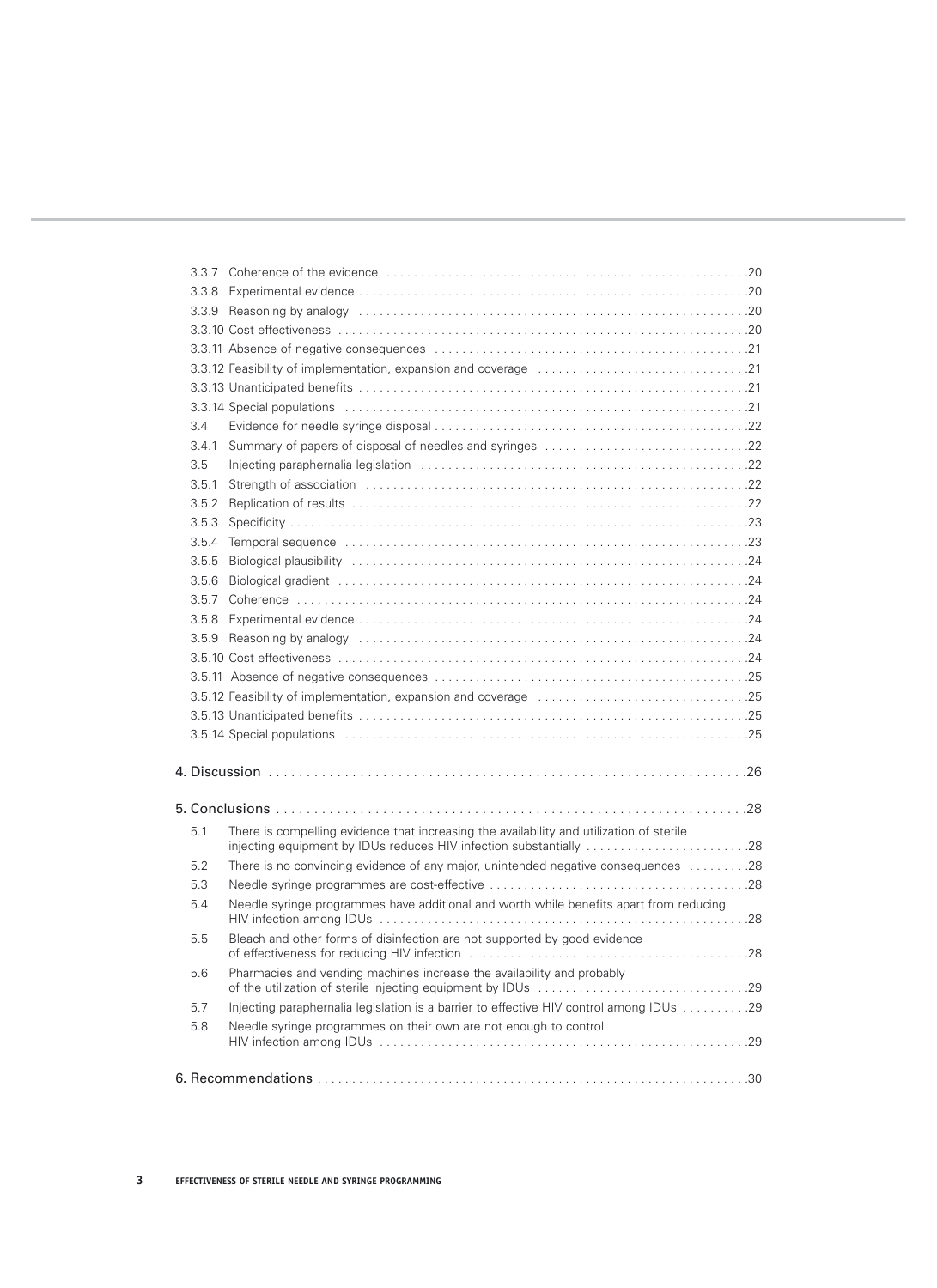## PREFACE

 $\overline{\phantom{a}}$  he global environment for a response to HIV has shifted substantially towards a massive scaling up of prevention, treatment and care The global environment for a response to HIV<br>has shifted substantially towards a massive<br>scaling up of prevention, treatment and care<br>interventions. In particular, the world made an unprecedented commitment during the United Nations Special Session on HIV/AIDS in 2001 to halting and reversing the epidemic by 2015. In support of this, additional resources to fund an expanded response have been come available through the Global Fund to Fight AIDS, Tuberculosis and Malaria.

Countries face the challenge of translating these commitments into practical programmes, including a range of comprehensive interventions to address HIV transmission related to injecting drug use. Although a huge body of scientific literature details the effectiveness of interventions, public health professionals often experience difficulties in accessing and interpreting this knowledge base.

This publication, together with other Evidence for Action technical papers, aims to make the evidence for the effectiveness of selected key interventions in preventing HIV transmission among injecting drug users accessible to a policy-making and programming audience. The interventions reviewed range from providing information and sterile injecting equipment to the impact of drug dependence treatment on HIV prevention. Each publication summarizes the published literature and discusses implications for programming with a particular focus on resource-limited settings.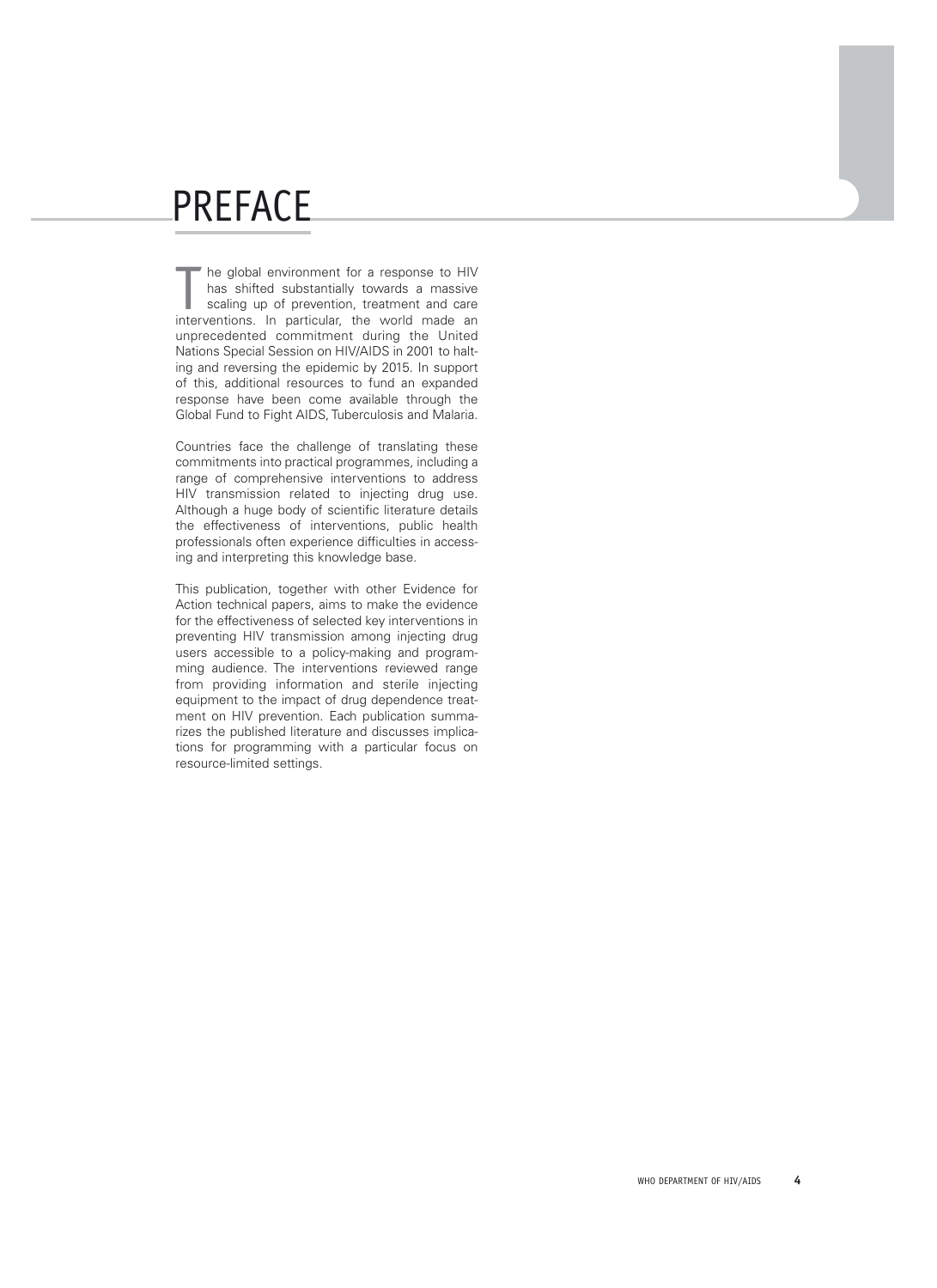## 1. INTRODUCTION

ollowing an epidemic of hepatitis B and hepatitis C (and HIV as discovered later) among injecting drug users (IDUs) in Edinburgh, ollowing an epidemic of hepatitis B and hepatitis C (and HIV as discovered later) among injecting drug users (IDUs) in Edinburgh, Scotland between 1982 and 1984, a pharmacist decided to provide sterile injecting equipment, a decision that was soon overruled by authorities (1).

After an outbreak of hepatitis B among IDUs in Amsterdam in 1983, an organization of IDUs asked municipal health authorities to provide sterile injection equipment (2). This request was initially rejected but the decision was soon reversed, allowing for the establishment of the first official needle syringe programme in the world. The HIV/AIDS pandemic soon became the rationale for this programme and similar programmes were rapidly established in many other parts of the world. Needle syringe programmes now operate officially in over 40 countries. Evaluation of the effectiveness and safety of these programmes began soon after they were first established and a vast literature was rapidly generated.

Providing access to and encouraging utilization of sterile needles and syringes for IDUs is now generally considered to be a fundamental component of any comprehensive and effective HIV-prevention programme. A wide variety of measures have been developed to improve access to and utilization of sterile injecting equipment, including needle syringe programmes (NSP), strategies for disinfecting needles and syringes where they are reused or shared, pharmacy-based distribution, sale or exchange schemes, vending machines and other distribution programmes, policies and programmes to encourage more appropriate disposal of used needles and syringes and injecting paraphernalia legislation. Much effort has been expended on improving knowledge, changing attitudes and reducing risk behaviour, but unless the means for behaviour change also become more readily available, improved knowledge and attitudes will not result in reduced risk. Likewise, unless efforts to increase access to sterile injecting equipment are buttressed by other efforts to support behaviour change, risk reduction will remain unaffected. Interventions to improve access to sterile injecting equipment have been implemented in many countries throughout the developed world and to a lesser extent in transitional and developing countries. In the absence of an effective and widely deployed vaccine against HIV, measures to improve access to sterile needles and syringes will remain the most effective tool available to reduce the spread of this virus among (and from) IDUs.

This review examines whether sterile needle and syringe programmes have been demonstrated scientifically to reduce the spread of HIV among IDUs. The evidence is evaluated for the first time according to the criteria originally proposed by Bradford Hill <sup>(3)</sup> to allow a causal relationship to be inferred from observed associations. Several additional criteria, which focus on the feasibility and sustainability of interventions, rather than causality, have been added subsequently by various authors.

The reliability of research conclusions without support from randomized controlled clinical trials in both clinical medicine and public health is often questioned. However, the difficulty of conducting a strictly randomized controlled trial to evaluate a public health intervention such as a NSP should not be underestimated (4, 5). Potential sources of bias and confounding are impossible to control because of insurmountable ethical and logistical impediments. For example, in countries and states where NSPs are illegal, IDUs who attend these facilities are known to differ substantially in terms of socioeconomic characteristics and drug use patterns (such as frequency of injecting and needle-sharing) compared to other IDUs who do not attend these facilities.

Furthermore, randomization of IDUs in jurisdictions where NSPs are illegal is fraught with virtually overwhelming legal, ethical and logistical obstacles. Where NSPs operate legally, ethical and logistical problems of randomizing IDUs to NSP use or nonuse prevail as denial of access (to a control group) is a major insurmountable issue. In the absence of randomization, some other major methodological problems become even more significant, including the accurate measurement of needle-sharing and injection frequency. In addition, evaluation studies have inevitably been conducted at different stages of HIV epidemics with wide variations in seroprevalence and seroincidence. Where seroprevalence is low, an evaluation may fail to detect effective HIV prevention because so few infections occur. Where evaluation is conducted in high seroprevalence settings, studies may fail to detect effective prevention by NSPs because many infections are sexually transmitted.

In addressing these methodological concerns, a report from the United States National Academy of Sciences' Institute of Medicine concluded that to reject NSPs, based on limitations of the design of single studies, ignores both the preponderance and pattern of the evidence and 'is both poor scientific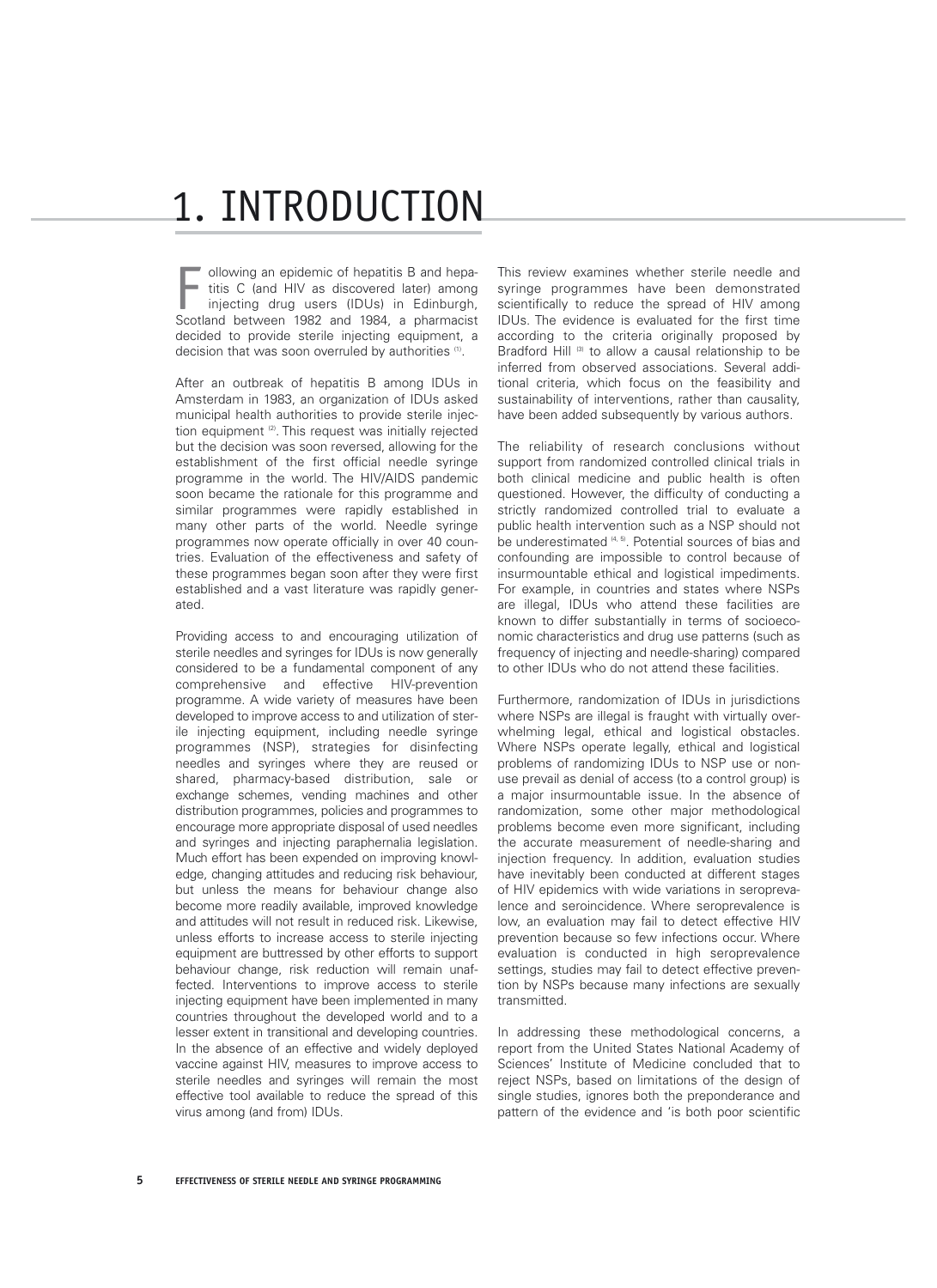judgment and bad public health policy' (6). The Institute argued 'that the improbability of being able to carry out the definitive study… does not necessarily preclude the possibility of making confident scientific judgments' and (citing the words of the biostatistician A. Bradford Hill) that 'incomplete' scientific evidence 'does not confer upon us a freedom to ignore the knowledge we already have, or to postpone the action that it appears to demand'. Bradford Hill argued that if certain criteria are met in a number of observational studies evaluating an association, then there is an increased probability that a statistical association is causal.

The criteria proposed by Bradford Hill to infer causality are: strength of association, replication of findings (or consistency), specificity of association, temporal sequence, biological plausibility of the association, biological gradient (or a dose–response relationship), coherence with established facts or other knowledge, experimental evidence (if available) and argument by analogy<sup>(3)</sup>. Although originally proposed for observational studies, in recent years these criteria have increasingly been used to assess evidence from studies evaluating interventions. The original criteria and five additional criteria, (unanticipated benefits, cost-effectiveness, absence of negative consequences, special populations and feasibility of implementation and coverage) will be applied to all of the terms of reference of this project (see below), although the literature for some interventions is not nearly as extensive as that for evaluating NSPs.

### 1.1 Terms of reference

The general brief for this report was to evaluate the evidence on the effectiveness of sterile needle and syringe programming (including other injecting paraphernalia) for HIV prevention among IDUs in different settings and contexts, and to recommend how the evidence can guide public health policy-makers in programming for HIV prevention among IDUs. The report was to include all of the following subcategories:

- ◗ needle and syringe decontamination strategies;
- ◗ needle and syringe exchange;
- ◗ pharmacy, vending and other distribution programmes;
- needle and syringe disposal; and
- ◗ injecting paraphernalia legislation.

In addressing the key section of the paper, evidence on effectiveness, reference should be made to crucial studies that examine the effectiveness and cost-effectiveness of specific interventions. For each key study, descriptions should be provided of the study, methodology, sampling, outcomes, study limitations, interpretation and how easily findings can be generalized, with a comment on standard of proof. Less rigorous studies may be referred to in order to illustrate certain points not covered in other studies or to raise issues for further investigation. Recommendations should be made for further studies if necessary. Finally, every effort should be made to ensure coverage of the international literature, including grey literature, by including (bi-/ multi-lingual) co-authors who are able to access non-English language literature and can access grey literature from different global regions.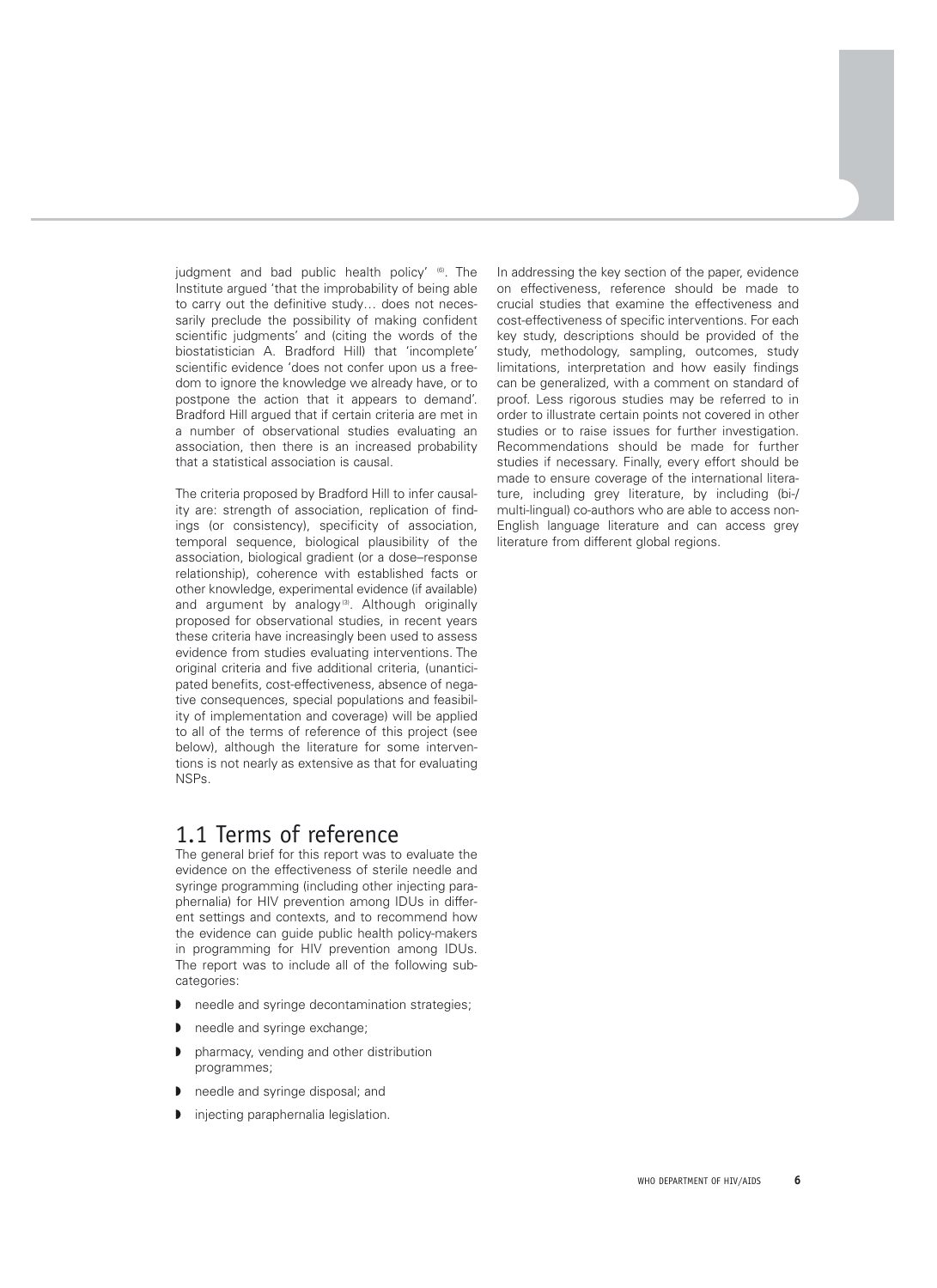## 2. METHODOLOGY

search of the published scientific literature was carried out using Medline data bases and International Pharmaceutical Abstracts, search of the published scientific literature<br>
was carried out using Medline data bases and<br>
International Pharmaceutical Abstracts,<br>
supplemented by online bibliographies such as those produced by the Drug Policy Alliance  $(7, 8)$  and the United States Department of Health and Human Services (9). The search for NSP literature exploded the keywords needle and syringe exchange, HIV infections and substance abuse, intravenous. Literature on bleach and decontamination was identified by exploding the keywords disinfection, HIV infections and acquired immunodeficiency syndrome for the period 1989–2002. The result was then combined with each of the keywords substance abuse (intravenous), syringes and needles. Separate searches were performed for syringe disposal, pharmacy and vending distribution and legislation by exploding and combining the keywords needles, syringes, pharmacy, pharmacists, vending machines, legislation and substance abuse (intravenous). Several comprehensive reviews on the effectiveness of needle and syringe exchange (6-10) and on bleach and decontamination strategies (6, 11) were also drawn on extensively. Conference abstracts were reviewed, and searches of the Internet were conducted, especially for the first, third, fourth and fifth terms of reference, but resources were not available to permit hand searching of other grey literature.

The Bradford Hill guidelines or causal criteria were identified as an appropriate framework to evaluate the literature on each of the five topics  $(3, 12)$  and further reference was made to Spitzer for their definition and application (13). Five additional criteria (costeffectiveness, absence of negative consequences, unanticipated benefits, feasibility of implementation and coverage, and special populations) were also applied in view of their applicability to public health interventions.

The null hypothesis used for this study was that measures to increase the availability and utilization of sterile injecting equipment, disinfection or bleach decontamination of injecting equipment do not reduce HIV risk behaviour, HIV seroprevalence or HIV seroincidence of IDUs.

The criteria were categorized as either Bradford Hill causal criteria or additional feasibility and implementation criteria. The criteria were defined as follows:

### A. Bradford Hill causal criteria

**Strength of association.** The strength of a supposed association between an exposure factor and an outcome is gauged by the appropriate statistic used to measure the protective effect of an intervention. The preferred statistic, where available, is relative risk (RR) or odds ratio (OR) with associated confidence intervals.

**Replication of findings.** Also referred to as "consistency", this criterion examines whether different studies conducted in different locations by different investigators have reported similar findings.

**Specificity of association.** Specificity is said to be present when the alleged exposure factor (or intervention) is exclusive to the outcome and when the outcome has no other known cause or associated risk factors. For example, have NSPs had the unique effect of reducing HIV incidence, or have they had multiple other effects? And has a reduced seroincidence only occurred in locations where NSPs have been introduced?

**Temporal sequence.** For a cause-and-effect relationship to be supported, was the introduction of an intervention followed by a reduction in the outcome factor? Did the introduction of NSPs precede a reduction in needle-sharing, other risk behaviours or HIV incidence? Conversely, in locations where NSPs were closed, did risk behaviour and HIV incidence increase subsequently?

**Biological plausibility.** This criterion refers to the presence or absence of a likely biological mechanism linking the risk exposure or intervention to the observed findings.

**Biological gradient.** Evidence that increasing exposure to an intervention or risk factor results in a commensurate positive or negative change in an outcome is indicative of a biological gradient.

**Experimental evidence.** This criterion often provides the strongest support for causation and examines whether preventive action, in this case increased availability and utilization of sterile injecting equipment, actually reduces needle-sharing, which in turn reduces HIV incidence and/or prevalence.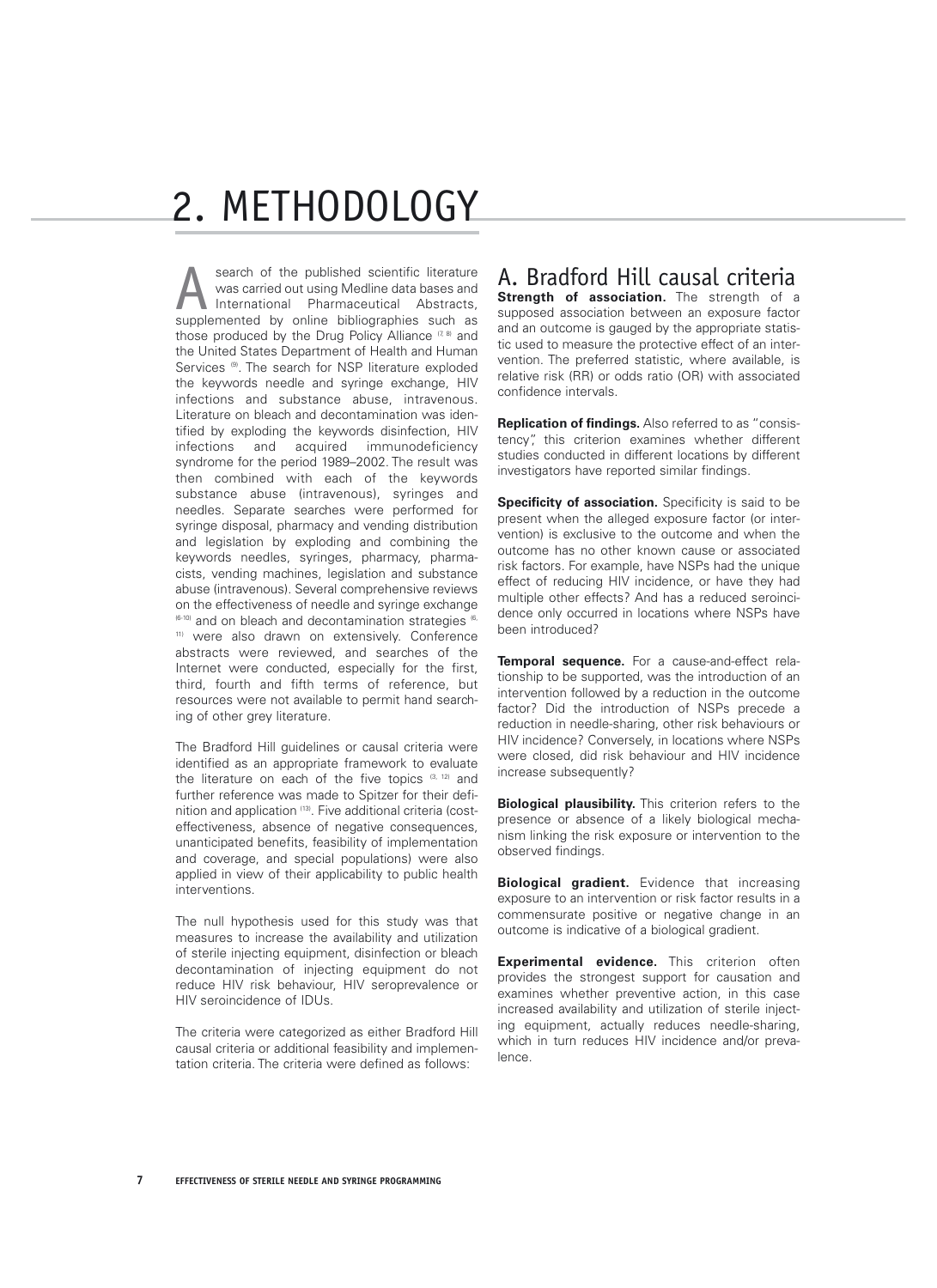**Reasoning by analogy.** Causality is supported by analogy if there are similar associations or causal relationships in other clinical or epidemiological areas of relevance. This may involve 'apposite' studies where, say, NSP use leads to lower HCV or HBV incidence compared to non-NSP use.

**Coherence.** When the evidence from different disciplines and different sources "hangs well together", this criterion is considered to be fulfilled. For example, lack of supportive laboratory findings would count against coherence. Are there documented examples of HIV incidence declining without NSPs? Does the apparently lower impact of NSPs on HCV incidence damage the evidence for effective HIV prevention?

## B. Additional feasibility and implementation criteria

**Cost effectiveness.** Although estimated in a number of different ways, authorities pay increasing attention these days to the magnitude of benefit achieved from allocation of scarce public resources. Is the introduction of NSPs and other interventions cost-effective in all parts of the world and at different stages of an HIV epidemic?

**Absence of negative consequences.** Consideration of possible inadvertent adverse consequences is an important part of evaluating clinical and public health interventions. The presence of unintended negative consequences has a major impact on adoption or expansion of interventions. Fear that increased availability of sterile needle syringe programmes might exacerbate illicit drug use has been a major factor delaying adoption and expansion of these programmes.

**Feasibility of implementation, expansion and coverage.** Is it feasible to implement NSPs in diverse settings, including resource-poor settings, and to expand these to a scale commensurate with public health need?

**Unanticipated benefits.** Does the introduction of NSPs lead to other unintended and welcome benefits (such as increased referral to drug treatment)?

**Special populations**. How successful are NSPs in reaching special populations that have been identified as particularly at risk (such as young IDUs) or of considerable public health significance (such as 'bridge populations' like homosexual male IDUs or commercial sex workers who also inject drugs)?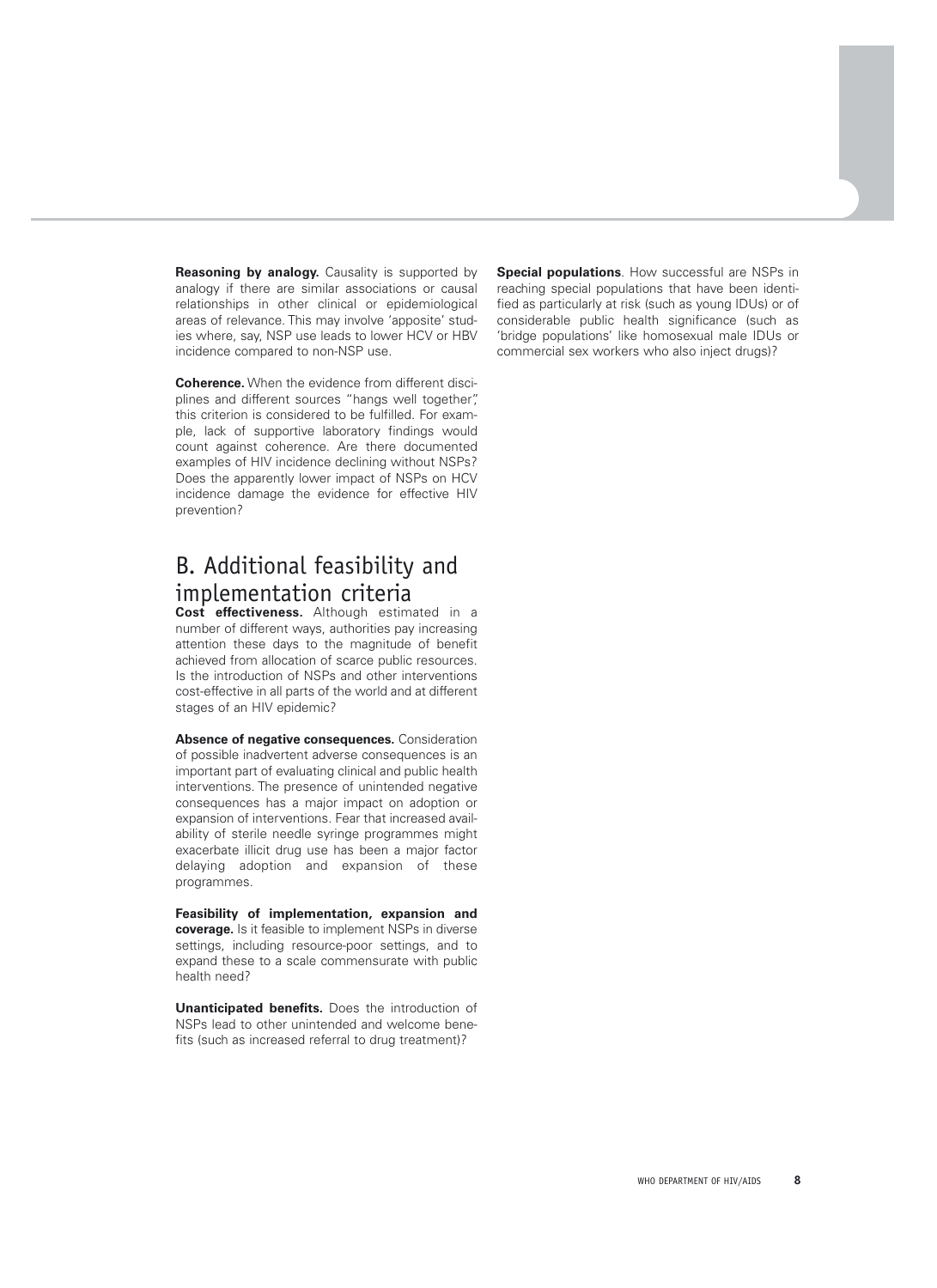## 3. RESULTS

## 3.1 The effectiveness of bleach and decontamination strategies

#### 3.1.1 Strength of association HIV:

Three field studies (resulting in four reports) assessing the effect of bleach as a disinfectant for injecting equipment on HIV seroprevalence among IDUs (14-17) (Table 1) concluded that disinfection of needles with bleach appeared to offer no protection, or at best little protection, against HIV infection. The study populations were small and the measures of association had wide confidence intervals. Moreover, two studies assessed the effect of bleach on HCV prevalence (18, 19) and neither found a significant protective effect of bleach on HCV seroconversion. At best, one of the studies (18) suggests a small (and probably insignificant) reduction of HCV infection.

#### **There is insufficient evidence to consider that the criterion of 'strength of association' has been fulfilled.**

#### 3.1.2 Replication of findings

All three field studies that were identified (14-17) concluded that the use of bleach did not offer adequate protection against HIV infection. (The laboratory evidence, in contrast, suggests disinfection with bleach can, under certain conditions, provide protection against HIV).

**There is insufficient evidence to consider that the criterion of 'replication of findings' has been fulfilled.**

#### 3.1.3 Specificity of association

The cleaning of needles and syringes does not have a unique impact on reducing HIV infection among IDU because this intervention might reduce infection with all other types of micro-organisms. Numerous factors affect HIV transmission among IDUs and cleaning of injection equipment takes place in many different ways: for example, it has been shown that sharing of paraphernalia other than needles may modify infection rates (20-21), and adherence to cleaning protocols is often poor (22, 23).

**There is insufficient evidence to consider that the criterion of 'specificity of association' has been fulfilled.**

#### 3.1.4 Temporal sequence

As insufficient evidence was found to support strength of association; it is not surprising that no relevant literature on temporal sequence was identified.

#### **There is insufficient evidence to consider that the criterion of 'temporal sequence' has been fulfilled.**

#### 3.1.5 Biological plausibility **HIV detected in used syringes, and remains viable (i.e. can infect subsequent persons)**

The link between HIV infection and subsequent development of AIDS has been conclusively demonstrated. It has also been shown that HIV-1 is present in blood contaminated needles and syringes (particularly if visibly contaminated) from IDUs (21, 24-26). Furthermore, HIV remains viable at room temperature for up to four weeks (27). It is well accepted that HIV can be transmitted by injection of infected blood<sup>(28)</sup>. Sharing of syringes and needles is also a common behaviour: in an Australian study of NSPs, 31% of respondents were found to have shared a syringe in the previous month<sup>(29)</sup>. A similar proportion of IDUs (35%) in New Haven, United States of America admitted to sharing needles before an NSP was introduced (30). Higher proportions have been reported among IDUs in prisons (31, 32). It has also been shown that those IDUs who share needles have higher rates of HIV antibodies (33).

#### **Bleach (hypochlorite) is an effective disinfectant**

The efficacy of bleach as a disinfectant for inactivating HIV has been shown in numerous laboratory studies (34-50). These studies, summarized in Table 2, may not all be directly comparable, having used different simulated environments, virus and/or culture medium types, viral loads and activation measures. However, there is general agreement that bleach can be effective in inactivating HIV. Higher concentrations of bleach, although not always necessary, are more effective. Contact time with bleach and the presence of other matter, such as clotted blood in syringes, are also important factors influencing efficacy.

#### **There is sufficient evidence to consider that the criterion of 'biological plausibility' has been fulfilled.**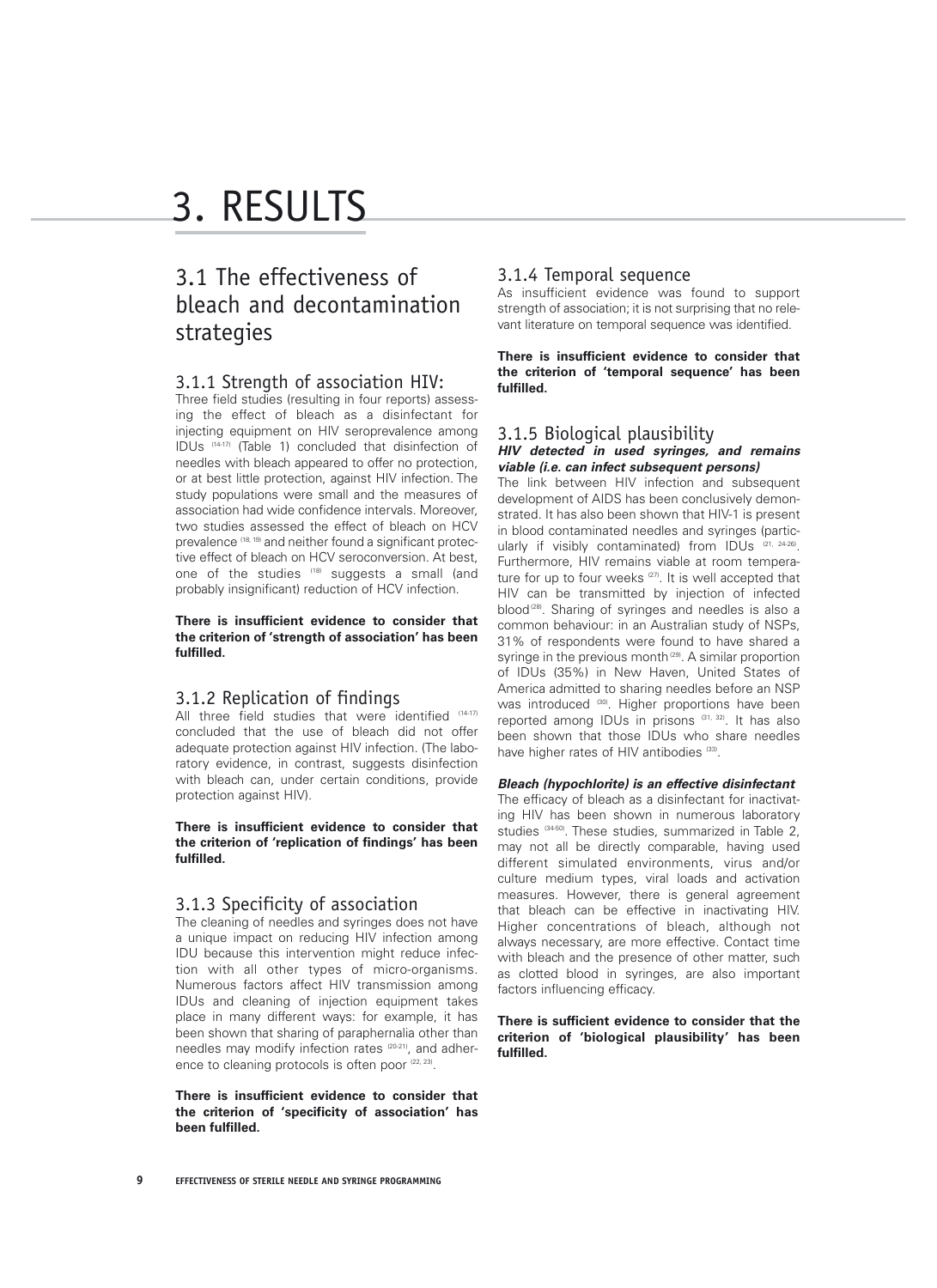#### 3.1.6 Biological gradient

A biological gradient for the efficacy of bleach in inactivating HIV has been shown in laboratory studies only. However, no biological gradient has been demonstrated in field studies.

**There is insufficient evidence to consider that the criterion of 'biological gradient' has been fulfilled.**

#### 3.1.7 Coherence of the evidence

The evidence for biological plausibility (see above) is a very strong foundation for this criterion. However, the lack of evidence in field studies is a significant weakness. Several factors may account for the lower efficacy of bleach observed in the field compared to the laboratory:

a) Other paraphernalia: shared needles and syringes is not the only source of potentially infectious material. Sharing of injection paraphernalia (e.g. water, spoons, filters, tourniquets and swabs) is common and may influence infection rates (20, 21).

**b) Poor cleaning techniques:** adherence to cleaning protocols is often inadequate even when cleaning guidelines have been disseminated widely  $(22, 23)$ .

**There is insufficient evidence to consider that the criterion of 'coherence of the evidence' has been fulfilled.**

#### 3.1.8 Experimental evidence

No relevant literature was identified.

**There is insufficient evidence to consider that the criterion of 'experimental evidence' has been fulfilled.**

#### 3.1.9 Reasoning by analogy

**Cleaning and sterilization of equipment for multiple use by multiple users:** cleaning and sterilizing of equipment for use during surgical procedures is safe and well accepted. However, in surgical settings there are clearly defined practices and numerous safeguards to ensure adequate compliance. On occasions when infection control practices have not been followed infection has been a risk for subsequent patients.

**Cleaning of equipment by lay persons outside healthcare settings:** such as the disinfection of contact lenses.

**There is sufficient evidence to consider that the criterion of 'reasoning by analogy' has been fulfilled.**

#### 3.1.10 Cost effectiveness

No relevant literature was identified.

**There is insufficient evidence to consider that the criterion of 'cost effectiveness' has been fulfilled.**

#### 3.1.11 Absence of negative consequences

Although high concentrations of bleach reduced culture target cell viability and p24 antigen production in a laboratory study (51), lower concentrations did not reduce target cell viability and appeared to permit HIV-1 infection and replication in cell cultures. These lower concentrations would be similar to those left in syringes after cleaning, and may provide a false sense of security regarding the risk of HIV infection for drug injectors.

Accidental injection of bleach remaining in needles and syringes is believed to be non-toxic. External contact produces only minor local irritation. Eye exposure requires copious irrigation. Although massive ingestion can cause abdominal distress, caustic injury and hyperchloremic acidosis (52), IDUs would not normally be exposed to such accidental ingestion.

**There is sufficient evidence to consider that the criterion of 'absence of negative consequences' has been fulfilled.** 

#### 3.1.12 Feasibility of implementation, expansion and coverage

Several studies have shown that with proper education, IDUs can follow protocols for use of bleach (23, 53-55).

**There is sufficient evidence to consider that the criterion of 'feasibility of implementation, expansion and coverage' has been fulfilled.**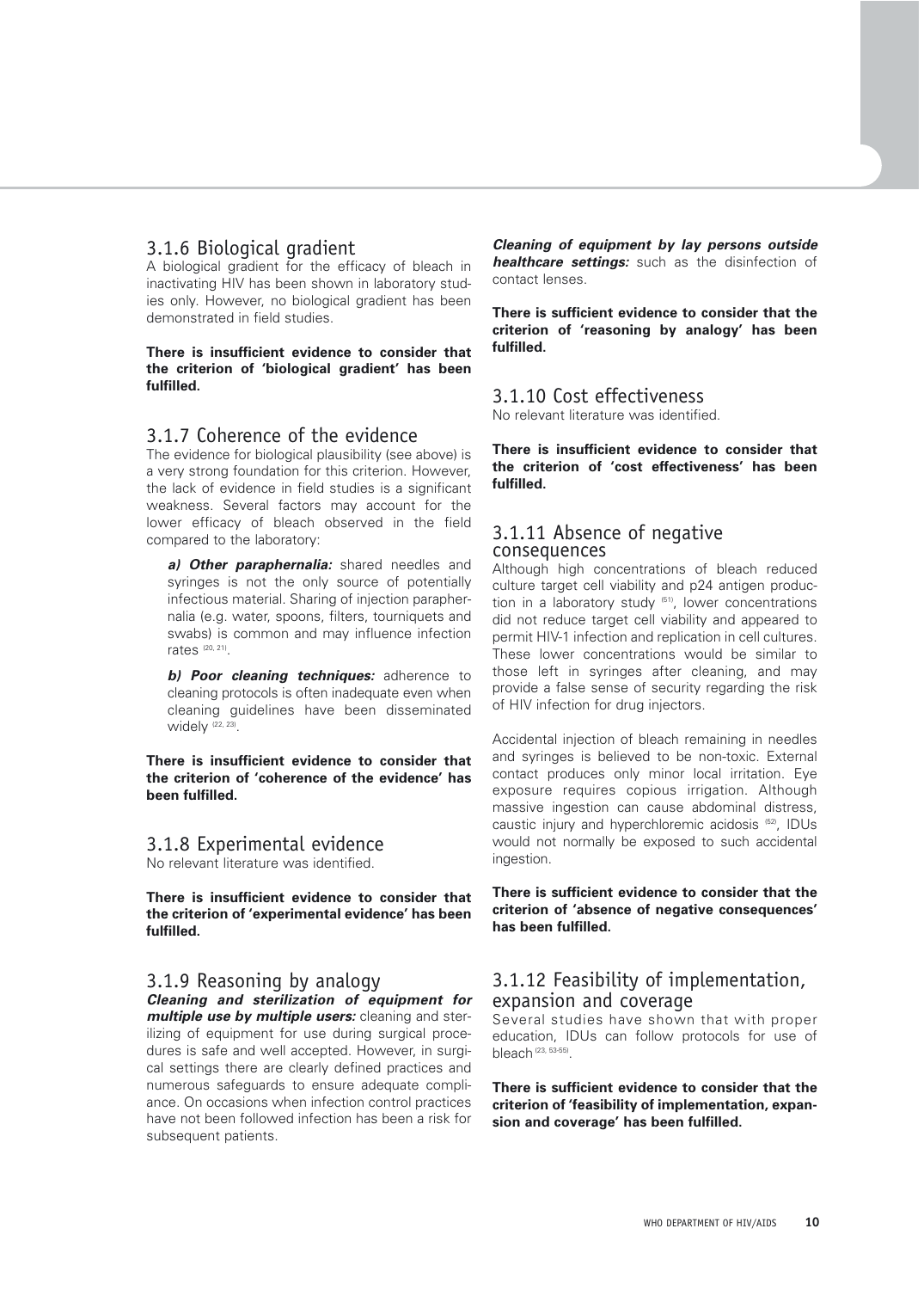#### 3.1.13 Unanticipated benefits

No relevant literature was identified.

#### **There is insufficient evidence to consider that the criterion of 'unanticipated benefits' has been fulfilled.**

#### 3.1.14 Special populations

Correctional inmates: Drug injection and HIV infection are both common in jails and prisons (56, 57). HIV has been shown to be transmitted in prison populations (32, 58). Despite the official adoption of policies to make bleach available to inmates, disinfectant availability for inmates may be poor  $(57)$ . Few other HIVprevention measures are available to inmates (including NSPs).

**There is sufficient evidence to consider that the criterion of 'special populations' has been fulfilled.**

## 3.2 The effectiveness of needle syringe programmes

#### 3.2.1 Strength of association

There were 45 studies dating from 1989 to 2002 that were identified with NSP implementation as an intervention and HIV seroconversion, HIV seroprevalence or HIV risk behaviours among IDUs examined as outcome variables. Some studies assessed multiple outcomes. Out of 10 studies that evaluated HIV seroconversion or seropositivity as outcomes 6 found that NSP use was protective<sup>(59-64)</sup>; outcomes in 2 studies were negatively associated with NSP use (65, 66) and 2 studies showed no effect<sup> $(67, 68)$ </sup> (Tables 3a-c).

HIV risk behaviour outcomes were examined in 33 studies (with some authors reporting on more than one study or outcome). The majority focused on syringe sharing, borrowing, lending or reuse (23 positive (63, 69-90), 1 negative (91) and 5 indeterminate (92-96)), while 6 studies examined diverse outcomes including 'injection frequency' (1 positive)<sup>(73)</sup>, 'proportion of syringes exchanged' (1 indeterminate) (97), 'syringe return rate or exchange rate' (3 positive) (98-100) and 'mortality among NSP users versus non-users' (1 indeterminate) (101) (Tables 4a-c).

Overall, these studies provide strong evidence to reject the null hypothesis that attendance at NSP does not confer protection against HIV. However, it is not possible to exclude the possibility that selection bias may account for the findings in studies comparing IDUs who attend NSPs with those who do not.

Several authors have offered explanations for the counterintuitive finding of some studies that HIV was more prevalent in attenders compared with non-attenders (67, 102-105). It is well known that NSPs in many settings attract high-risk IDUs, who may therefore have a higher risk of HIV seroconversion before ever attending the programme. This self-selection factor may help explain why cities such as Montreal and Vancouver have observed higher HIV seroconversion rates among NSP attenders compared to non-attenders<sup>(67, 106)</sup>.

As pointed out by Bastos et al. (103), evaluations of NSPs typically employ dichotomous categorizations (such as NSP attenders vs non-attenders, frequent vs infrequent attenders). This simplistic approach overlooks the fact that non-attenders may have only used sterile injecting equipment, obtaining these from sources other than NSPs. For example, in an analysis of NSP attenders in Amsterdam, a city where sterile syringes are readily available through pharmacies, irregular NSP attenders, but not non- or frequent attenders, were at highest risk of HIV seroconversion (96). The authors concluded that irregular NSP attenders had the least exposure to sterile injection equipment and consistent prevention messages, which placed them at highest risk of infection.

Studies examining NSP effectiveness have generally relied on self-reported outcome measures. At least one study compared self-reported risk behaviour with actual programme data and concluded that selfreported risk behaviour data underestimated the protective association of NSP attendance by 18% (107).

Strong as the evidence is for NSP effectiveness, these data are confounded by the presence or absence of alternative availability of sterile injecting equipment through pharmacies. A systematic review (10) identified 42 published studies evaluating NSP effectiveness. The potential confounding of pharmacy access to syringes for these studies (89) was examined. There were 28 studies that concluded that NSP use had positive effects (reduced risk-behaviour or seroconversion), 12 showed no effectiveness and 2 found negative effects. Of the 14 studies with no effect or negative effects 13 compared clients with non-clients of NSPs. When these 13 studies were examined carefully and an additional 12 studies that compared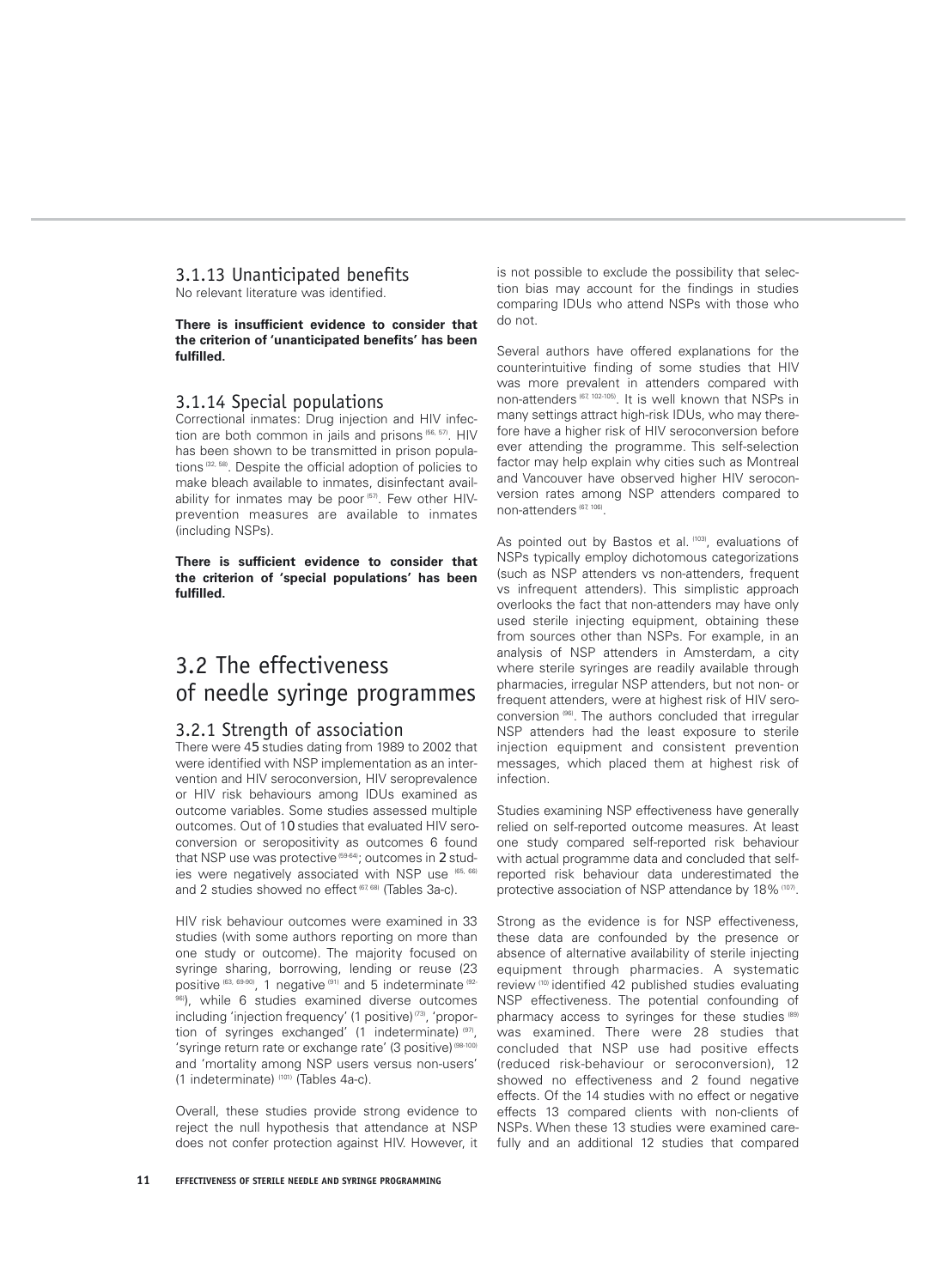users with nonusers of NSPs were considered, all 13 studies with negative or null findings were found to have been conducted in settings where IDUs had legal access to syringes from pharmacies as well as NSPs. By way of contrast, in settings with NSPs but without additional legal access to sterile injecting equipment, there were no negative or null findings. Five studies found positive effects (reduced risk behaviour and/or seroconversion) despite legal access through NSPs and pharmacies. Nevertheless, the relationship between pharmacy access (yes/no) and positive vs negative findings was significant at the p=0.002 level. Finally, when studies in settings where legal pharmacy access was available were excluded, 23 of the remaining 24 studies showed positive effects for NSP use (Table  $4d.$ 

#### **There is sufficient evidence to consider that the criterion of 'strength of association' has been fulfilled.**

#### 3.2.2 Replication of findings

The above findings strongly support the effectiveness of NSPs as interventions that reduce risk behaviour such as syringe sharing among IDUs and HIV infection. The number of studies showing protective effects far outweighs those with ambiguous or negative effects. The preponderance of positive findings is strengthened by their replication by different authors, at different stages of the HIV epidemic, at different times and geographical locations and with diverse study designs. Furthermore, in instances where NSP use has been statistically associated with increased HIV incidence or higherrisk behaviours, convincing arguments for possible sources of confounding have been presented.

The efficacy of individual NSPs has been reported in at least 10 different countries, including several resource-poor countries. In addition, ecological studies have found strong associations between NSP implementation and lower HIV incidence and prevalence in comparisons involving diverse countries. Most notably, the Return on Investment study (64) compared HIV prevalence in 103 cities in 24 countries and 16 of these countries had NSPs. HIV seroprevalence was found to have declined by a mean annual 18.6% for 36 cities with NSPs compared to an 8.1% increase in 67 cities without NSPs. Hurley et al. (62) compared HIV seroprevalence among IDUs in 52 cities without NSPs and 29 cities with NSPs in Asia, Europe, North America, South America and the South Pacific. On average, seroprevalence increased by 5.9% per year in the 52 cities without NSPs and decreased by 5.8% per year in the 29 cities with NSPs.

In a recent systematic review, results favouring the efficacy of NSP use were recorded from six studies with longitudinal/prospective designs, four studies with multiple cross-sectional designs, eight observational studies, five ecological studies and several modelling studies<sup>(10)</sup>.

#### **There is sufficient evidence to consider that the criterion of 'replication of findings' has been fulfilled.**

#### 3.2.3 Specificity of association

Many studies have demonstrated multiple additional health benefits of NSPs apart from a reduction in HIV infection. These additional benefits include improved entry to primary health care and drug treatment, prevention of other blood-borne viral infections, reduced proximal bacterial infection (e.g. abscess and cellulitis) and reduced distal bacterial infection (e.g. subacute bacterial endocarditis, brain abscess). NSPs offer a 'package' of different services, including education about protection against other blood-borne viruses and sexually acquired HIV, education about cleaning injection equipment and information about drug treatment.

Reductions in risk behaviour and HIV seroconversion could be the result of these other services (such as acquiring clean syringes from pharmacies, using condoms and other safer sexual practices) rather than the needle and syringe exchange, distribution or sale. Although reduced HIV infection is not the only benefit of NSPs, the other benefits are less well documented and do not seem to be as powerful as the impact on HIV infection. There do not appear to be any well documented accounts of declining HIV incidence in a population with high prevalence levels in the absence of NSPs. Although the existence of these additional benefits is attractive from a public health and policy perspective, the effect of NSPs does not appear to be specific to HIV prevention.

#### **There is sufficient evidence to consider that the criterion of 'specificity of association' has not been fulfilled.**

#### 3.2.4 Temporal sequence

While NSPs are not the only intervention credited with achieving reduced risk behaviour, in the large majority of settings where an NSP was introduced, a subsequent reduction in risk behaviour, and where measured, HIV seroconversion, has been reported.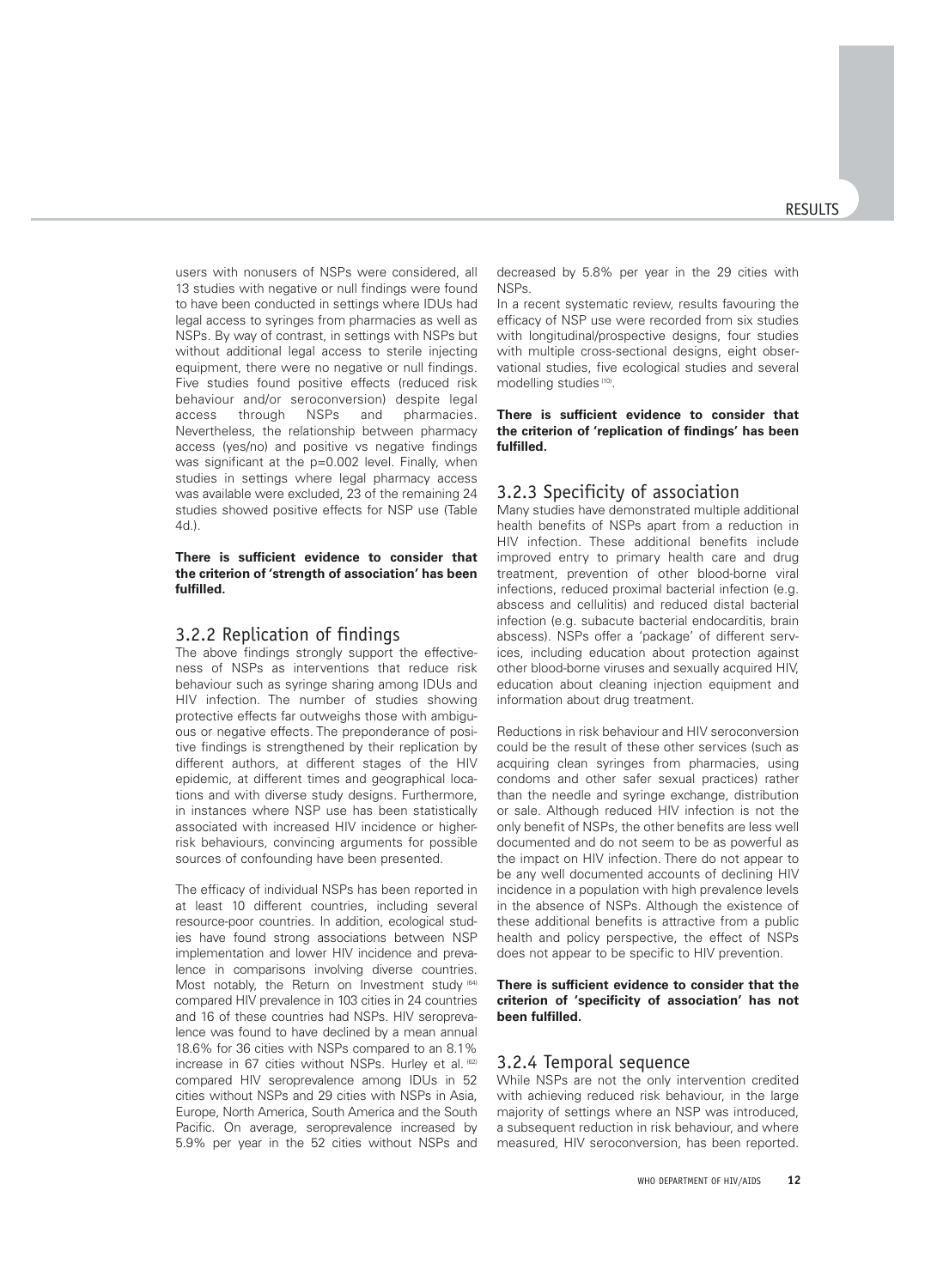As discussed above (3.2.1 Strength of association), in settings where NSP implementation has been followed by increased risk behaviour and/or seroconversion among actual NSP users, the availability of pharmacy access to clean syringes has been shown to confound study results (89). NSP clients have also been shown at baseline in two studies to be at greater risk of HIV seroconversion than nonclients (67, 106). It is now thought that the findings in these studies resulted from selection bias and other factors. A unique study in Windham, Connecticut observed "reversal" effects on risk behaviour among IDUs when an NSP was closed down. Significant increases in syringe reuse and syringesharing occurred post-closure compared with preclosure (108). Any resulting change in HIV infection rates was not measured. These observations are consistent with the expected direction of temporal sequence.

A number of studies measured behaviour at multiple points over time and all supported an appropriate temporal sequence. In New York City, 584 IDUs attending NSPs were interviewed on three occasions and HIV drug risk behaviour was found to decline with the continuing use of NSPs (109). Heimer and colleagues, in their evaluation of the New Haven needle exchange, demonstrated that the prevalence of HIV in syringes decreased following an increase in the exchange rate (60). In a large multiple crosssectional study of 1304 untreated IDUs in Oakland, the United States, needle- and syringe-sharing declined over time concurrent with an increase in NSP use and distribution of supplies (85).

Analysis of trends in HIV risk behaviours among over 5000 IDUs in New York City from 1990 to 1997 led to the conclusion that all three injection risk behaviours studied declined significantly (all p<0.01) accompanied by a substantial increase in syringe exchange participation. Seroprevalence among IDUs also declined from about 45% in 1991 to about 30% in 1996 (110). There do not appear to be any published studies reporting an unexpected temporal sequence.

#### **There is sufficient evidence to consider that the criterion of 'temporal sequence' has been fulfilled.**

#### 3.2.5 Biological plausibility

Although the minimum quantity (infectious dose) of HIV necessary to result in infection is not known, viable HIV has been detected in syringes stored at room temperature for up to four weeks<sup>(27)</sup>. Field studies confirm that HIV can be detected in blood contaminated syringes for some weeks. The presence of HIV-1 RNA in needles and syringes indicates the risk associated with sharing of needles and syringes, and presumably also paraphernalia and wash waters by IDUs. A study of needles and syringes obtained from shooting galleries in Miami found that 39% of rinses from 36 needles and syringes containing visible blood had detectable amounts of HIV-1 RNA when quantified and analysed for the presence of antibodies for viral proteins. Antibodies to HIV-1 polypeptides were detected in 94% of the same sample<sup>(25)</sup>. Earlier studies found HIV-1 in 3% of blood-contaminated needle and syringes collected from exchange programmes in Sydney<sup>(26)</sup>, 10% of needle and syringes from shooting galleries in South Florida<sup>(24)</sup>, 50% of used needles and syringes obtained from shooting galleries in Miami (21, 111, 112) and in New Haven, Connecticut HIV-1 was detected in 67.5% of used "street" syringes and in 91.7% of needles from a shooting gallery<sup>(60)</sup>.

Further evidence of a biologically plausible link between the use of shared injecting equipment and HIV seroconversion among IDUs is provided by field studies of the biological mechanisms of HIV transmission among IDUs. Practices such as registering, "booting" and "backloading" have been shown to increase the risk of HIV-1 transmission by directly placing blood within the needle and syringe (113-115). Chitwood et al. used logistic regression analysis that adjusted for age, gender and race to determine risk factors associated with HIV-1 seroconversion among IDUs. They found that sharing needles and syringes in the year prior to conversion was the primary independent risk factor and it was much stronger than sexual factors (116). Other studies have broadened the definition of sharing to shared injection paraphernalia such as cookers, cottons and rinse water and to the practice of "frontloading".

IDUs with a history of diabetes have a significantly lower HIV seroprevalence rate (9.8%) compared with non-diabetic IDUs (24.3%) (p=0.03). This result highlighted that increased access to sterile syringes and less use of contaminated equipment were important factors contributing to lower HIV infection rates<sup>(117)</sup>.

One study investigated where IDUs obtain needles and syringes from prior to the implementation of NSPs. A cross-sectional study of 741 current IDUs in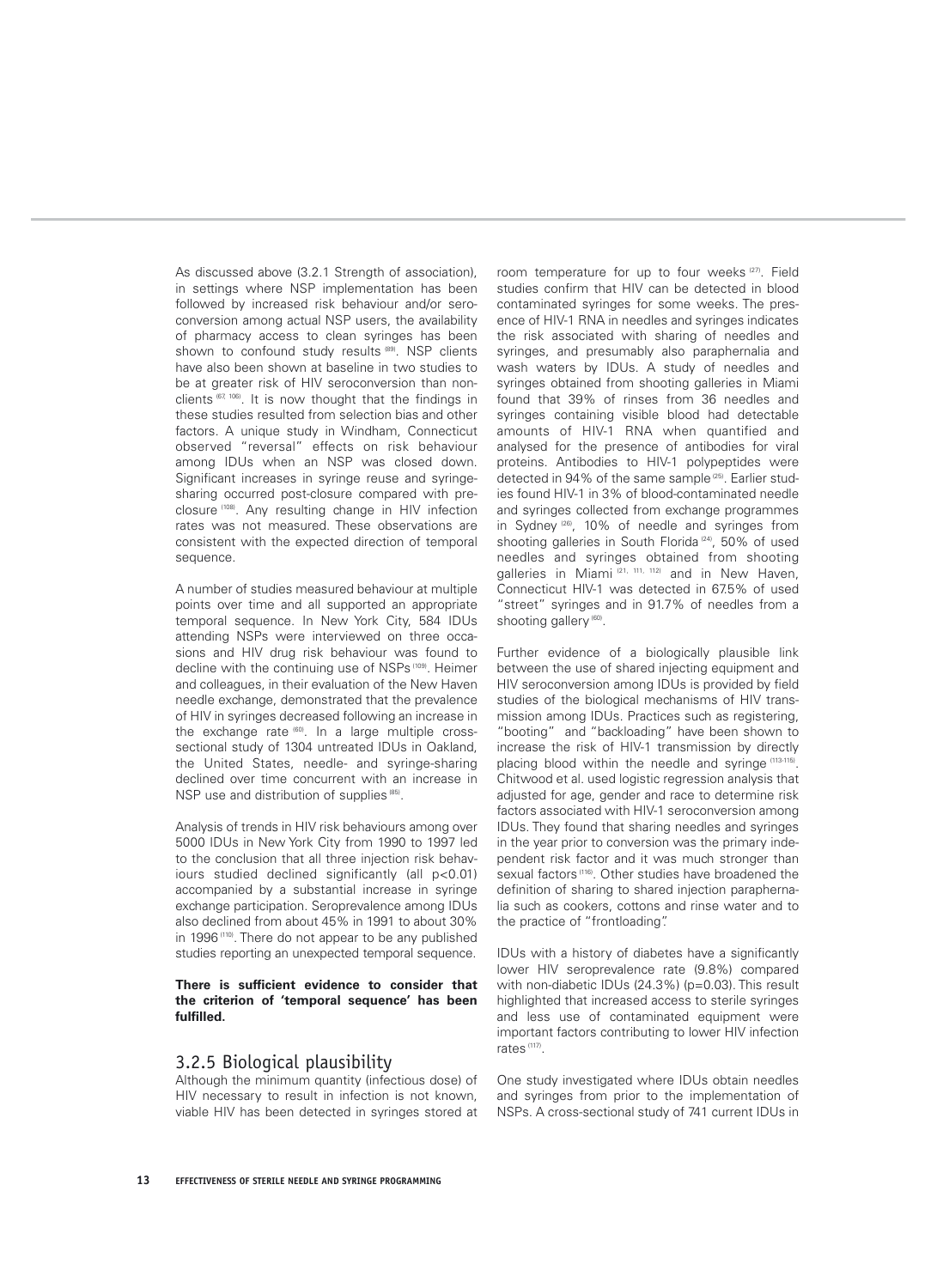Baltimore found that most (85%) participants obtained at least some needles from street needle sellers<sup>(118)</sup>. Participants who sold needles reported that it was easy to make used needles appear to be unused, and some admitted to selling used syringes as new. The authors concluded that street needle sellers were an important source of needles for drug injectors, and few injectors were able to determine whether these needles were actually sterile.

#### **There is sufficient evidence to consider that the criterion of 'biological plausibility' has been fulfilled.**

#### 3.2.6 Biological gradient

Heimer et al. <sup>(60)</sup> found in their syringe tracking study in New Haven that HIV prevalence in syringes decreased as the exchange rate increased. Few studies have investigated a possible relationship between increased implementation of NSPs and reduced HIV infections.

**There is insufficient evidence to consider that the criterion of 'biological gradient' has been fulfilled.**

#### 3.2.7 Coherence of the evidence

The arguments for coherence of the evidence span several of the Bradford Hill criteria, including biological plausibility, strength of association and replication. To minimize repetition, material that has already been presented will not be repeated in this section.

There is strong evidence that HIV can be transmitted when contaminated injection equipment is shared and such sharing is the strongest risk factor predicting HIV seroconversion among IDUs. Studies of IDU risk behaviour in settings without NSPs show that most engaged in needle-sharing and other unsafe injecting practices. For example, in a cross-sectional survey of active IDUs in Baltimore, Maryland almost 50% of respondents said their usual source for needles and syringes was street dealers and a further 4.1% said their usual source was "friends/neighbours" or "shooting galleries"<sup>(119)</sup>. A number of studies investigating the main risk factors for HIV seroconversion found syringe-borrowing to be an independent determinant<sup>(120)</sup> while some studies also found that "backloading" and "frontloading" were independent predictors.

Modelling studies have demonstrated that obtaining clean needles from NSPs reduces the circulation time of each syringe, whether for reuse by the same IDU or for sharing with other IDUs. Evaluations of numerous NSPs in many countries have concluded that IDUs who attend NSPs reduce their HIV risk behaviours compared with those who do not attend, and that the evidence is particularly consistent in areas where non-attenders cannot obtain clean needles from any other sources (such as pharmacies or vending machines). Even in areas where pharmacy and other access to sterile syringes is available, the large majority of studies show that NSP use is significantly associated with a decline in risk behaviour<sup>(89)</sup>.

Evidence that a reversal to the status quo occurs after an intervention is withdrawn adds further to the coherence of arguments for causality. The positive effects of NSPs were observed when a needle exchange in Windham, Connecticut was closed. A significantly higher percentage of former exchange users reported obtaining syringes from an unreliable source and syringe sharing more than doubled, compared to pre-closure (108). Some large ecological studies show a clear association with NSP implementation and declining HIV incidence and prevalence over time.

Evidence for the efficacy of NSPs in stemming the spread of HIV has been questioned because of an apparent lack of effect for HCV. HIV entered drug injecting populations in New York during the mid-1970s and Australia in the early 1980s while prevention measures such as NSPs only began to be established in the early 1980s. In contrast, hepatitis C first spread among IDUs in the 1960s and therefore had a comparatively higher baseline prevalence by the time NSPs were instigated (121). Hepatitis C is about an order of magnitude more infectious by bloodblood contact than HIV<sup>(121, 122)</sup>. Despite some reported disparities there is increasing evidence that use of syringe exchanges has led to significant reductions in both hepatitis B and  $C^{(123)}$ .

#### **There is sufficient evidence to consider that the criterion of 'coherence of the evidence' has been fulfilled.**

#### 3.2.8 Experimental evidence

An appropriate experiment could theoretically be provided by an RCT whereby IDUs were randomly allocated to an experimental group who would be issued with an adequate supply of sterile syringes at an exchange and a control group who would not be provided with sterile syringes. The experiment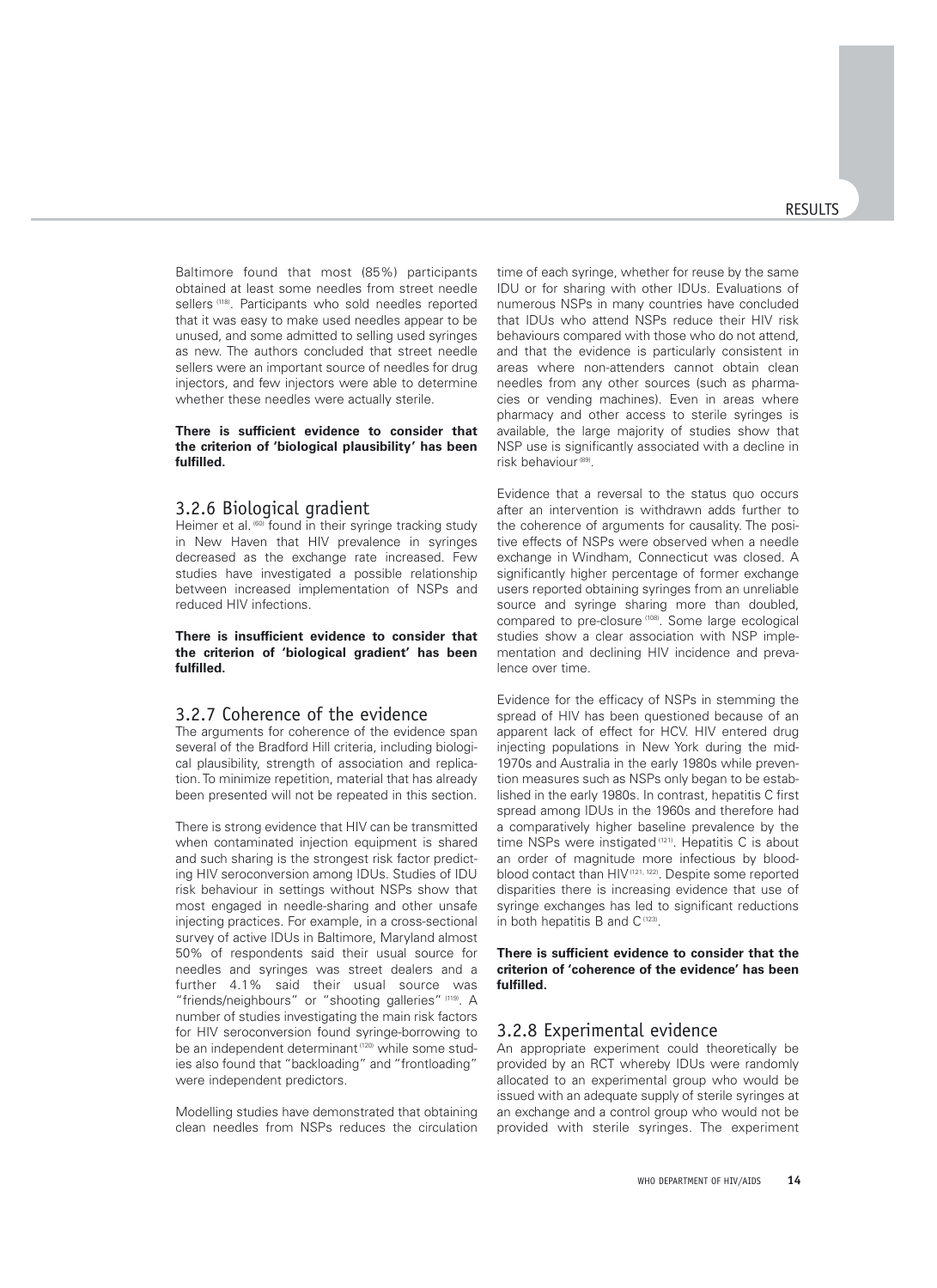would need to take place in a setting isolated from potential access (by controls) to pharmacy or vending machine syringe acquisition. Other possible confounding factors would need to be measured and controlled for such as rate of incarceration, availability and quality of drug treatment (especially methadone treatment for heroin dependence), utilization of strategies to reduce sexual transmission (such as condoms and treatment of sexually transmitted infections) and overlap with "bridge" populations (men who have sex with men and commercial sex workers). As already discussed, there are strong logistical and ethical arguments against conducting such experiments.

#### **There is insufficient evidence to consider that the criterion of 'experimental evidence' has been fulfilled.**

#### 3.2.9 Reasoning by analogy

The provision of sterile injecting equipment to reduce HIV infection among IDUs has many similarities with condom provision to reduce sexual transmission of HIV. These interventions both have high biological plausibility. Condom provision is well accepted to have strong support from empirical evidence of effectiveness<sup>(124)</sup>. It could be argued that both are implemented less vigorously than would be justified by the evidence of effectiveness, safety and costeffectiveness. Concern has often been expressed that condom provision might inadvertently increase unsanctioned sexual activity such as reducing the age of initiation, and increasing the frequency of sexual activity, especially among unmarried partners. There is no convincing evidence to support these concerns despite numerous and diligent attempts to detect these or other unintended negative consequences (124). Drug use and sexual activity are sensitive issues in virtually all countries, especially when these occur among teenagers. Like NSPs, condom provision has considerable benefits apart from reduction of HIV infection, such as reducing the incidence of sexually transmitted infections and unwanted pregnancies. Condom provision and NSPs are both cost-effective interventions.

#### **There is sufficient evidence to consider that the criterion of 'reasoning by analogy' has been fulfilled.**

#### 3.2.10 Cost-effectiveness

Many studies have demonstrated that the implementation of NSP is cost-effective and cost-saving. In a retrospective analysis, Lurie & Drucker estimated that the number of HIV infections that could have been prevented in the United States had NSPs been implemented during the early stages of the HIV/AIDS epidemic was between 4394 (with a 15% incidence reduction due to NSPs) and 9666 (with a 33% incidence reduction). The cost to the United States health care system of treating these HIV infections was calculated at between US\$ 244 million and US\$ 538 million respectively<sup>(102)</sup>.

Furthermore, Lurie et al. also estimated the cost per syringe distributed for five syringe distribution strategies (a NSP, a pharmacy-based NSP, free pharmacy distribution of pharmacy kits, sale of such pharmacy kits to IDUs and sale of syringes in phar-.<br>macies)<sup>(125)</sup>. All five strategies could distribute syringes at relatively low unit cost, with NSPs being the most expensive and syringe sales the cheapest. At an annual seroincidence exceeding 2.1% all strategies were estimated to be cost saving.

Others have used mathematical modelling to estimate the cost per HIV infection averted by NSPs. Holtgrave et al. estimated that 100% coverage of a previously unmet need for sterile syringes for IDUs in the United States would require 954.8 million syringes at a cost of US\$ 423 million. This would prevent 12 350 cases of HIV, with subsequent HIV treatment costing approximately US\$ 1.3 billion (126). Total societal expenditure of US\$ 277 million was estimated for NSP costs with US\$ 145.8 million for pharmacy-based sales. It was estimated that one third of the cost would comprise out-of-pocket payments by IDUs purchasing syringes from pharmacies. This amounts to a cost saving of US\$ 34 278 per HIV infection averted, well under the estimated lifetime medical costs of treating an HIV infected individual (US\$ 108 469).

Using conservative estimates, it was predicted that the Hamilton NSP in Canada<sup>(127)</sup> would prevent 24 cases of HIV infection over five years, thereby providing cost savings of US\$ 1.3 million after the programme expenses were taken into account. This translates into a savings cost ratio of 4:1.

The cost-effectiveness of the Edmonton Streetworks NSP in Canada was estimated at CAD\$ 9500 per HIV infection delayed for one year (128). The discounted cost per case averted was less than the cost of a case of AIDS.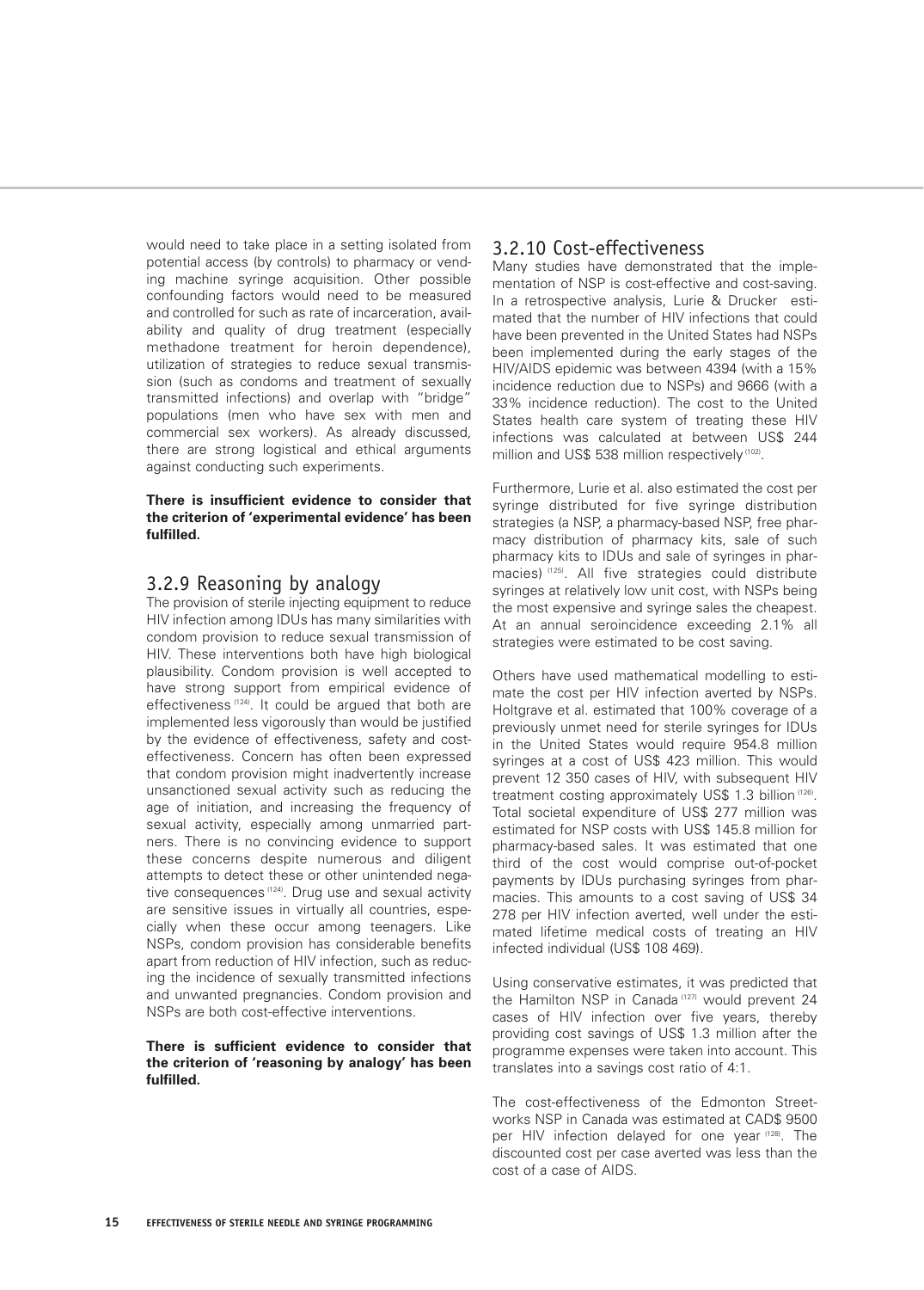A variety of HIV prevention strategies was compared for cost-effectiveness in an east coast city of the United States. Cost per HIV infection prevented was lowest for needle exchange and counselling/education (about US\$ 4000) (129).

The cost per HIV infection averted for a year by an NSP in New York City was estimated to be US\$ 2667. This is far below the estimated cost of lifetime medical treatment for one HIV-infected individual (prior to protease inhibitors)—US\$ 56 000 to US\$ 80 000. Thus, the net cost savings per HIV infection averted for an NSP in New York City could be estimated to be US\$ 53 000 to US\$ 77 000 (130).

Another analysis of New York State-approved NSPs concluded that syringe exchange is a cost-effective and cost-saving strategy for reducing HIV transmission<sup>(131)</sup> with an estimated 87 HIV infections averted across seven programmes at a total cost of US\$ 1.8 million, resulting in a cost-effectiveness ratio of almost US\$ 20 947 per HIV infection averted.

A cost-effectiveness study of NSPs in Svetlogorsk, Belarus evaluated a comprehensive strategy that included NSPs, safe sex counselling, condom promotion, bleach distribution and referral for STD services. The average cost per HIV infection averted was estimated at only US\$ 68 (estimated range: US\$ 54 to US\$ 100)<sup>(132)</sup>. If the cost of the associated mass-media campaign is included, the cost per HIV infection averted rises to a range of US\$ 240 to US\$ 442, still notably cost-effective. This is a very significant study because it confirms that the cost-effectiveness of NSPs as an HIV prevention measure also applies in a resource-poor setting.

A cost-effectiveness study assessed whether prevention interventions targeted at high-risk populations have a greater effect on the number of HIV infections prevented than if they are targeted to lowrisk populations. Assuming that the programme reduces risk behaviours by a modest 10%, the study showed that US\$ 1 million in annual prevention spending over five years could prevent about 100 HIV infections in high-risk populations with HIV prevalences of 10-15% (such as IDUs)<sup>(133)</sup>. The same study also highlights the fact that there are certain cases where a simple cost-effectiveness analysis does not reflect the value of a programme. For example, some programmes benefit more risk groups than just their audience.

A cost effectiveness analysis applied a simplified Yale Needle Circulation Model to four hypothetical NSPs in four United States cities with differing HIV prevalence and incidence rates. Reductions in HIV incidence rates varied across cities from 17% to 70% across the four hypothetical settings. Higher reductions were associated with more needles per client-year and greater efficiency was associated with low cost per needle exchanged. The estimated cost savings per HIV infection averted ranged from US\$ 12 000 to US\$ 99 000 (134).

Most cost effectiveness studies have been conducted in developed countries, with far fewer conducted in resource-poor settings.

#### **There is sufficient evidence to consider that the criterion of 'cost effectiveness' has been fulfilled.**

#### 3.2.11 Absence of negative consequences

Studies have searched for and found no convincing evidence of the following unintended complications associated with NSPs: greater injection frequency  $(69, 73)$ , increased illicit drug use<sup> $(135, 136)$ </sup>, a rise in syringelending to other IDUs  $(67, 69)$ , recruitment of new IDUs (60, 73, 137), social network formation (138), greater numbers of discarded used needles (108, 139, 140), less motivation to change, i.e. reduce, drug use (141) and increased transition from non-injecting drug use to IDU (136).

**There is sufficient evidence to consider that the criterion of 'absence of negative consequences' has been fulfilled.**

#### 3.2.12 Feasibility of implementation, expansion and coverage

The implementation of NSPs has been shown to be successful in a variety of settings. The historical development of NSPs in Germany has been described, concluding that establishing programmes in larger cities was easier than meeting demand in smaller cities and more conservative states. Establishing NSPs in German prisons was considered desirable but only possible as pilot projects on a limited basis<sup>(142)</sup>. An ecological study of IDUs in seven United States metropolitan areas demonstrated that the IDUs were more likely to have used a reliable source for obtaining their most recent syringe in cities with a NSP (OR=5.3; 95% CI 3.3-8.5) (84).

NSPs have been successfully established in a few resource-poor settings, such as Hanoi in Viet Nam (143), Kathmandu in Nepal (77), and northern Thailand (144). A report on NSPs in northern Thailand mentioned cooperation from government agencies and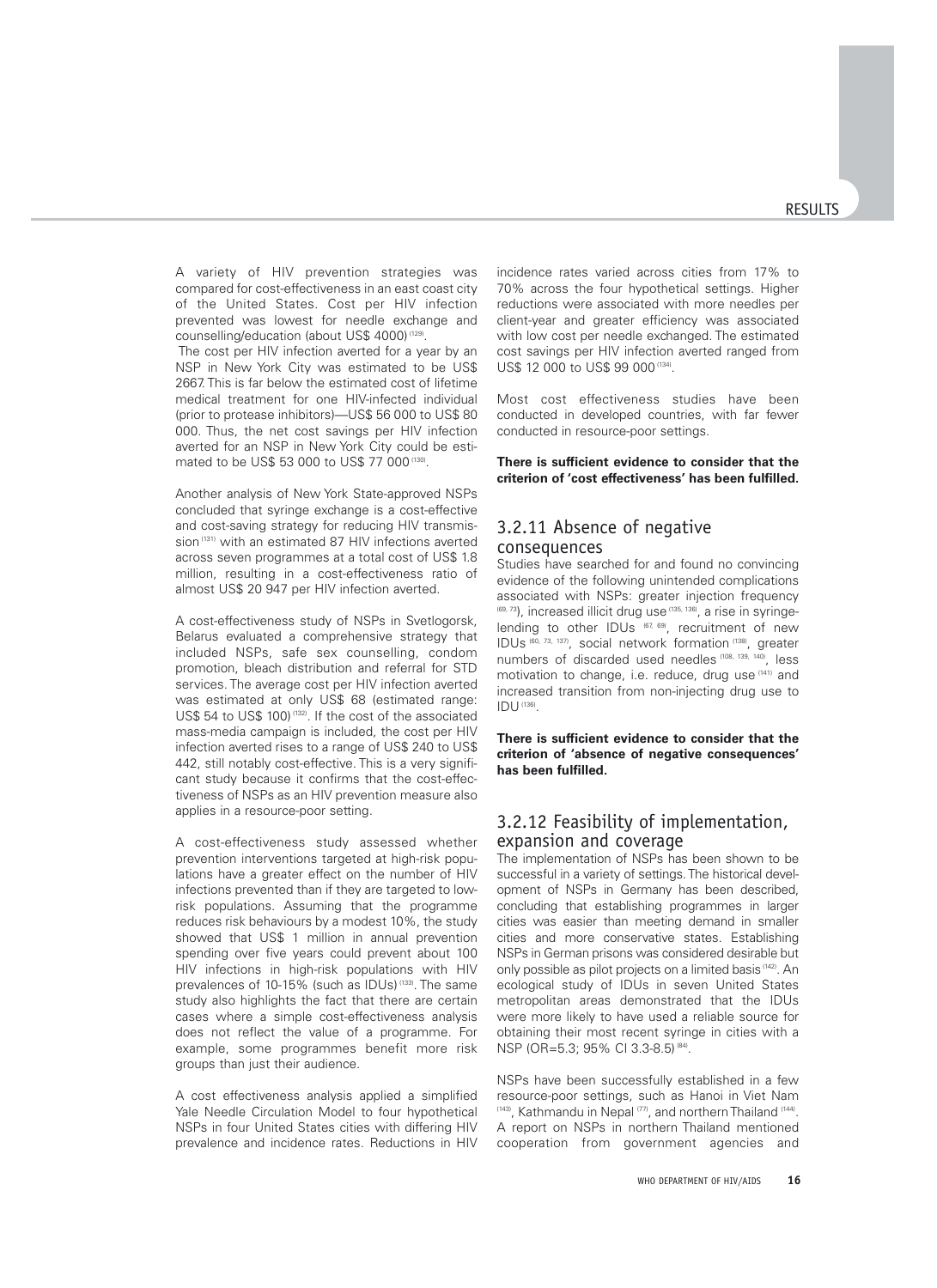nongovernment agencies in addition to the local communities as key factors for successful implementation (144). The Hanoi NSP gained local acceptance by the bytan by the bytan by the bytan by the bytan by the bytan by the bytan by the bytan by the bytan b

holding workshops with key community people, including the local police, using outreach services to distribute needles and syringes rather than at established exchange sites, using appropriate methods to collect used injection equipment, and by training and recruitment of ex-user outreach workers (143).

Successful implementation has also been achieved in some transitional countries such as Svetlogorsk, Belarus (eastern Europe) (132) (145) and Sverdlovsk Oblast, Russia (88). The latter was achieved through a process of "many months of negotiation and discussion with all relevant agencies" including the Ministry for Internal Affairs, (which is responsible for law enforcement). These processes also encompassed educating officials at seminars at which international research evidence of best practice was presented, a study tour to visit harm reduction programmes in Britain and a series of training workshops for workers at the pilot sites. It was necessary to provide an early evaluation report to satisfy politicians and health-care providers so that the project could continue. A number of international organizations were also involved to encourage policy-makers and health practitioners to implement harm-reduction strategies, and in particular to champion NSPs<sup>(88)</sup>.

An evaluation of a Hawaiian NSP showed that the following characteristics were required to achieve sustainable high coverage: broad-based political support; allocation of public funds; progressive expansion and removal of counter-productive aspects; peer-educators; links to other services for drug users, especially drug treatment; and periodic formal evaluation (146).

It is noteworthy that implementation of NSP in the early stages of an HIV epidemic (when seroprevalence is still low), combined with multiple prevention initiatives including community outreach, has been shown to have maximum impact (147).

Early and vigorous implementation has been demonstrated in a number of countries. The first NSP was established in Australia in 1986 and within a couple of years, a national network of programmes had been implemented with a throughput of 30 million needles and syringes in 2000 for a population of less than 20 million (64). However, in many countries implementation has been delayed and the scale has been inadequate. This is especially true in developing and transitional countries, or countries that

respond to illicit drugs with a predominantly supply control perspective (103).

**There is sufficient evidence to consider that the criterion of 'feasibility of implementation, expansion and coverage' has been fulfilled.**

#### 3.2.13 Unanticipated benefits

A number of studies have demonstrated additional benefits resulting from NSP use, apart from a reduction in injecting risk behaviour and HIV infection. At the New Haven and Seattle exchanges, increased enrolment in drug treatment was reported as well as higher treatment retention rates compared with nonusers of NSPs (148-150). An evaluation study in Baltimore found that NSP attendance was independently associated with entry into drug treatment for HIV-infected IDUs (151). In San Francisco, Bluthenthal (86) found that NSP clients attitudes and motivation to change their drug-using patterns was positive, and concluded that NSP is a possible link to drug treatment (141).

Gibson found NSP use to be associated with substantially reduced injecting or cessation of injecting compared to IDUs who had never attended an NSP<sup>(150)</sup>.

During a pilot NSP conducted in a Swiss women's prison for a year, no injection abscesses were observed and there were no instances of aggressive or threatening behaviour among inmates using syringes<sup>(31)</sup>.

#### **There is sufficient evidence to consider that the criterion of 'unanticipated benefits' has been fulfilled.**

#### 3.2.14 Special populations **Prisons:**

A pilot intervention project was carried out in a Bern prison accommodating up to 110 women, of whom a high proportion injected drugs while imprisoned. Sterile injection equipment was made available from a one-to-one automatic dispenser. Before distribution of injection material, nearly half of the prisoners who injected drugs reported sharing injecting material regularly, whereas sharing virtually ceased during the experiment. A total of 5335 syringes were exchanged during the project (0.2 syringes/day per inmate)<sup>(31)</sup>.

Mathematical modelling has been proposed as a useful technique for estimating HIV transmission in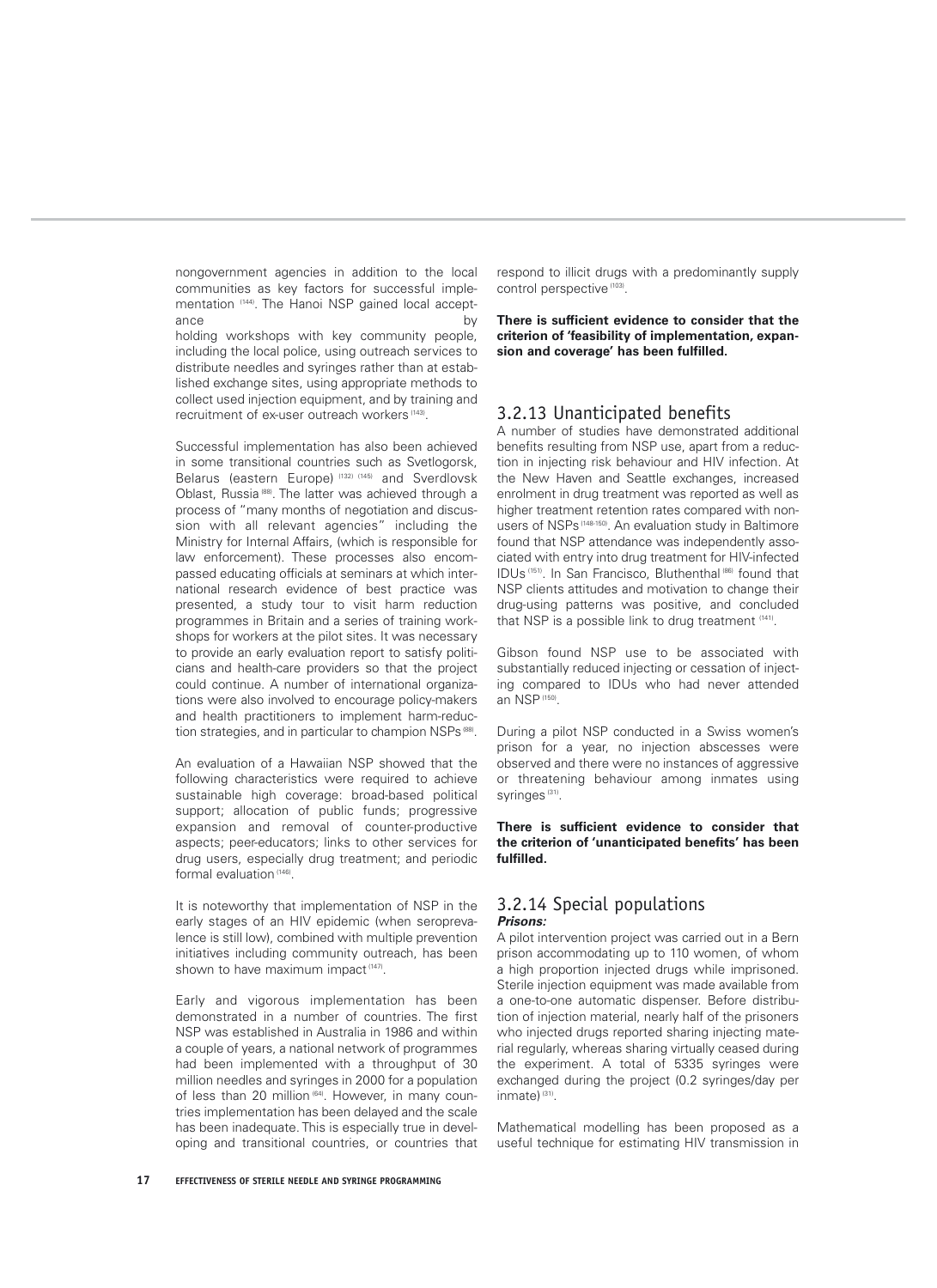prisons (57). Using conservative assumptions, where measurement of relevant variables for the model was unavailable, a relatively large number of HIV infections were estimated to occur in prisons through sharing of injection equipment. Importantly, these observations were made even in a country where HIV prevalence among IDUs is low.

By December 2000, 19 prisons in 3 countries had syringe exchange programmes. All evaluations of these programmes have been favourable and without reported unintended negative consequences (152).

#### **Young IDUs:**

Young IDUs have been found to be at higher risk of acquiring HIV. Multivariate analysis in one study showed recent onset injecting to be an independent predictor for seroconversion (153). A study of IDUs in Rio de Janeiro, Brazil found that younger age was the principal factor associated with high injecting risk behaviour (154). In most countries, young people appear to be under-represented among IDUs attending NSPs. This may be because attendance at an NSP amounts to a relatively public identification as an IDU.

A study which investigated an HIV prevention programme for homeless young adult IDUs in San Francisco, United States found significant differences between IDUs who frequented a secondary NSP intervention site and a comparison group who did not (155). The comparison group were more at risk of sharing syringes (AOR = 3.748;95% CI, 1.406- 9.988) and reusing syringes (AOR = 2.769; 95% CI, 1.120-6.847).

#### **"Bridge" populations**

Several studies have observed that women who attend NSPs and engage in sex work typically report greater HIV risk than women non-sex workers attending NSPs. A study comparing sex workers with non-sex workers in five United States cities found that sex workers were significantly more likely to inject more frequently (P<0.0005), to reuse syringes more than twice (P<0.005), to engage in "backloading" syringes (P<0.005) and to obtain syringes from non-NSP sources (P<0.05)<sup>(156)</sup>. Current sex workers in a Vancouver study engaged in heavier drug use, reported a greater variety of injection and non-injection drugs and injected substantially more frequently than both sexually active and nonsexually active women (67). They also engaged more frequently in risky injection practices, such as renting, buying or borrowing used syringes and using shooting galleries than other women. Extensive HIV infection has occurred among commercial sex workers in some countries before a generalized epidemic, e.g. Thailand (157, 158).

IDU men who have sex with men constitute another "bridge" population. A Brazilian study that aimed to determine risk factors for HIV-1 among IDUs (n=123) in Rio de Janiero found that being a male who has had sex with men in the previous five years was a significant independent risk factor for HIV infection. The authors concluded that homosexual/bisexual male drug injectors may have been a "bridge" group through which HIV entered drug-injecting networks in that city (159).

#### **Developing countries**

Successful NSP interventions have been set up either as pilot programmes or ongoing services in a number of developing countries, including three remote villages in northern Thailand (144), Hanoi, Viet Nam<sup>(143)</sup> and Dhaka and Rajshahi, Bangladesh<sup>(160)</sup>. Evaluation results for these studies were reported above under 'Strength of association' and they were further discussed under 'Feasibility of implementation, expansion and coverage'.

**There is sufficient evidence to consider that the criterion of 'special populations' has been fulfilled.**

## 3.3 The effectiveness of the sale of needles and syringes from pharmacies and vending machines in preventing HIV infection among injecting drug users

#### 3.3.1 Strength of association

Nine studies were identified that examined the effect of pharmacy sales and syringe vending machines in reducing a number of risk behaviour outcomes (including less syringe borrowing, sharing and injecting, never borrowing injecting equipment and less syringe re-use) and HIV seroprevalence among IDUs (117, 119, 161-167) (Table 5).

Access to sterile needles and syringes from community pharmacies and syringe vending machines was shown in all nine studies to be effective in reducing risk behaviour and HIV seroprevalence. Evaluation results were also positive and significant in locations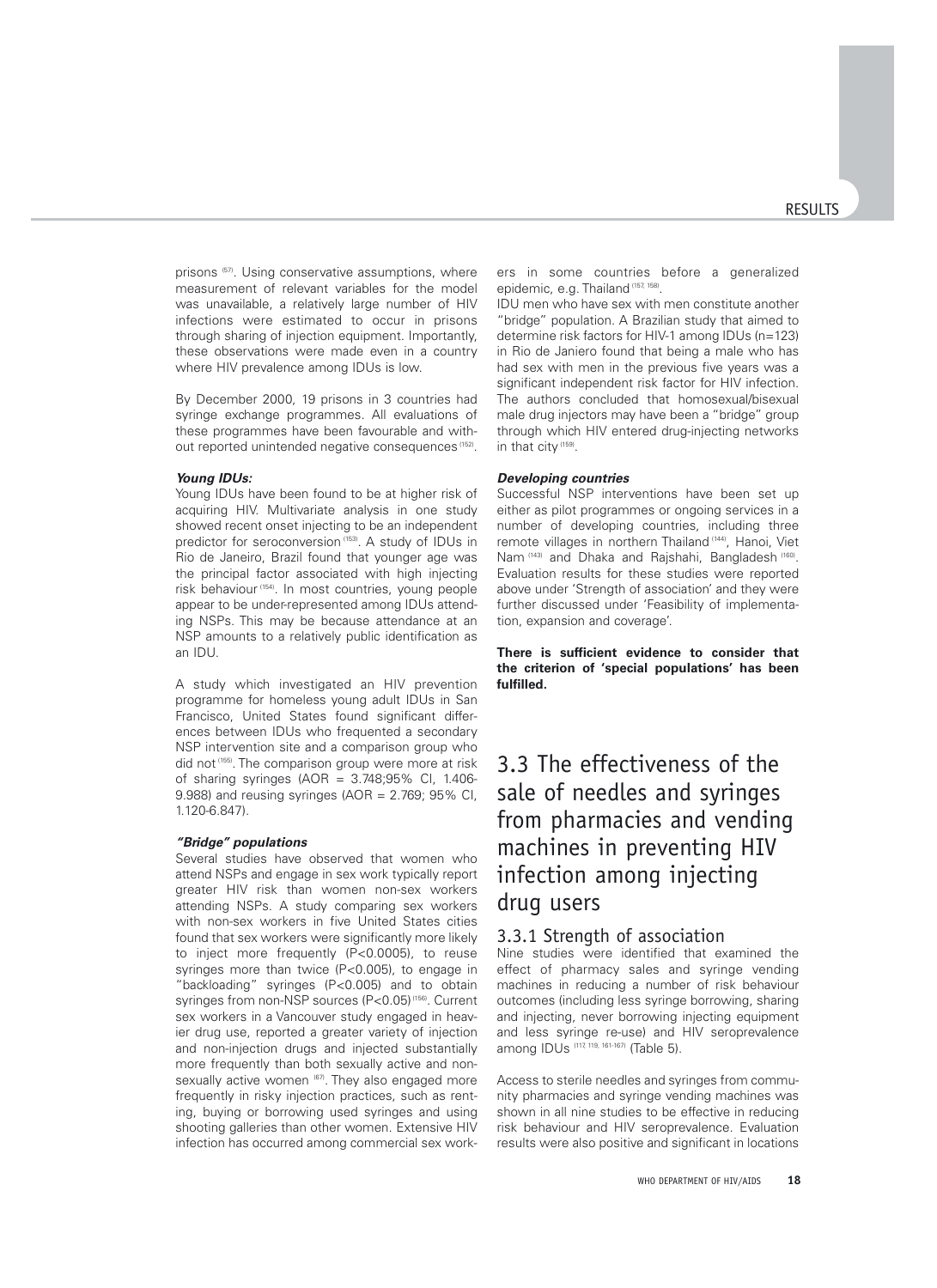where there were no syringe exchange programmes available (167, 168). In Hong Kong Special Administrative Region (Hong Kong SAR), no prescription is required to purchase syringes at pharmacies and there is a network of methadone clinics that has been well established since the 1970s. Health department reports show that only 2% (12/602) of cases with HIV infection are attributable to IDUs with a history of needle-sharing. HIV prevalence of less than 1% has been reported consistently in a number of community surveys (168).

Some countries have sought to increase the availability of sterile syringes by installing vending machines that sell or exchange syringes. This strategy can provide 24-hour availability and improve access in locations that are difficult to service. A study in Berlin found that 77% of IDUs used vending machines regularly  $(> 4$  times a week) (169). In Marseille, France it was reported that 21.3% of IDUs used vending machines as a primary source of syringes<sup>(165)</sup>. Primary users of vending machines were less likely to be HIV positive (OR 0.5; 95% CI 0.2, 0.9) but this was not significant after adjustment (165). The introduction of vending machines in an open prison for males in Hamburg, Germany resulted in significant decrease in needle-sharing and no new individuals with HIV infection were identified during the programme<sup>(166)</sup>.

No indeterminate or negative studies were identified for either pharmacy sales or vending machines.

#### **There is sufficient evidence to consider that the criterion of 'strength of association' has been fulfilled.**

#### 3.3.2 Replication of findings

Pharmacy and vending machine access to sterile needle syringes among IDUs has been evaluated in a number of countries including Australia, Canada, France, Germany and the United States, each with different HIV prevalence rates in IDU populations and with different settings. Study setting (legislative environment) influenced the availability and access to sterile needles and syringes with no legal restrictions on the sale and possession of sterile injecting equipment in most settings. In these areas, positive results were consistent.

In a systematic review of studies evaluating cities with low HIV seroprevalence among IDUs (less than 5% over five years) Des Jarlais and colleagues found that one of the common characteristics was legal pharmacy sale as a source of sterile injecting equipment<sup>(147)</sup>.

A study carried out in Georgia in 1998 attributed a low HIV infection rate, despite high prevalence of injecting drug use, to the ready availability of syringes in pharmacies and the lack of social stigma associated with injecting drug use (170).

#### **There is sufficient evidence to consider that the criterion of 'replication of findings' has been fulfilled.**

#### 3.3.3 Specificity

Several outcomes (including reduced needle-sharing, borrowing and sharing of drug-injecting equipment) have been identified as a direct result of increased sales of sterile needles and syringes from pharmacies and vending machines.

However, a study in Vancouver by Strathdee et al. highlighted the importance of deregulation of syringe sales in pharmacies in order to increase access to sterile injection equipment and thereby maintain low HIV seroprevalence (66). HIV prevalence in Vancouver during 1996 was reported to have increased to 23.2% and this was attributed to a number of factors including IDUs having inadequate access to drug and alcohol treatment, methadone maintenance and counselling services. The authors note that without adequate and appropriate community-wide interventions such as addictions treatment, detoxification and counselling services, stand-alone measures to increase access to sterile injection equipment appear to be a necessary but not a sufficient factor in reducing risk-taking behaviour and maintaining low HIV seroprevalence (66). These and other data support the value of the intervention. However, there is inadequate data to conclude that the outcome benefits are specific to HIV.

#### **There is insufficient evidence to consider that the criterion of 'specificity' has been fulfilled.**

#### 3.3.4 Temporal sequence

On the basis of available evidence, increased pharmacy sales and availability of vending machines occurred first and changes in risk behaviour followed. A survey of more than 2000 IDUs in London in the United Kingdom between 1990 and 1993 found that HIV prevalence among IDUs declined from 12.8% to 6.9%. This coincided with increased availability of sterile syringes in pharmacies and needle exchange programmes (NEPs) after 1987<sup>(163)</sup>.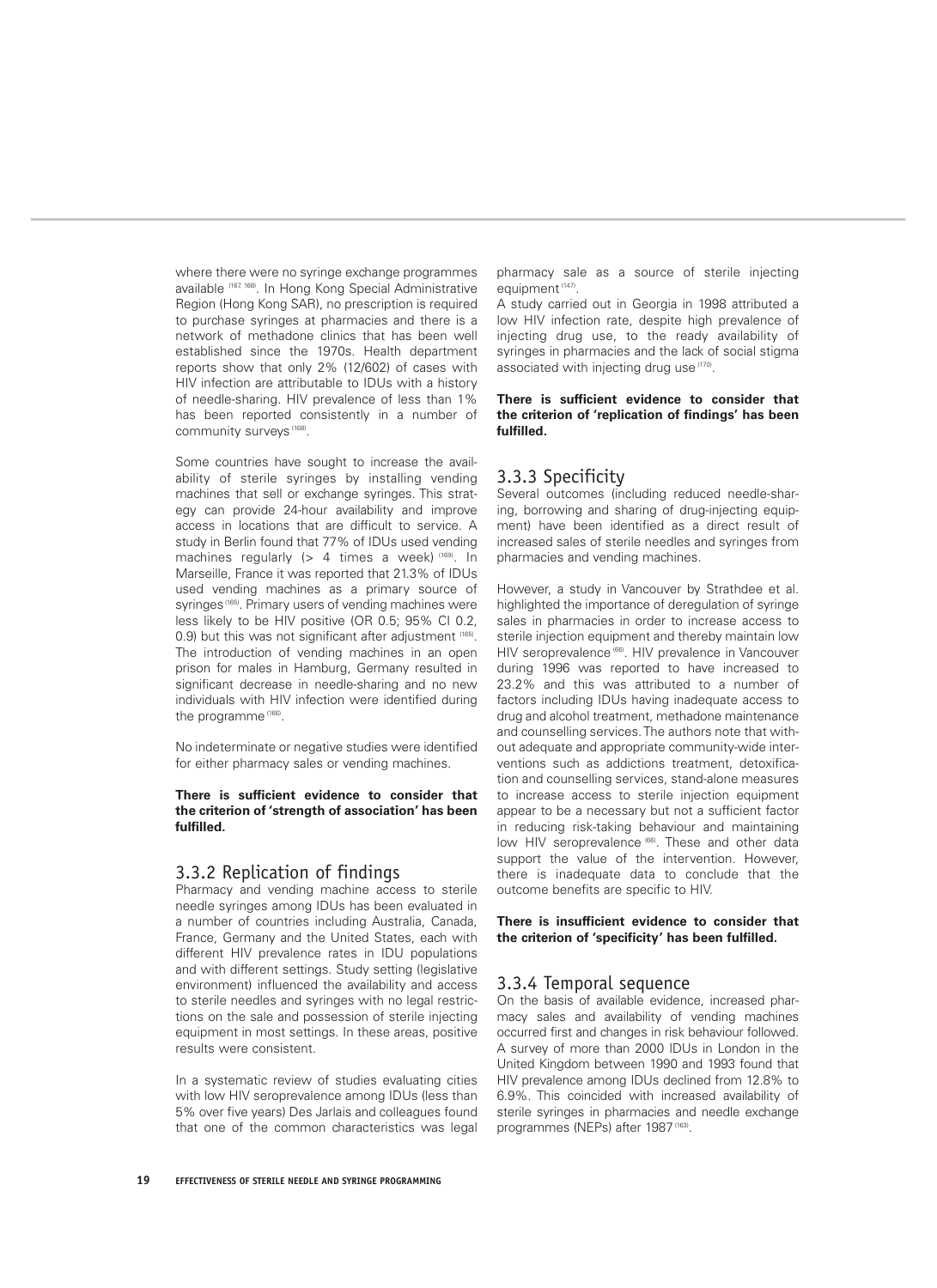A prospective surveillance study performed before and after introducing the legal sale of sterile syringes in pharmacies in Connecticut in the United States (in July 1992) found a significant increase in pharmacy syringe sales (171). Over the same period there was a decrease in syringe-sharing in the past 30 days (21%), a decline in obtaining syringes from the streets (14%), and fewer IDUs reporting ever having shared syringes (43% fewer) (164).

Prior to the liberalization of the sale of syringes in France in 1987, syringe sharing was reportedly routine practice among IDU due to the scarcity of syringes. Post-liberalization, the purchase of syringes at pharmacies increased such that over half (52%) of IDUs recruited from the streets in France and 40% undergoing treatment only used syringes they purchased and never shared with others (161).

#### **There is sufficient evidence to consider that the criterion of 'temporal sequence' has been fulfilled.**

#### 3.3.5 Biological plausibility

The biological basis of reducing HIV infection by increasing access to sterile syringes through pharmacy sales and vending machines has been discussed in section 3.1.5.

**There is sufficient evidence to consider that the criterion of 'biological plausibility' has been fulfilled.**

#### 3.3.6 Biological gradient

Increasing participation and sales by pharmacies of sterile syringes led to a corresponding decrease in risk behaviour (162, 164, 172). This is consistent with a biological gradient but unless supported by additional evidence, cannot be considered to constitute sufficient evidence.

#### **There is insufficient evidence to consider that the criterion of 'biological gradient' has been fulfilled.**

#### 3.3.7 Coherence of the evidence

As discussed above, the arguments in favour of pharmacy sales and vending machines span several criteria and are impressively consistent. However, the quantity of data is far less impressive than evaluation of NSPs.

#### **There is sufficient evidence to consider that the criterion of 'coherence of the evidence' has been fulfilled.**

#### 3.3.8 Experimental evidence

There is no experimental evidence (such as an RCT to) support the efficacy of pharmacy sales and vending machine availability of sterile syringes. As discussed elsewhere, RCT evaluation of pharmacy sales and vending machine availability of sterile syringes is not feasible logistically and is generally considered to be unethical. Many public health interventions have not been evaluated by RCT for similar reasons and have nevertheless been fully accepted as effective and safe.

#### **There is insufficient evidence to consider that the criterion of 'experimental evidence' has been fulfilled.**

#### 3.3.9 Reasoning by analogy

In many countries before the HIV/AIDS epidemic, condoms were only available from pharmacies following a specific request from a customer. When the magnitude of potential health, social and economic costs of uncontrolled HIV infection began to be better appreciated, condom availability was increased in many parts of the world. In most developed countries these days, condoms are now readily available from a wide variety of outlets, including pharmacies, supermarkets and vending machines. As with availability of sterile needles and syringes, once the principle that increased utilization of sterile injecting equipment and condoms is accepted and programmes to achieve this are implemented, evaluations of novel methods to further increase utilization are exceedingly difficult to undertake. We were unable to find evidence supporting a decline in sexual risk behaviours in connection with increasing "industrial" supply of condoms.

#### **There is sufficient evidence to consider that the criterion of 'reasoning by analogy' has been fulfilled.**

#### 3.3.10 Cost effectiveness

A cost-effectiveness study by Lurie et al. (125) of five different pharmacy-based syringe distribution strategies (Section 3.2.10) found that the cost per syringe distributed ranged from US\$ 0.15 for syringe sales to US\$ 0.97 for NSP<sup>(125)</sup>. At an estimated cost of treating an HIV-infected person in a lifetime of US\$ 55 640, it was estimated that if annual HIV seroincidence for IDUs is greater than 2.1% then all strategies will be cost saving to society. The syringe sale option would be cost saving if HIV seroincidence for IDUs is greater than 0.3%.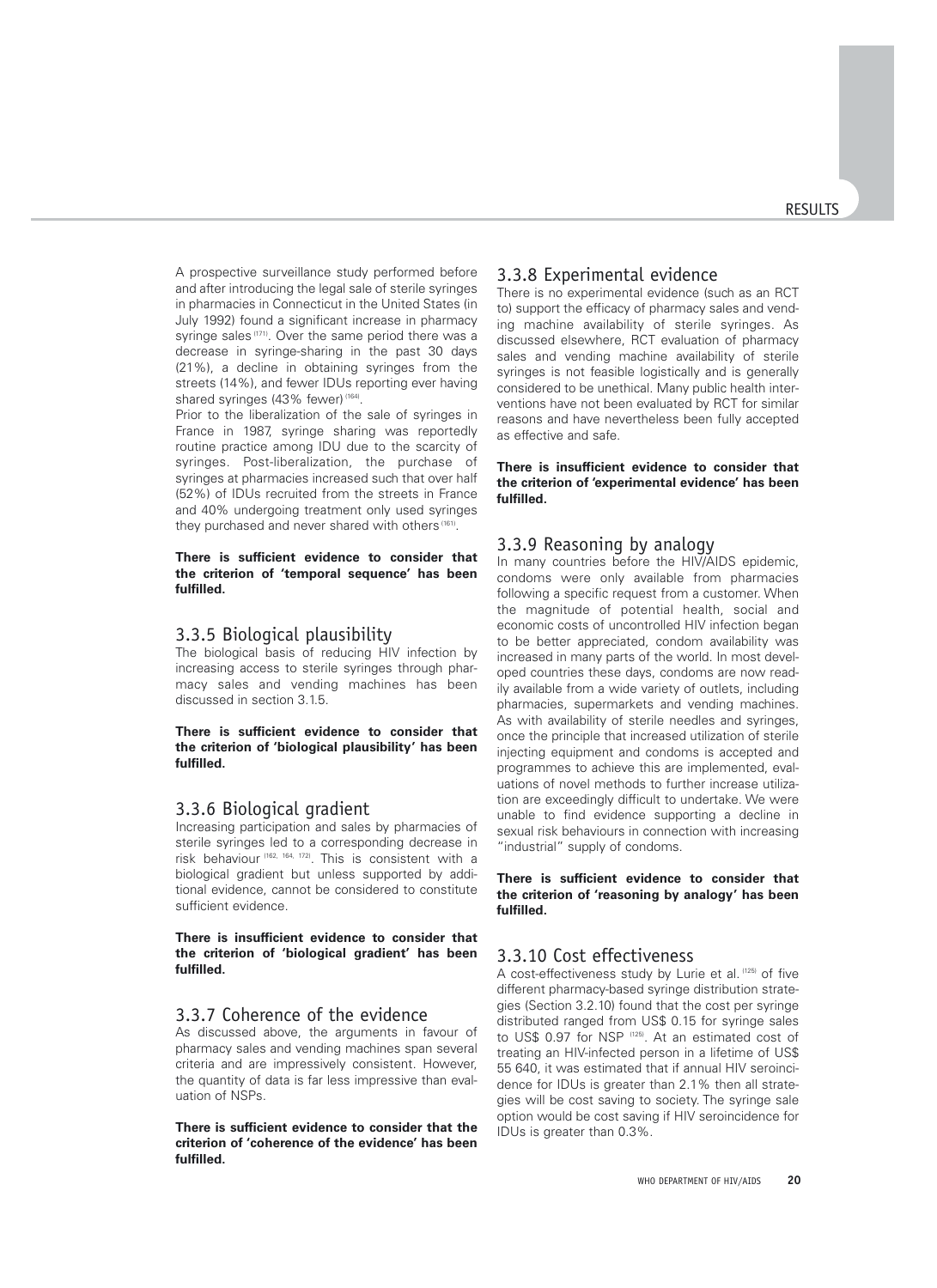The costs and cost-effectiveness of a policy of increased availability of sterile syringes that would include NSPs (25%) and pharmacy sale of syringes (75%) (126) were estimated based on 1996 prices and populations in the United States. The total cost of complete coverage (100%) of providing sterile syringes to IDUs was approximately US\$ 423 million. This was estimated to avert 12 350 new HIV infections in one year with a gross societal cost of over US\$ 1339 million, representing a net saving of over US\$ 916 million. Thus, the economic benefits are substantial and far greater than the costs. Hence, funding would save society long-term costs.

**There is sufficient evidence to consider that the criterion of 'cost effectiveness' has been fulfilled.**

#### 3.3.11 Absence of negative consequences

Some pharmacists have expressed concern about the possibility of a negative impact of pharmacy sales of sterile syringes on pharmacy business and increased robberies or shoplifting. However, fewer than 20% have experienced these negative effects (171, 172).

In the United States, barriers to pharmacy sales have been removed without concurrent relaxation of strictly enforced drug paraphernalia laws, which raises concern about a possible increase in arrests and fines of IDUs.

No evidence was identified that increased pharmacy sales or the installation of vending machines have caused non-IDUs to become users.

**There is sufficient evidence to consider that the criterion of 'absence of negative consequences' has been fulfilled.**

#### 3.3.12 Feasibility of implementation, expansion and coverage

Pharmacy sale of sterile needles and syringes without a medical prescription is permitted in many developed and developing countries.

In New South Wales, Australia<sup>(173)</sup> and Connecticut, the United States (171) legal access to the sale and possession of sterile needles and syringes was increased with a subsequent significant increase in sales and greater willingness of pharmacists to sell or supply sterile injecting equipment to suspected IDUs. Between 58% and 75% of pharmacists in

locations where sale and possession of syringes is not prohibited said they were willing to sell syringes without a prescription<sup>(171-176)</sup> compared with 16%-23% of pharmacists working in areas where it is illegal to possess drug-injecting equipment (177, 178). Increased pharmacy sales in the United Kingdom, Connecticut and in New South Wales have also been followed by a corresponding increase in the use of sterile injecting equipment by IDUs (172-174).

#### **There is sufficient evidence to consider that the criterion of 'feasibility of implementation, expansion and coverage' has been fulfilled.**

#### 3.3.13 Unanticipated benefits

From a public health perspective, improved access to sterile needles and syringes from pharmacies and vending machines is likely to reduce other blood borne viral infections such as Hepatitis B and C. However, no papers specifically evaluating pharmacies and vending machines from this perspective were identified.

#### **There is insufficient evidence to consider that the criterion of 'unanticipated benefits' has been fulfilled.**

#### 3.3.14 Special populations

Even in locations where it is legal for pharmacies to sell needles and syringes without prescription, pharmacists may still refuse to sell at their discretion (179). Biases have been found in some studies against IDUs who were younger or from racial minorities and these provided barriers to access to sterile injecting equipment (175). Interviews with 108 IDUs from Houston, Texas in 2000 revealed significant differences between IDUs from different ethnic groups with 0% (0/15) of African-Americans, 26% of Anglo-Americans and 35% of Hispanics purchasing syringes from pharmacies (167).

The introduction of vending machines in an open prison for males in Hamburg, Germany resulted in a significant decrease in needle-sharing. No new HIV infections were identified during the programme (166).

In a study in France in 1997, primary users of vending machines were more likely to be younger (<30 years) (AOR 1.3; 95%CI 1.1, 1.8); less likely to have lived in a house they personally owned or rented (AOR 0.7; 95%CI 0.5, 0.9); less likely to have been in drug maintenance treatment (AOR 0.7; 95%CI 0.5, 0.9) and less likely to have shared needles or injection equipment (AOR 0.5; 95%CI 0.4, 0.8) (165).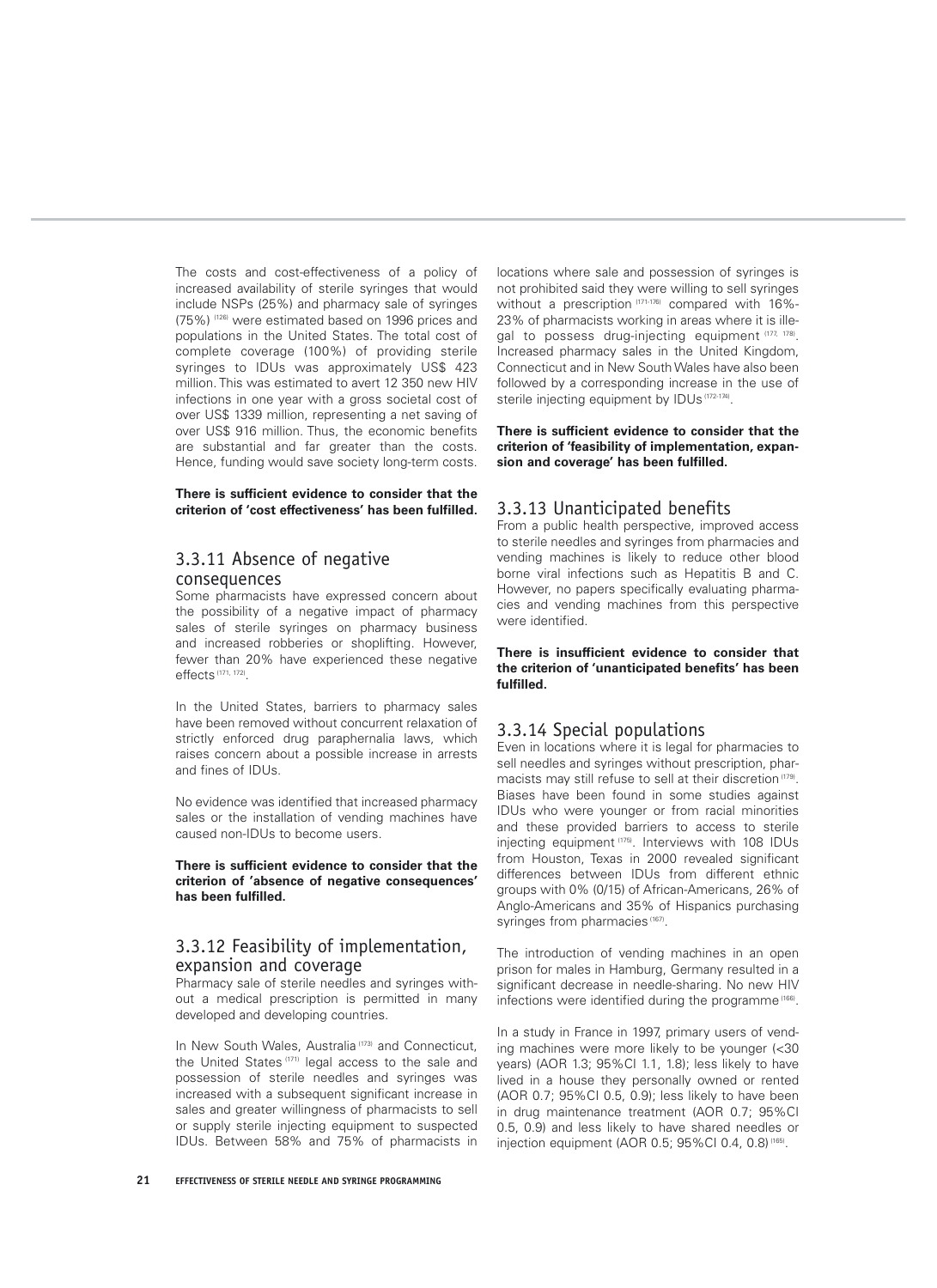**There is sufficient evidence to consider that the criterion of 'special populations' has been fulfilled**.

### 3.4 Evidence for needle syringe disposal

#### 3.4.1 Summary of papers of disposal of needles and syringes

The few papers published on disposal of used needles and syringes do not allow evaluation of the diverse strategies adopted in various countries according to the Bradford Hill criteria (Table 6). In many countries, NSPs and other outlets for sterile injection equipment are vulnerable to public criticism. Widespread disposal of used injection equipment in public places undermines the political sustainability of sensitive needle syringe and pharmacy programmes. For example, an NSP was closed in Windham, Connecticut in May 1997 following public controversy in which it was blamed, among other things for discarded syringes. However, post-closure surveys of outdoor drug-use areas found that the closure of the exchange did not in fact reduce the volume of discarded syringes and other drug-injecting debris (108).

The papers identified show that diverse measures have been adopted to improve disposal practices and some have met with approval by a wide variety of groups. There are no published reports thus far that indicate that used injection equipment discarded in a public place has led to infection with a blood-borne virus (personal communication Dr Andrian Reynolds). Criminal penalties for possessing needles and syringes may have the inadvertent effect of deterring IDUs from disposing of used injection equipment responsibly.

**There is insufficient evidence to consider that any of the Bradford Hill and additional criteria for needle syringe disposal have been fulfilled.**

## 3.5 Injecting paraphernalia legislation

Before the global HIV/AIDS pandemic was first recognized, a variety of legislative approaches existed for injecting equipment. In some countries, there were no legislative barriers to the sale of sterile injecting equipment. In other countries, legislation specifically prohibited provision of used injecting equipment to IDUs. The United States had among the most severe restrictions with some states prohibiting possession of injecting equipment and others requiring a doctor's prescription for purchase of sterile injecting equipment. Virtually all publications regarding injecting paraphernalia legislation originate from just one country (the United States) and may not be generalizable to other countries. However, for the purposes of this review it has been assumed that these findings are more widely generalizable. The null hypothesis considered in this section is that injection paraphernalia legislation that restricts sterile needle and syringe availability does not reduce HIV infection.

#### 3.5.1 Strength of association

There is a significant positive correlation between legal restrictions on syringe access and HIV seroincidence and seroprevalence (61, 180). HIV infection among IDUs is more likely to occur in legal environments where sterile injection equipment is more severely restricted. However, these findings may be subject to confounders, measurement error (HIV seroincidence and seroprevalence), and recall bias (legal restrictions on syringe access).

In jurisdictions in the United States, where drug paraphernalia laws were strictly enforced, higher prevalence of HIV infection was observed despite lower risk-taking behaviour. Legal barriers in Maryland and Texas in the United States resulted in a high prevalence of HIV with up to 25% of IDUs infected in Baltimore, Maryland (119) and 35% of IDUs infected in Houston, Texas<sup>(167)</sup>. These findings overall suggest that injecting paraphernalia legislation that restricts needle and syringe availability inadvertently increases HIV infection. There is no convincing evidence that this legislation reduces HIV prevalence.

**There is insufficient evidence to consider that the criterion 'strength of association' has been fulfilled.**

#### 3.5.2 Replication of results

The two studies (61, 180) evaluating the impact of injecting paraphernalia legislation only reported data from one country (the United States) and thus may not be generalizable to other countries. While these papers used different methods (meta-analysis and crosssectional ethnography), both types of studies concluded that HIV infection was significantly more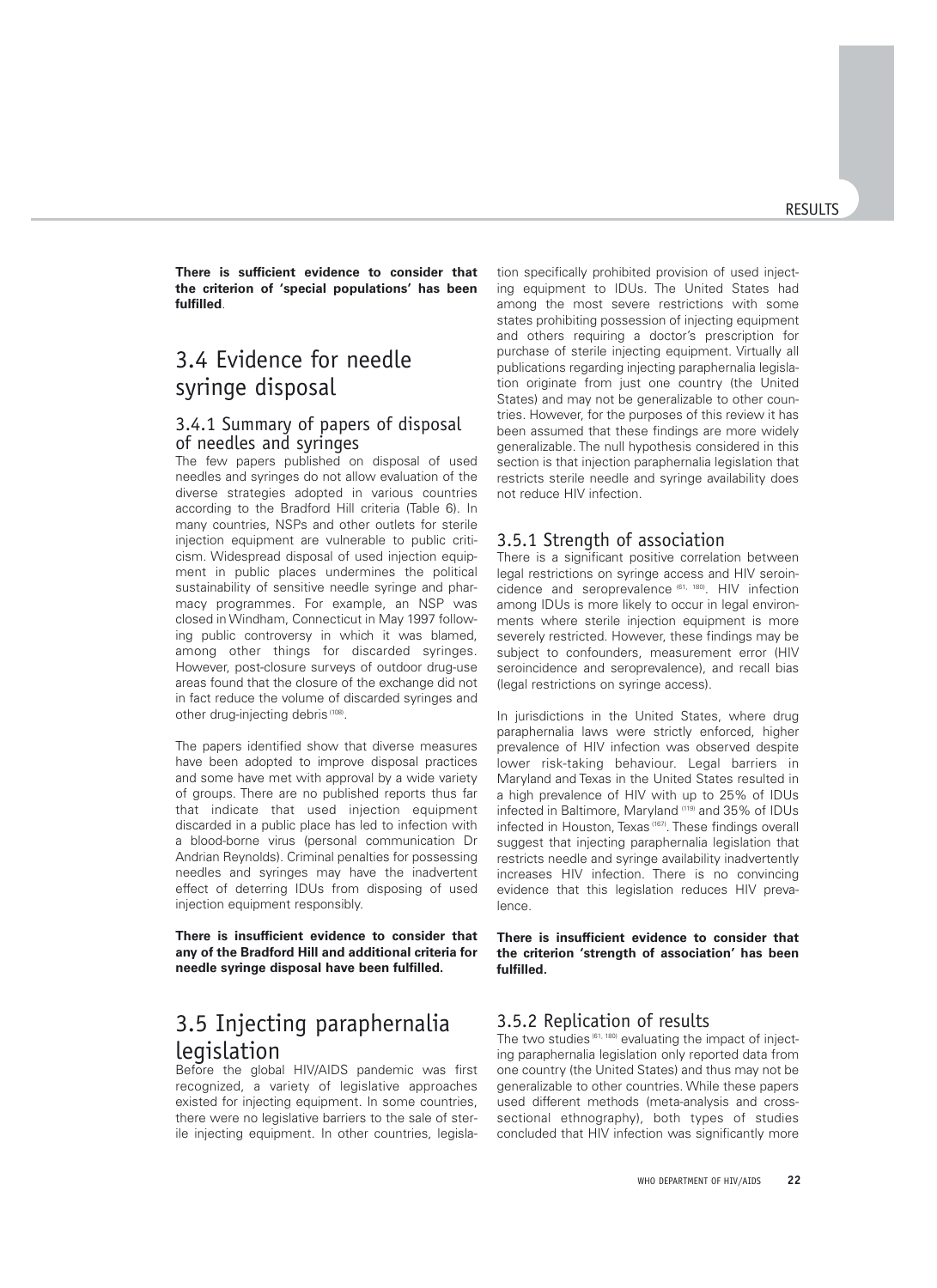common in areas with restrictive legislation than in areas where NSPs could operate legally and/or there was no legislative restriction on the purchase or sale of syringes.

The impact of restrictive legislation has also been assessed on secondary outcomes such as IDU's behaviour and NSP or pharmacy provision of sterile syringes (84, 171). These were retrospective ecological studies of IDU self-reported behaviour, NSP directors' reports, and pharmacists' beliefs. One study included a prospective sampling of pharmacists' actions after the repeal of prescription laws (171). Replication of findings is hard to assess due to the limited number of papers assessing the same outcome variables. However, removal of legislation appears to have had a positive impact on the operation of NSPs and increased the availability of sterile syringes. Additionally, the simultaneous repeal of prescription and possession laws seems to have a greater effect than repeal of only one of these (84).

These findings suggest that, overall, injecting paraphernalia legislation that restricts needle and syringe availability inadvertently increases HIV infection, while there is no convincing evidence that this legislation reduces HIV infection.

#### **There is insufficient evidence to consider that the criterion 'replication of results' has been fulfilled.**

#### 3.5.3 Specificity

HIV incidence is influenced by multiple factors apart from legislation, including the existence of legal and illegal NSPs, drug treatment and the numerous other factors that influence the sexual transmission of HIV (such as the prevalence of sexually transmitted infections, the rate of sexual partner change). In some cities where sterile needles and syringes are readily available, HIV epidemics appear to have been averted (62). It is much easier to evaluate the effectiveness of needle syringe programmes than legislation because programmes have a more direct impact on benefits and side effects whereas legislation has a relatively indirect influence. When legislation creates an enabling environment, programme activity may still be delayed or perfunctory in scope. In contrast, restrictive legislation banning needle syringe programmes is sometimes ignored with sizeable unsanctioned programmes established, albeit with some difficulty.

In the two studies relating HIV outcomes and legislation (61, 180), there was no randomization of study participants or geographical areas and therefore conditions other than a change in the law may have reduced the use of sterile syringes and HIV seroconversion. The authors of these papers identified no other benefits or disadvantages of injecting paraphernalia legislation.

As discussed elsewhere in this report, extensive evidence is available to reject the null hypothesis that providing sterile needles and syringes does not prevent the transmission of HIV. Legislation and law enforcement are major factors limiting the supply of and access to sterile syringes<sup>(181)</sup>. Despite the limited number of studies evaluating the impact of legislation on IDU access to sterile syringes and HIV incidence and prevalence, it is reasonable to conclude that restrictive legislation reduces access to sterile needles and syringes, thereby increasing HIV transmission. Therefore, there is inadequate data to establish that injecting paraphernalia legislation specifically effects HIV (as opposed to other microorganisms).

#### **There is insufficient evidence to consider that the criterion 'specificity' has been fulfilled.**

#### 3.5.4 Temporal sequence

Neither study of HIV outcomes (61, 180) evaluated a possible temporal sequence.

Temporal relationships were studied in an assessment of risk behaviours immediately after a change in legislation. Following legislative changes, purchase of syringes from a pharmacy increased and syringe sharing and reported street-purchase of syringes decreased (164). In a second study in several cities in Connecticut in the United States with a high prevalence of HIV among IDUs, legislative change was followed by an increase in the number of syringes sold in pharmacies (171).

Two studies reported different results regarding the use of NSPs by IDUs. In the state of New York in the United States, NSP participation increased after the programme was legalized (182), but in the state of Connecticut NSP participation decreased after the law was changed to allow the sale, purchase and possession of needles and syringes without a medical prescription and to enable the implementation of NSPs . However, the observed drop in the number of visits to and the number of clients using the New Haven NSP from the month the new decriminalization measure came into effect was probably due to an increase in the use of pharmacies as a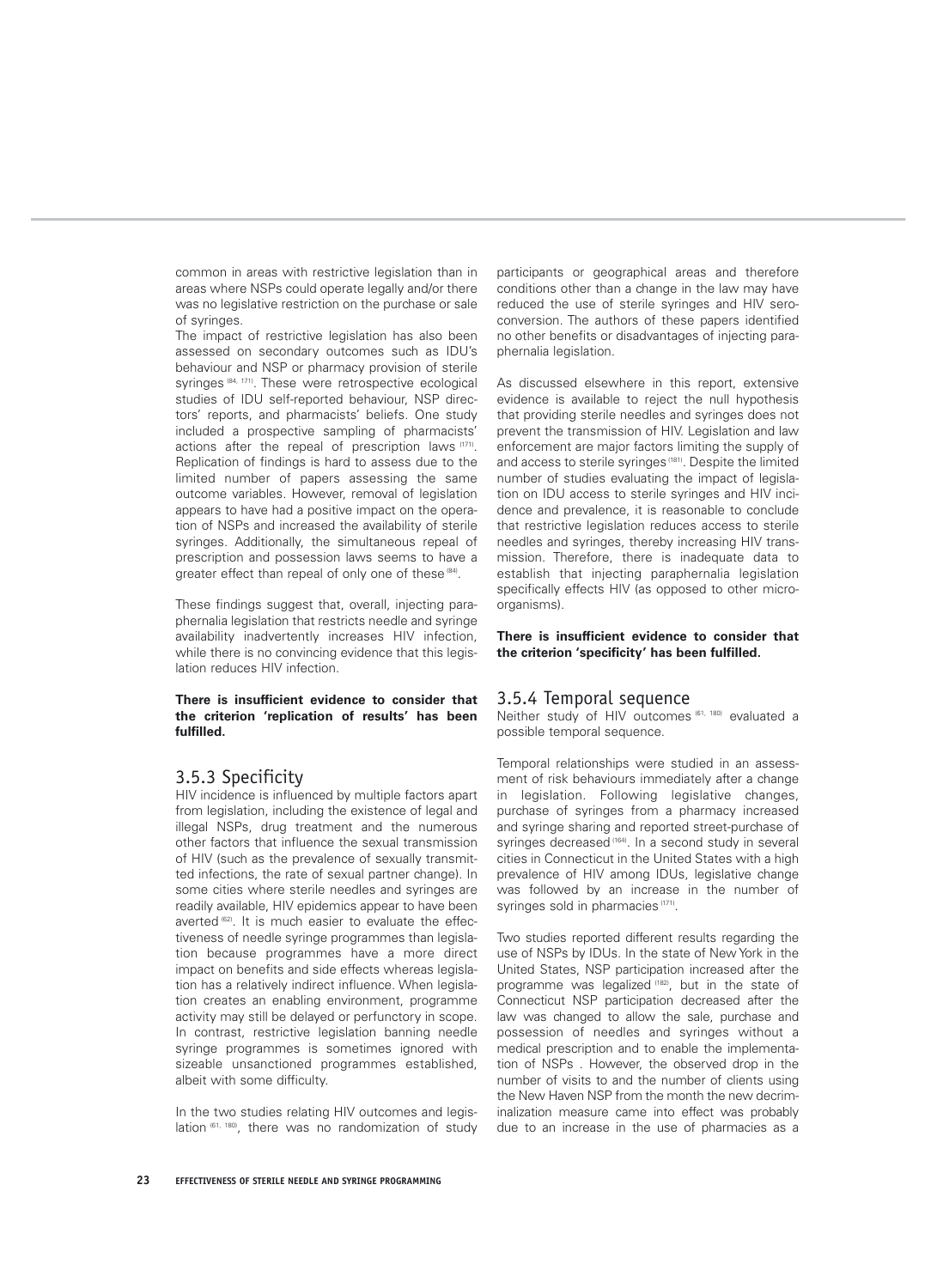source of sterile syringes, and possible referral to treatment<sup>(183)</sup>.

**There is insufficient evidence to consider that the criterion 'temporal sequence' has been fulfilled.**

#### 3.5.5 Biological plausibility

As discussed elsewhere, biological plausibility for sterile needle and syringe programmes is high (Sections 3.1.5 and 3.2.5). There is compelling evidence that the re-use and sharing of injection equipment increases the likelihood of HIV infection. It has also been demonstrated that providing sterile needles and syringes with considerable encouragement to only inject with such equipment reduces both risk behaviour and HIV infection. Therefore, there is an inherent biological implausibility that measures that reduce the availability of sterile injecting equipment could be expected to reduce HIV infection. This conclusion is supported by two HIV outcome studies, (61, 180) which have demonstrated reduced availability of sterile needles and syringes in restrictive legal environments.

**There is insufficient evidence to consider that the criterion 'biological plausibility' has been fulfilled.**

#### 3.5.6 Biological gradient

No relevant literature was identified.

**There is insufficient evidence to consider that the criterion 'biological gradient' has been fulfilled.**

#### 3.5.7 Coherence

In United States, states where legal restrictions on syringe access were repealed such as Connecticut, Maine and New York pharmacy sales increased, selfreported needle-sharing declined and over time HIV incidence and prevalence also declined (61, 180). There is no evidence to support the hypothesis that restrictive injecting paraphernalia legislation reduces HIV infection.

**There is sufficient evidence to consider that the criterion 'coherence' has not been fulfilled .**

#### 3.5.8 Experimental evidence

No relevant literature was identified.

**There is insufficient evidence to consider that the criterion 'experimental evidence' has been fulfilled.**

#### 3.5.9 Reasoning by analogy

In many respects the legislative environment for the commercial sex industry is analogous to injection paraphernalia legislation. In restrictive legislative environments, public health authorities have limited influence over the nature and extent of safer sex behaviour. In more pragmatic legislative environments where HIV control is a higher priority, public health authorities are able to encourage brothel operators and commercial sex workers to virtually eliminate higher-risk sexual behaviour. Similarly, public health authorities in less restrictive legislative environments are able to rapidly establish an effective network of NSPs, pharmacies, vending machines and other outlets for the exchange, sale and distribution of sterile injection equipment. According to this reasoning, injecting paraphernalia legislation could be expected to increase rather than reduce HIV infection.

Legislative environments that restrict the implementation of a public health intervention are unlikely to ever result in the protection of public health.

**There is insufficient evidence to consider that the criterion 'reasoning by analogy' has been fulfilled.**

#### 3.5.10 Cost effectiveness

Lurie and Drucker<sup>(102)</sup> have demonstrated that the repeal of injection paraphernalia legislation in the United States would reduce substantially the cost of health care for HIV/AIDS. As discussed above (Sections 3.2.10 and 3.3.10), providing sterile needles and syringes and encouraging their utilization by IDUs has been shown to be cost-effective. Injecting paraphernalia legislation has been demonstrated to restrict the adoption and implementation of a cost-effective intervention. To that extent, injecting paraphernalia legislation may be considered to impede a cost-effective programme.

**There is sufficient evidence to consider that the criterion 'cost effectiveness' has not been fulfilled.**

#### 3.5.11 Absence of negative consequences

Heimer and colleagues found that following the repeal of legislation that had restricted the sale and possession of needles and syringes in Connecticut, participation by IDUs in the pre-existing New Haven exchange declined<sup>(183)</sup>. However, as described above,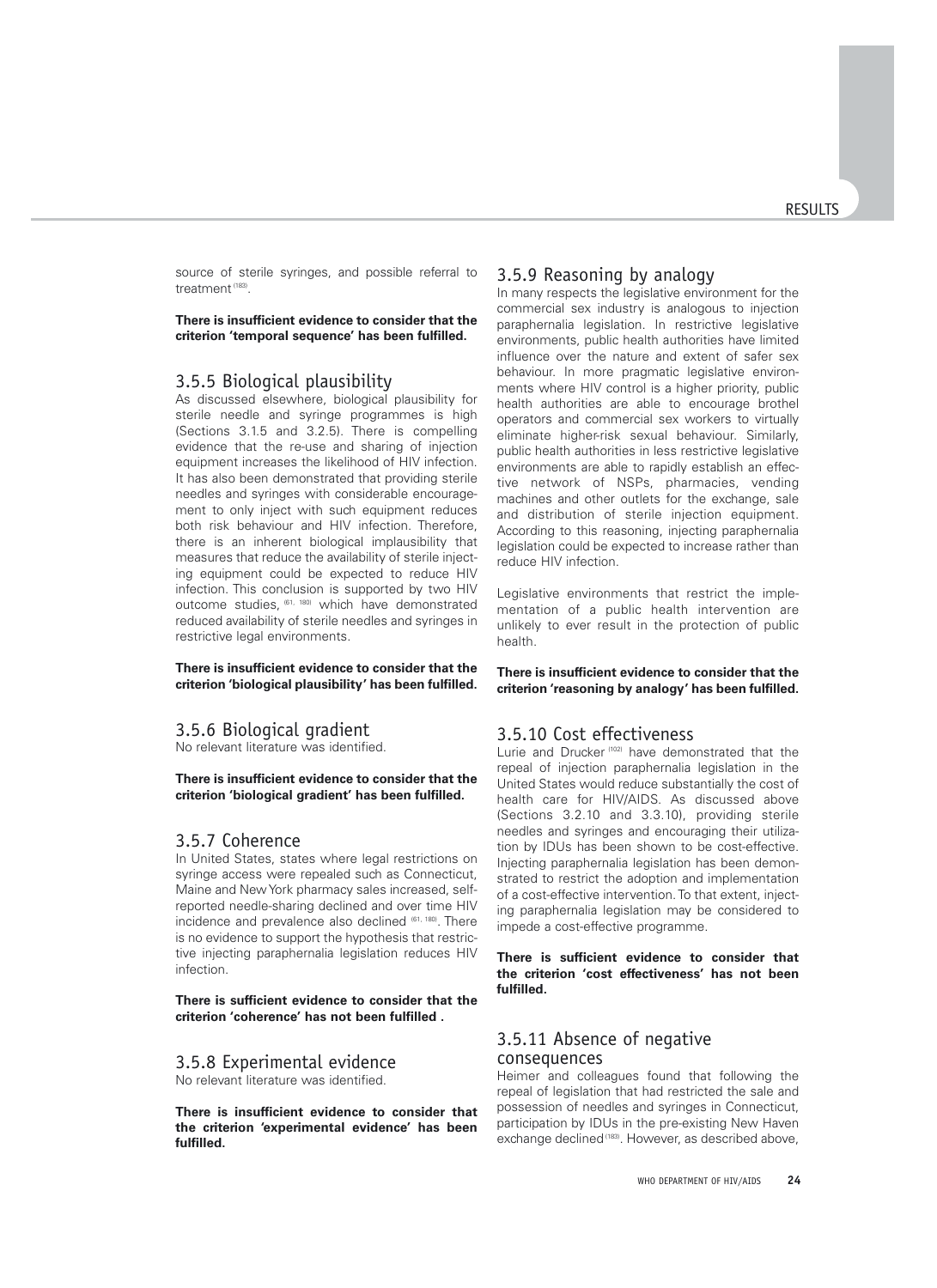this could be attributed to a number of other factors, especially increased use of pharmacies.

**There is insufficient evidence to consider that the criterion 'absence of negative consequences' has been fulfilled.**

#### 3.5.12 Feasibility of implementation, expansion and coverage

More than two decades experience of restrictive injecting paraphernalia legislation in the United States demonstrates that laws of this kind can be implemented and extended to cover most if not all of a large country. Of the 50 states and territories in the United States, 51 jurisdictions recently had paraphernalia laws, 14 had syringe prescription laws or regulations and only 13 had legislation authorizing NSPs (184).

**There is sufficient evidence to consider that the criterion 'feasibility of implementation, expansion, and coverage' has been fulfilled.**

#### 3.5.13 Unanticipated benefits

No literature was identified showing unanticipated benefits of restrictive injecting paraphernalia legislation.

**There is insufficient evidence to consider that the criterion 'unanticipated benefits' has been fulfilled.**

#### 3.5.14 Special populations

In Manipur, India a study of current and former IDUs found that fear of arrest and harassment were the main reasons IDUs did not carry their own syringes or bleach (185). Similarly, IDUs in Malaysia also reported fear of arrest for possessing drug injection paraphernalia as the main reason for sharing syringes (186). These studies from a developing and a middle-income country are very important, although they do not specifically refer to sub-populations of IDUs.

**There is insufficient evidence to consider that the criterion 'special populations' has been fulfilled.**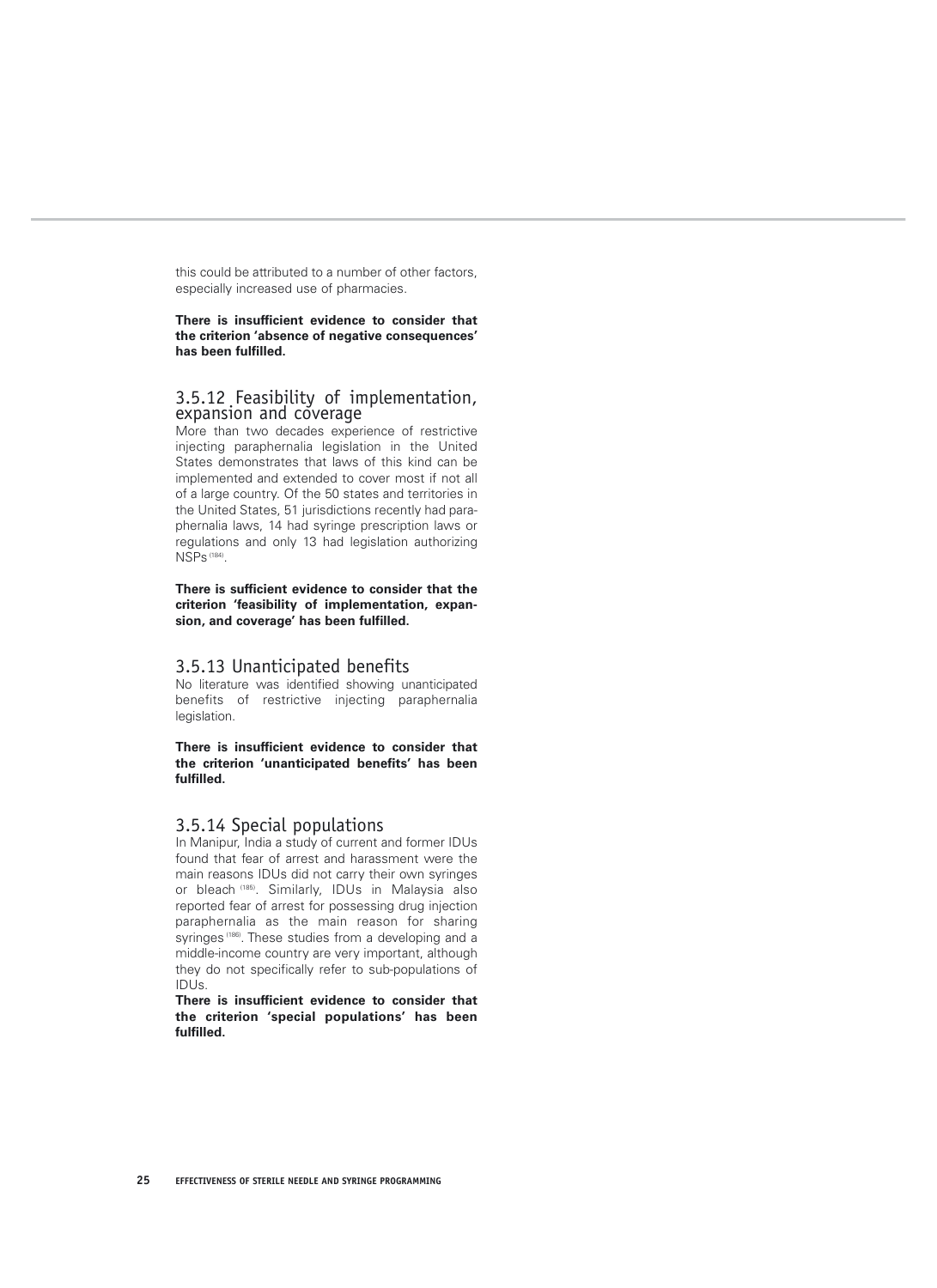## 4. DISCUSSION

he AIDS pandemic was first recognized more than two decades ago. Within a few years the causative organism was identified and the The AIDS pandemic was first recognized more<br>than two decades ago. Within a few years the<br>causative organism was identified and the<br>enormity of the health, social and economic costs of uncontrolled HIV infections was recognized. In many countries HIV epidemics started among IDUs, spreading rapidly to general populations, and evidence for the effectiveness and safety of some HIV prevention strategies in this population began to accumulate.

Beginning in some developed countries, NSPs were rapidly identified as a valuable strategy for keeping HIV under control among IDUs. Although a wide variety of different activities and operational methods are now subsumed by the term 'needle syringe programme', there is sufficient commonality to allow evaluation of this large and growing literature. Large numbers of research studies with widely differing designs in diverse countries have been reported. An increasing number of countries commenced NSPs and then began to expand them to scale. Although evidence supporting the effectiveness and safety of NSPs grew, HIV has continued to spread even more rapidly among and from IDUs than the adoption and later expansion of NSPs.

Some excellent and comprehensive reviews of the evidence for NSPs have appeared (6, 187-193). All have confirmed the effectiveness of NSPs in reducing HIV spread. This conclusion was drawn with increasing confidence in more recent reviews as more and better quality data have become available. This study represents the first international review of NSPs. It is also the first systematic review to consider the extent to which evidence for NSPs fulfils the Bradford Hill criteria. These criteria, originally devised to assess inferences of causality drawn from observational studies, have been used increasingly in recent years to assess intervention studies. This review has attempted to apply the Bradford Hill criteria rigorously and conservatively but in so doing has often encountered the problem of 'double negatives' in drawing conclusions. Accordingly, readers are encouraged to review the wording of all conclusions relating to Bradford Hill criteria carefully. Each of these refers specifically to a null hypothesis.

The bleach literature falls into two clear parts: some of the laboratory data are impressive, but there is a depressing consistency about the field study findings, which raise serious concerns about the effectiveness of this approach.

The overwhelming majority of studies evaluating the effectiveness and safety of NSPs are highly supportive. But in spite of the impressive volume and quality of this supporting evidence, some still question the efficacy and safety of NSPs. A somewhat tendentious interpretation of a handful of negative studies from Montreal<sup>(65)</sup> and Vancouver<sup>(66)</sup> is relied upon by critics of the proposition that NSPs are effective and safe, despite subsequent papers providing plausible alternative explanations for these negative findings (67, 102-105). The benefits of NSPs are much easier to demonstrate when these are the only outlets for sterile injecting equipment. Another methodological issue is the tendency for studies to measure baseline and outcome variables dichotomously, substantially reducing the power of these studies.

The quantity and quality of the literature on pharmacy availability of sterile injecting equipment is not as impressive as the literature on NSPs. It is also more difficult to interpret because of the often confounding effect of NSPs and thus not easy to estimate the specific contribution of pharmacy availability. However, studies evaluating pharmacy availability in the absence of NSPs make it abundantly clear that pharmacies are also effective. The paucity of data for vending machines is even more marked than for pharmacies. However, there is a common finding that pharmacy and vending machine outlets often attract a somewhat different population from those attending NSPs. The attitude of pharmacists to IDUs is critical to the success or failure of pharmacy availability of sterile injecting equipment. There is a need to consider outlet density and type more as a system rather than in terms of its component parts.

The literature on the disposal of used injecting equipment is also somewhat disappointing. Although there is no convincing evidence that NSPs have exacerbated the disposal of used injecting equipment in public places, there is little doubt that discarded used injecting equipment seriously undermines the sustainability of this vulnerable intervention that is so critical to public health.

Although the phenomenon of injecting paraphernalia legislation is not unique to the United States, virtually the entire literature on this subject has been generated in that country. It is also hard to interpret this literature because to some extent, the existence and number of NSPs is independent of injecting paraphernalia legislation. Many NSPs have been started without official sanction and sometimes legislative constraints have not existed or have been repealed, and yet few NSPs have been established.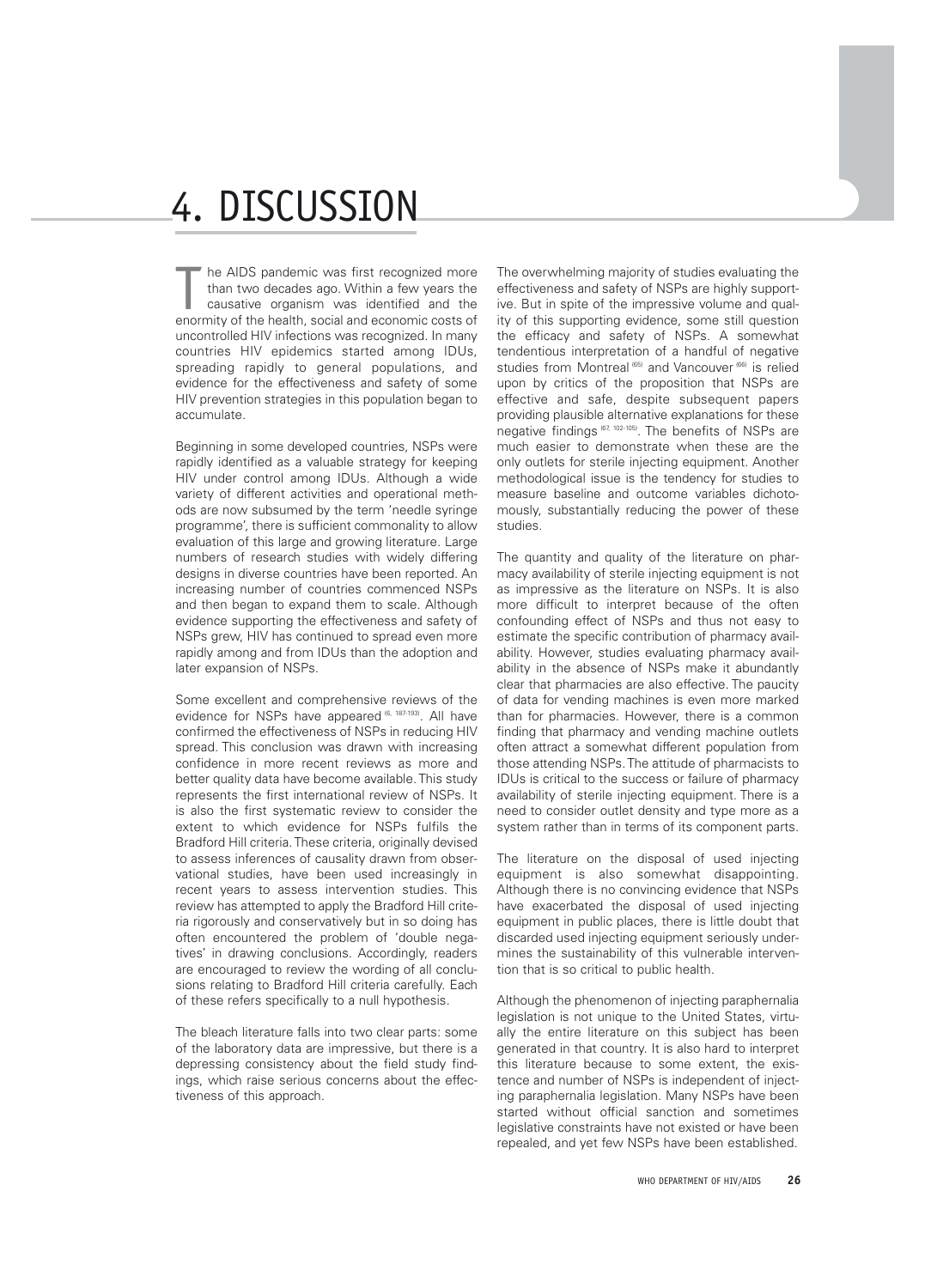Nonetheless, it is clear that injecting paraphernalia legislation has been a critical obstacle in many states of the United States and this is probably also true, but to a lesser extent, in a number of other countries. Several states in the United States have repealed restrictive laws demonstrating that it is quite feasible to do so. However, several layers of obstacles to the establishment of an effective national NSP system have then often become evident, including an unsupportive federal political environment, compounded by state, city and neighbourhood opposition and additional funding inadequacy. Although these legislative and political problems have been more carefully studied in the United States than in any other country, there are many other countries with similar deep-rooted opposition or ambivalence to effective deployment of NSPs. Legalization of NSPs has improved programme operation, including increasing supplies, staffing, hours of operation, and availability of additional services such as counselling or referral to drug treatment programmes<sup>(182, 194, 195)</sup>.

This review should be considered in the light of several limitations. The only literature reviewed was in the English language. Most of this literature originated from developed countries, which although peer reviewed, may still be subject to one or more forms of publication bias. The overwhelming majority of studies were quantitative and there were very limited qualitative data to illuminate the findings of the quantitative studies. The literature regarding the second term of reference (needle syringe programme effectiveness) is so vast that there is little need to also review the relevant grey literature. Any subsequent reviews of bleach and decontamination, pharmacy and vending machines, disposal and injecting paraphernalia legislation, should make greater use of grey literature. The white literature on these areas is small and often less than impressive in quality.

This review was also inevitably limited by inherent deficiencies in the quality of the existing literature. For example, much of the literature classifies injecting drug users as persons who either attend or do not attend NSPs, whereas in reality this phenomenon is dimensional rather than categorical. In addition, outcome measures are usually categorical, although again the phenomenon is usually dimensional. For example, sharing is usually measured as either present or absent during a particular period, rather than estimated on a continuum<sup>(103)</sup>.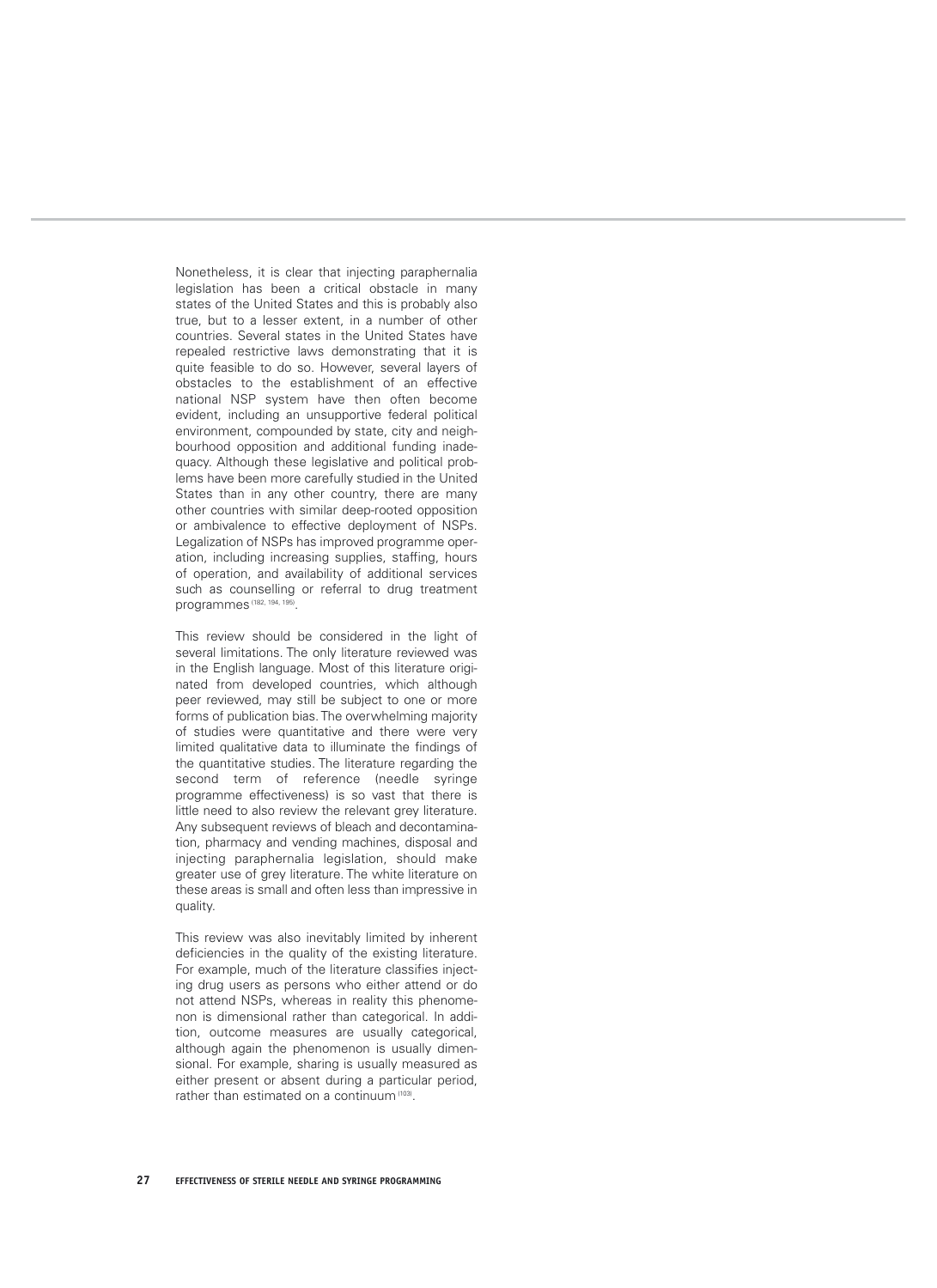## 5. CONCLUSIONS

## 5.1 There is compelling evidence that increasing the availability and utilization of sterile injecting equipment by IDUs reduces HIV infection substantially.

Overall, there is convincing evidence that NSPs, assessed conservatively, fulfil six of the nine Bradford Hill criteria (strength of association, replication of findings, temporal sequence, biological plausibility, coherence of the evidence and argument by analogy) and all of the five additional criteria (cost effectiveness, absence of negative consequences, feasibility of implementation, expansion and coverage, unanticipated benefits and special populations). Measured against any objective standards, the evidence to support the effectiveness of NSPs in substantially reducing HIV must be regarded as overwhelming.

### 5.2 There is no convincing evidence of any major, unintended negative consequences.

Specifically and after almost two decades of extensive research, there is still no persuasive evidence that needle syringe programmes increase the initiation, duration or frequency of illicit drug use or drug injecting.

### 5.3 Needle syringe programmes are cost-effective.

It is more difficult to generalize from studies of cost effectiveness of needle syringe programmes in one country to other similar countries, let alone from developed countries to resource-poor settings. However a number of careful studies in several developed countries and some transitional countries have demonstrated convincingly that needle syringe programmes are cost-effective.

### 5.4 Needle syringe programmes have additional and worthwhile benefits apart from reducing HIV infection among IDUs.

There is reasonable evidence that needle syringe programmes can increase recruitment into drug treatment and possibly also into primary health care.

## 5.5 Bleach and other forms of disinfection are not supported by good evidence of effectiveness for reducing HIV infection.

The evidence supporting the effectiveness of bleach in decontamination of injecting equipment and other forms of disinfection is weak. Field studies cast considerable doubt on the likelihood that these measures could ever be effective in operational conditions, notwithstanding the strength of the laboratory data. At best, these strategies can only be regarded as acceptable in community or correctional settings where the introduction of NSPs is considered impossible because of fear or hostility on the part of community members or authorities. Public health practitioners in these settings should continue to advocate for the introduction of NSPs as the most reliable and evidence-based way of maintaining control of HIV among IDUs. Bleach and disinfection fulfilled only two of the nine Bradford Hill criteria (biological plausibility and analogy) and three of the five additional criteria (absence of negative consequences, feasibility of implementation, expansion and coverage, and special populations).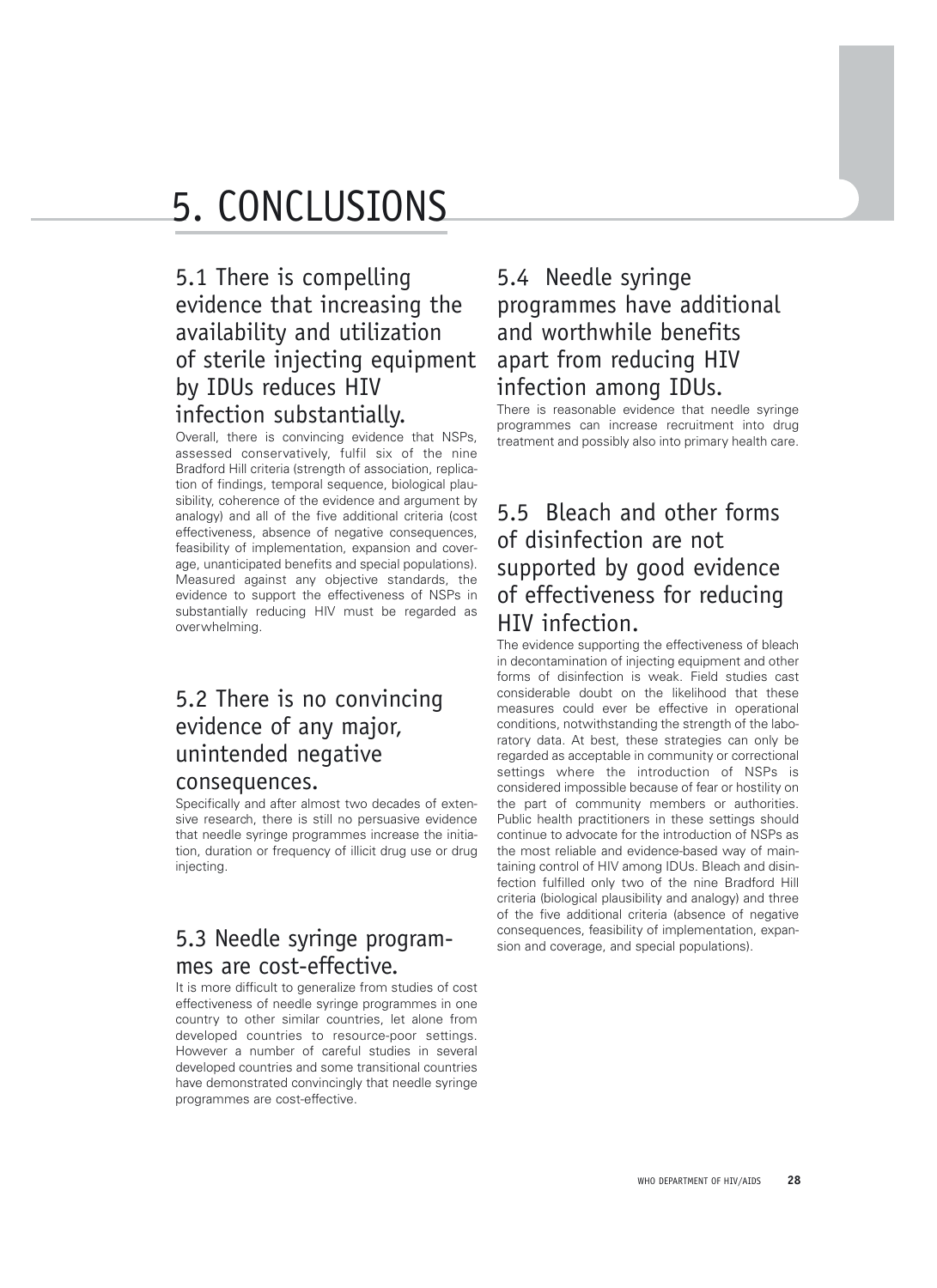### 5.6 Pharmacies and vending machines increase the availability and probably of the utilization of sterile injecting equipment by IDUs.

There is reasonable evidence that pharmacy availability of sterile injecting equipment does provide specific benefits in addition to those derived from NSPs. The population attending pharmacies tends to be less disadvantaged than those attending community- based NSPs, although there is often some considerable degree of overlap. Pharmacy schemes complement the benefits of NSPs although some jurisdictions have relied entirely on pharmacy-based outlets. Vending machines increase access in some geographical locations, to some special populations and at times of the day that are otherwise difficult to provide for. Pharmacy and vending machines fulfilled six of the nine Bradford Hill criteria (strength of association, replication, temporality, biological plausibility, coherence and analogy) and four of the five additional criteria (cost-effectiveness, absence of negative consequences, feasibility of implementation, expansion and coverage and special populations).

## 5.7 Injecting paraphernalia legislation is a barrier to effective HIV control among IDUs.

Injecting paraphernalia legislation has been a major obstacle to HIV control among IDUs in many states of the United States (and a less well-documented but probable obstacle in some other countries). This legislation has impeded the establishment of a timely and appropriate public health response to the HIV epidemic. In terms of the available evidence that restrictive injecting paraphernalia legislation helps to control HIV infection among IDUs, only two of the nine Bradford Hill criteria (specificity and analogy), and one of the five additional criteria (feasibility of implementation, expansion and coverage) were fulfilled. There is evidence that repeal of this legislation results in worthwhile public health benefits.

## 5.8 Needle syringe programmes on their own are not enough to control HIV infection among IDUs.

There is no evidence of a protective effect for single interventions strong enough to guarantee HIV control but the aggregate effect of several harmreduction interventions appears to be generally successful in maintaining HIV control. Sterile needle and syringe availability needs to be considered as a system and has to be supported by a range of complementary measures if communities wish to control HIV infection among and from IDUs.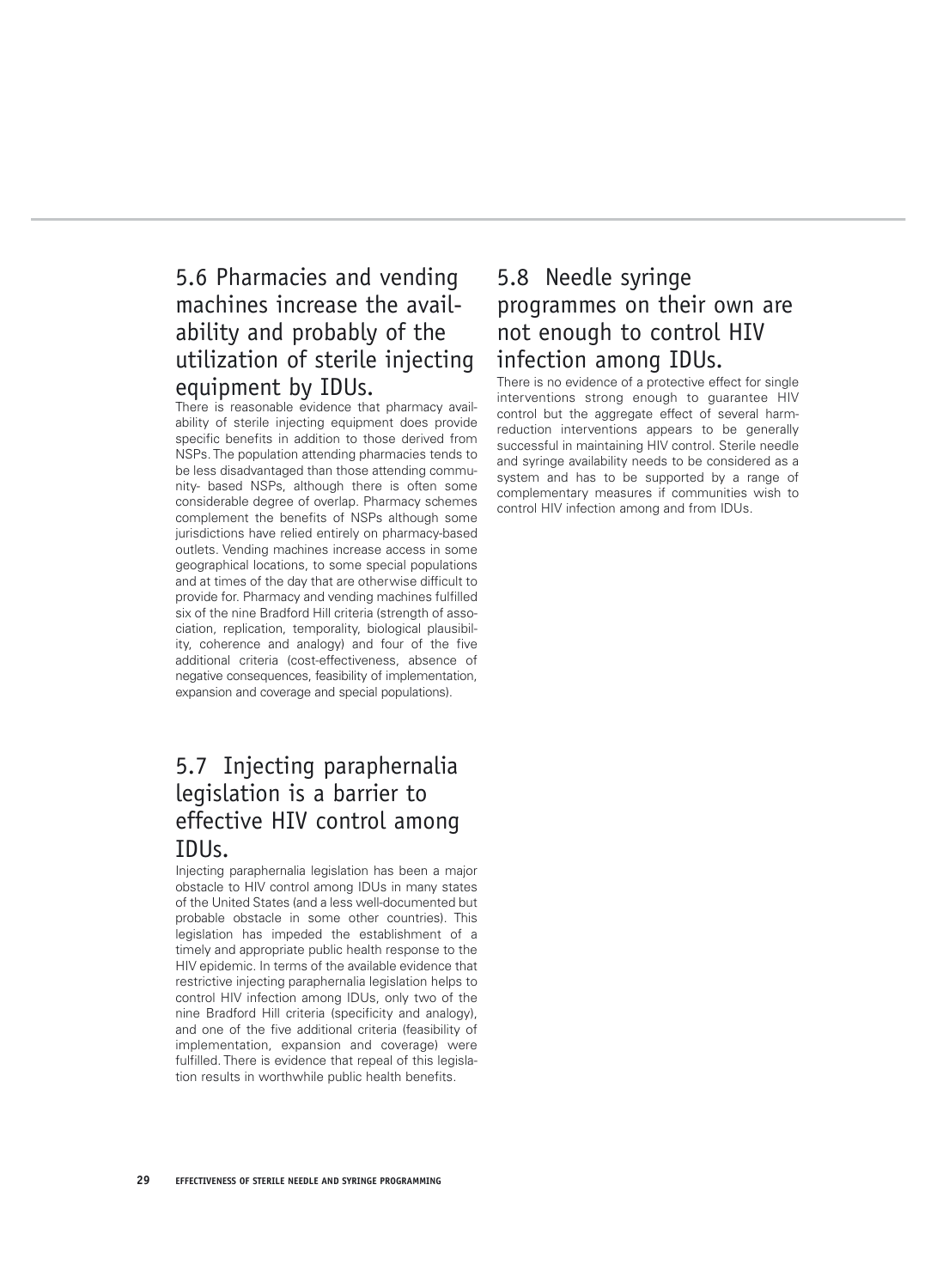## 6. RECOMMENDATIONS

 $6.1$  The studies reviewed in this report present a compelling case that NSPs substantially and cost effectively reduce the spread of HIV among IDUs and do so without evidence of exacerbating injecting drug use at either the individual or societal level. This suggests that authorities responsible for areas threatened by or experiencing an epidemic of HIV infection among IDUs should adopt measures urgently to increase the availability and utilization of sterile injecting equipment and expand implementation to scale as soon as possible. As an approximation it is reasonable to assume that providing 200 sterile needles and syringes per drug injector per year is a figure that is achievable and likely to control HIV infection in this population. It may take several years, starting from scratch, to reach this figure. Higher targets may be needed where seroprevalence has already reached unacceptable levels. The precise quantity of injecting equipment required is not known. Cocaine injectors require more needles and syringes than heroin injectors.

**6.2** The higher the seroprevalence of HIV among IDUs, the more HIV sexual transmission becomes an important factor. HIV sexual transmission is more difficult to control than HIV spread through sharing of injection equipment.

6.3 Carefully evaluated pilot programmes of NSPs have their place in allowing the introduction of this invaluable protection of public health but they also possess certain risks. Firstly, the case for NSPs is already so compelling and the international experience so impressive, that there is no longer any real justification for pilot programmes. Pilot programmes may further delay the much-needed expansion phase. If the programme remains frozen at the pilot phase level of implementation, then there is a risk that the programme will remain chronically underfunded, with attendant inadequate coverage.

6.4 NSPs are only one way of increasing the availability of sterile injection equipment and these exist in many forms around the world. Some cities require 'one-for-one' exchange, others attempt to achieve high levels of exchange but accept less than 100%, while authorities in other jurisdictions provide sale or free distribution without attempting to remove used injection equipment from circulation. There is no evidence that any one method is notably more efficacious or cost effective. Many jurisdictions have found that a diversity of approaches is optimal, with some methods working best in certain locations and conditions and other approaches better suited in other places and conditions. The important point is to aim to reduce the circulation time of needles and syringes.

 $6.5$  Attempts to increase the availability of sterile injecting equipment should be accompanied by endeavours to increase the utilization of sterile injection equipment, reduce the utilization and availability of un-sterile injection equipment and improve the appropriateness of discarding used injecting equipment. These objectives are best met through education of IDUs where peer based, explicit campaigns have generally been found to be highly effective.

 $6.6$  However worthwhile it may be to increase the availability and utilization of sterile injecting equipment with the aim of controlling HIV infection among IDUs, this appears to be a necessary rather than a sufficient intervention. Other activities that complement the benefits of sterile injecting equipment programmes include education of IDUs, increasing the capacity, range and quality of drug treatment (especially substitution treatment) and community development of drug users.

6.8 Pharmacy-based NSPs appear to complement community-based schemes and may provide access to a somewhat different population of IDUs. Vending machines increase coverage geographically and across time zones but have the disadvantage of not providing information, counselling or referral.

**6.9** Special populations of IDUs are of great public health significance in HIV control especially "bridge" populations (such as IDUs who are also men who have sex with men or male or female commercial sex workers). In most countries, a large proportion of IDUs spend a considerable proportion of their drug-injecting careers behind bars while a large proportion of prison inmates have a history of drug injecting. Many inmates of correctional facilities continue to inject while they are incarcerated. The limited evidence available from evaluation of the few existing prison NSPs suggests that their benefits are similar to community programmes, while there is no evidence to date that these programmes are inherently unsafe or counter-productive. On the available evidence, there is a strong case for establishing and expanding NSPs in correctional facilities in many countries.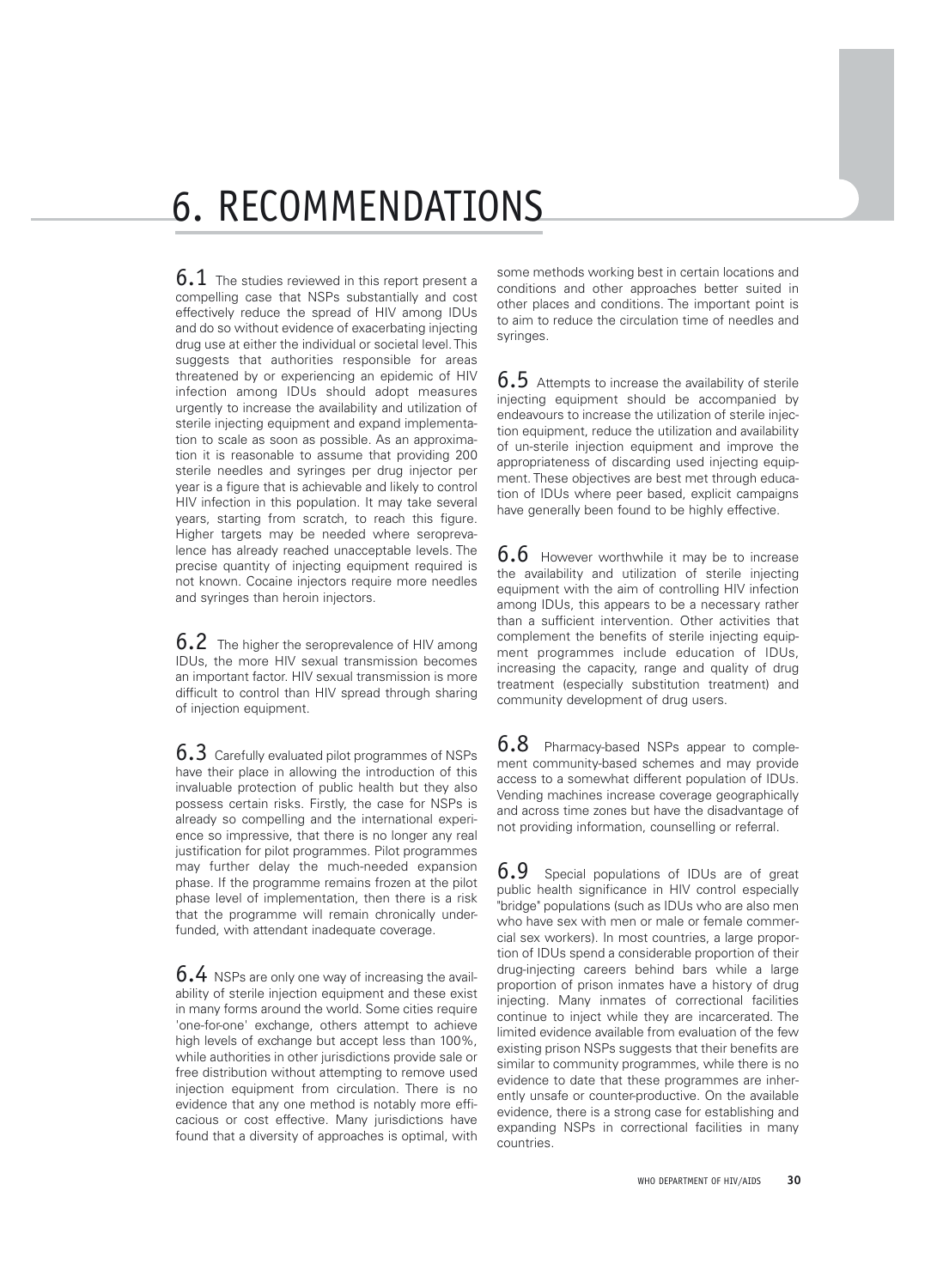6.10 Disinfection and decontamination schemes are not supported by evidence of effectiveness and should only be advocated as a temporary measure where there is implacable opposition to NSPs in certain communities or situations (e.g. correctional facilities).

6.11 This review has demonstrated significant gaps in research. The quantity and quality of research needs to be improved in bleach and disinfection field studies, pharmacy and vending machine evaluation, measures to reduce inappropriate disposal and injecting paraphernalia legislation in countries other than the United States. More and better qualitative research would illuminate the findings of the numerous quantitative studies. Research should make more use of continuous measures of baseline characteristics, interventions and outcome variables. However, it is important to recognize that the limited implementation of NSPs is not fundamentally due to a lack of adequate research data. Therefore, it is unlikely that increasing the quantity of the same kind of research that already exists is unlikely to increase the implementation of NSPs.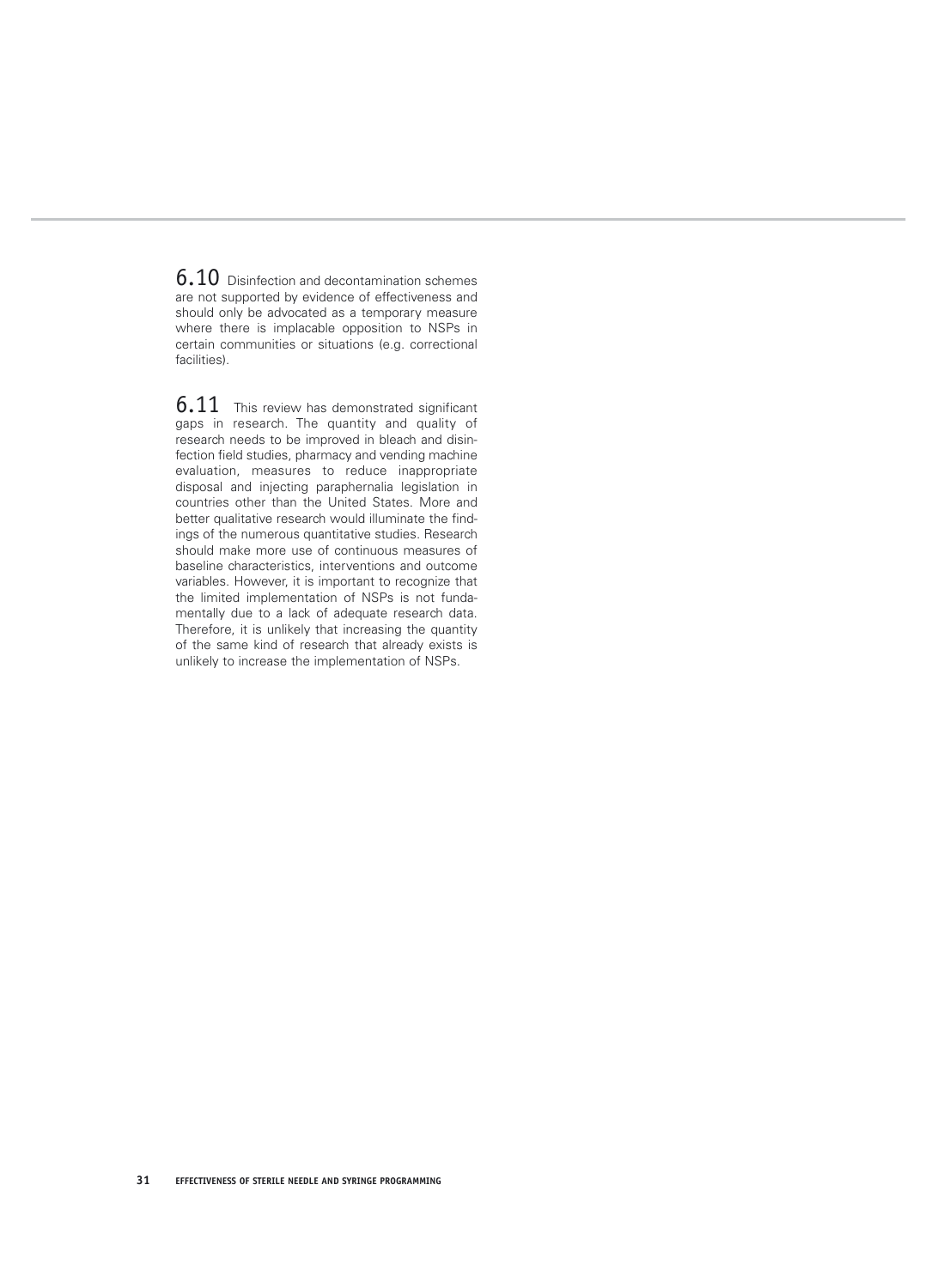## Table 1. Summary of field studies of bleach and HIV

| <b>Study</b>                                                      | Setting /<br>Intervention:                                                                                                                                                     | <b>Outcome: use</b><br>of bleach                                                                                                                                                                                                    | <b>Outcome: HIV</b><br>risk/prevalence                                                                                                                                              |                                                                                                                                     | <b>Comment</b>                                                                                                                                                                                                                                                                                                             |
|-------------------------------------------------------------------|--------------------------------------------------------------------------------------------------------------------------------------------------------------------------------|-------------------------------------------------------------------------------------------------------------------------------------------------------------------------------------------------------------------------------------|-------------------------------------------------------------------------------------------------------------------------------------------------------------------------------------|-------------------------------------------------------------------------------------------------------------------------------------|----------------------------------------------------------------------------------------------------------------------------------------------------------------------------------------------------------------------------------------------------------------------------------------------------------------------------|
| Chaisson, et<br>al. 1987 <sup>(14)</sup> .<br>San Francisco       | Distribution of bleach<br>(5.25% concentration)<br>with instructions, to IDUs.<br>Also used posters and<br>billboards to promote use<br>of bleach to prevent<br>HIV infection. | Comparing 1987 (after<br>intervention) with 1985<br>(pre-intervention):<br>Use of bleach<br>increased<br>(47% vs 6%).<br>Proportion never<br>using bleach<br>decreased<br>(76% vs 36%).<br>▶ % sharing needles<br>remained the same | increased from 10%<br>(1985 pre-intervention)<br>to 15% (1987<br>post-intervention).                                                                                                | Prevalence of HIV infection                                                                                                         | Modification of<br>sterilization practice<br>occurred in IDUs in<br>treatment (who were<br>not primary target of<br>programme).<br>Conclusion: bleach<br>should only be<br>promoted in conjunction<br>with other risk-<br>modification measures,<br>such as widespread<br>availability of sterile<br>needles and syringes. |
| Vlahov, Astemborski,<br>et al. 1994 (17).<br>Baltimore, Maryland. | Follow-up of seronegative<br>IDUs (1988-1992) in setting<br>of bleach/alcohol<br>promotion.                                                                                    | 46% of IDUs used<br>disinfection<br>all the time                                                                                                                                                                                    | Disinfection had no<br>protective effect for IDUs<br>who used all the time vs<br>IDU who used less than<br>all the time or never.                                                   |                                                                                                                                     | Conclusion: Over-<br>reliance upon bleach<br>or alcohol disinfection<br>in prevention of new<br>HIV infection among                                                                                                                                                                                                        |
|                                                                   |                                                                                                                                                                                |                                                                                                                                                                                                                                     | Disinfec-<br>tion use<br>None<br>Less than<br>all the time<br>All the time                                                                                                          | <b>HIV</b><br>serocon-<br>version OR<br>(95%CI)<br>1<br>$1(0.36 - 2.82)$<br>0.87<br>$(0.32 - 2.37)$                                 | IDUs is unsafe.                                                                                                                                                                                                                                                                                                            |
| Titus, Marmor,<br>et al. 1994 (16).<br>New York City.             | Follow-up of seronegative<br>IDUs in setting of<br>bleach/alcohol promotion                                                                                                    | Behaviour change<br>may be enabled by<br>counselling sessions                                                                                                                                                                       | Use of bleach had no<br>significant effect on risk<br>of HIV seroconversion.                                                                                                        |                                                                                                                                     | Efforts to slow<br>transmission of HIV<br>among IDUs should not                                                                                                                                                                                                                                                            |
|                                                                   | (reinforced after each<br>research interview).<br>Multi-ethnic                                                                                                                 | (conducted at the end<br>of interview session) $-$<br>repeated counselling<br>increased recall.                                                                                                                                     | Disinfec-<br>tion use<br>Never<br>Sometimes<br>Always<br>* The (non-significant)<br>sometimes used bleach.<br>was not significant after<br>injection frequency<br>was adjusted for. | HIV<br>serocon-<br>version OR<br>(95%CI)s<br>1<br>6.55<br>$(0.8 - 55.8)^*$<br>1.05<br>$(0.1 - 15.9)$<br>increased risk for IDUs who | emphasize bleach.                                                                                                                                                                                                                                                                                                          |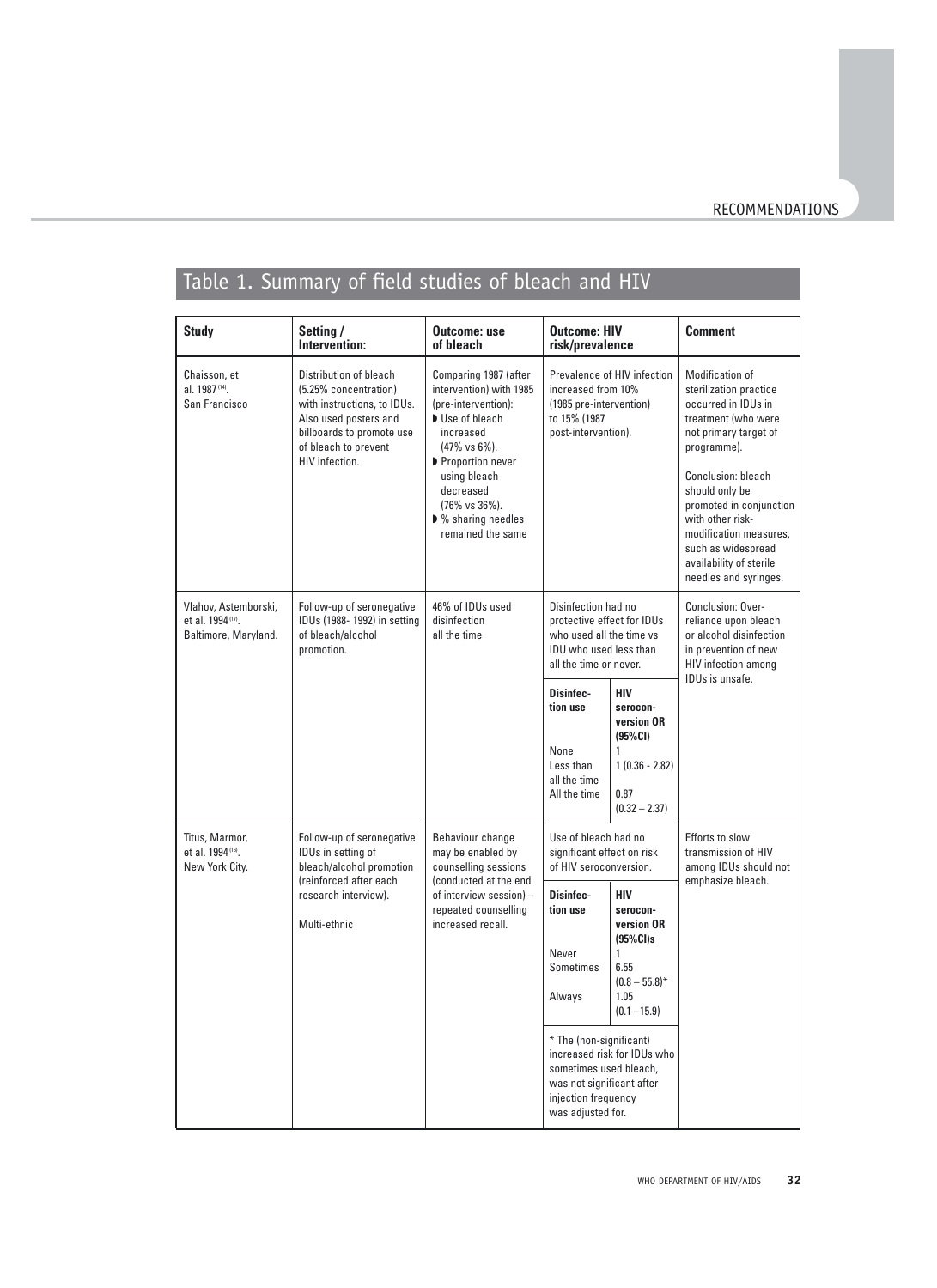| <b>Study</b>                            | Year | Virus(cell<br>assoc/free)                                             | <b>Medium</b>            | <b>Dilution</b>            | <b>Contact</b><br><b>Time</b>           | <b>Inactivated</b><br>Y/N | <b>Comment</b>                                                                                                                                 |
|-----------------------------------------|------|-----------------------------------------------------------------------|--------------------------|----------------------------|-----------------------------------------|---------------------------|------------------------------------------------------------------------------------------------------------------------------------------------|
| Abdala, et<br>al. 2001 <sup>(34)</sup>  | 2001 | Cell-assoc and<br>cell free<br>together<br>$2-20$ $\mu$ L<br>of blood |                          | undiluted                  | 5 sec                                   | yes <sup>1</sup>          | Recovery of HIV<br>dependant on blood<br>vol. in syringe, number<br>of rinses, and titre of<br>HIV in blood.                                   |
| Aranda-<br>Anzaldo,<br>et al. 1992 (46) | 1992 | Cell-free                                                             |                          | $1\%$<br>20%<br>undiluted? | 30 <sub>sec</sub><br>$60$ sec<br>30 sec | Yes<br>No<br>Yes          | <b>HIV</b> inactivation<br>depends on<br>concentration and<br>incubation time.                                                                 |
| Contoreggi                              | 2000 | Cell assoc(?)                                                         | Cult                     | High                       |                                         | Yes                       |                                                                                                                                                |
| et al. 2000 <sup>(51)</sup>             |      | Cell assoc(?)                                                         | medium<br>Cult<br>medium | Low                        |                                         | No <sup>2</sup>           | Suggests that sharing<br>of a bleach-cleaned<br>syringe may increase<br>likelihood of<br>transmitting HIV-1.                                   |
| Druce et al.,<br>1995 (40)              | 1995 | Cell free                                                             | Cell cult<br>medium      | 2500 ppm<br>25 000 ppm     | $60$ sec                                | Yes                       |                                                                                                                                                |
|                                         |      | Cell assoc                                                            | Suspended<br>in blood    | 2500 ppm<br>25 000 ppm     | $60$ sec                                | No                        | <b>Effectiveness</b><br>compromised<br>by presence of blood                                                                                    |
|                                         |      | Cell assoc                                                            | Suspended<br>in blood    | 25 000 ppm                 | 5 sec                                   | Yes                       |                                                                                                                                                |
| Druce et al.<br>1995 (39                | 1995 | Cell assoc                                                            |                          |                            | $10 \text{ sec}^3$                      | Yes                       | 30 sec required if<br>syringe left for 3 hours<br>at room temp.<br>Increase thought<br>to be due to presence<br>of dried and clotted<br>blood. |
| Flynn et al.                            | 1994 | Cell-assoc                                                            | Cult medium              | Neat, 1:10;                | 60 sec                                  | Yes                       |                                                                                                                                                |
| 1994 (42)                               |      | Cell-assoc                                                            | Suspended<br>in blood    | 1:100                      | 60 sec                                  | No                        |                                                                                                                                                |
| Gordon et al.<br>1993 (45)              | 1993 |                                                                       |                          | undiluted?                 | 30 sec                                  | Yes                       |                                                                                                                                                |
| Martin et al.<br>1985 (49)              | 1985 | Cell-free                                                             |                          | 0.1%                       | $2 \text{ min}$                         | Yes                       |                                                                                                                                                |

# Table 2. Laboratory evidence of effect of bleach (hypochlorite)<br>on HIV

<sup>1</sup> Not to zero; (HIV still able to be recovered from 1/153 syringes)

<sup>2</sup> Facilitated growth

<sup>3</sup> Needle/syringe surface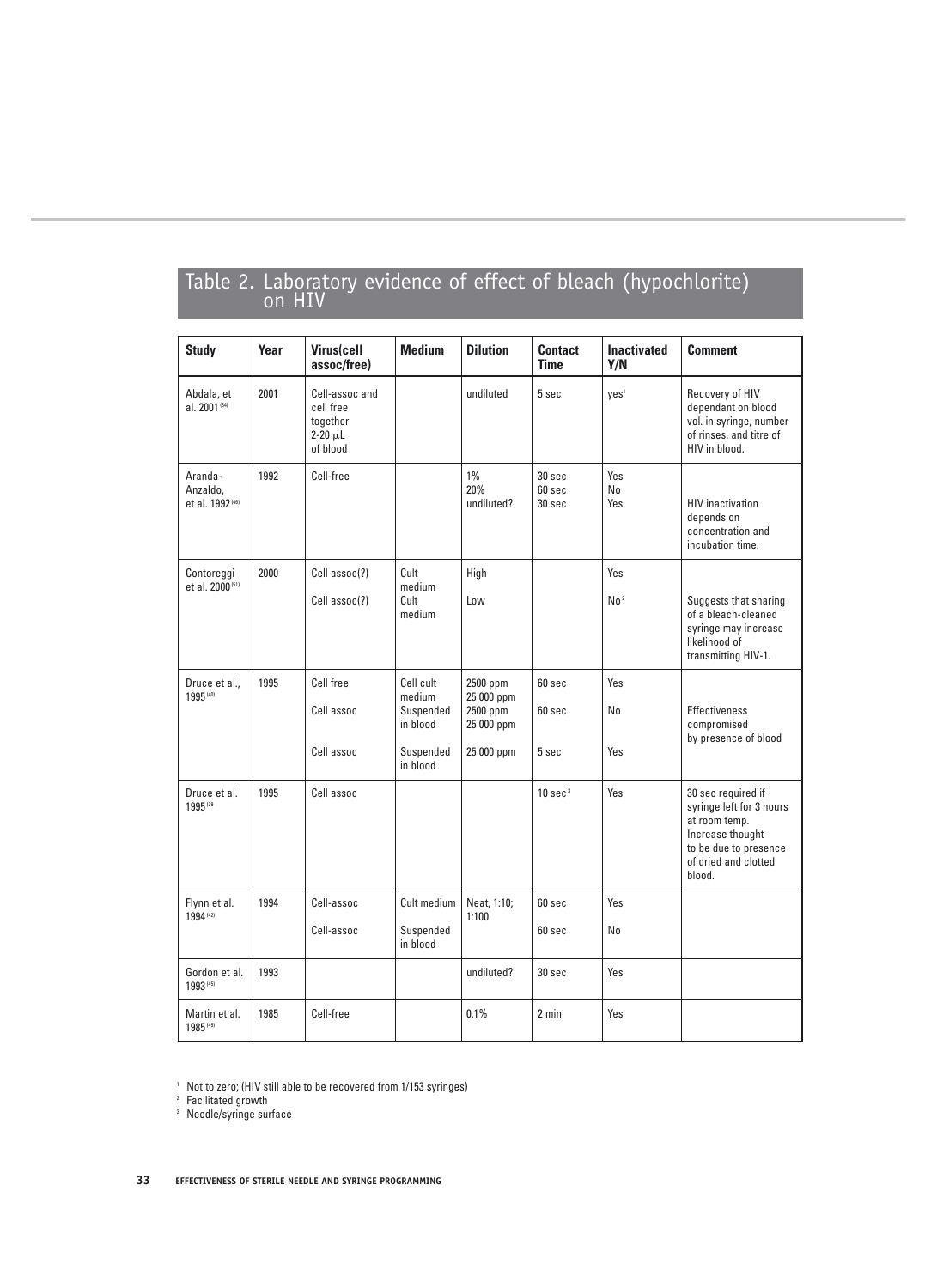### RECOMMENDATIONS

| <b>Study</b>                              | Year | Virus(cell<br>assoc/free)                                         | <b>Medium</b>        | <b>Dilution</b>                                  | <b>Contact</b><br><b>Time</b> | <b>Inactivated</b><br>Y/N                                                                                               | <b>Comment</b>                                                                                                                                                                                                                                             |
|-------------------------------------------|------|-------------------------------------------------------------------|----------------------|--------------------------------------------------|-------------------------------|-------------------------------------------------------------------------------------------------------------------------|------------------------------------------------------------------------------------------------------------------------------------------------------------------------------------------------------------------------------------------------------------|
| Newmeyer<br>et al. 1990 <sup>(47)</sup>   | 1990 | Cell-free                                                         |                      | Full strength                                    | 60 sec                        | Yes                                                                                                                     |                                                                                                                                                                                                                                                            |
| Resnick et al.<br>1986 (48)               | 1986 |                                                                   |                      | 10% dilution                                     | 60 sec                        | Yes                                                                                                                     |                                                                                                                                                                                                                                                            |
| Shapshak et<br>al. 1993 (44)              | 1993 |                                                                   |                      | Undiluted?                                       | 30 sec                        | Yes                                                                                                                     |                                                                                                                                                                                                                                                            |
| Shapshak et<br>al. 1994 (41)              | 1994 | Pelleted cell<br>assoc<br>50µL of blood<br>Pelleted cell          | Undiluted<br>Diluted | 30 sec<br>30 sec                                 | Yes<br>No                     |                                                                                                                         |                                                                                                                                                                                                                                                            |
|                                           |      | assoc<br>50µL of blood<br>Pelleted cell<br>assoc<br>50µL of blood | Undiluted            | 15 sec                                           | No                            |                                                                                                                         |                                                                                                                                                                                                                                                            |
|                                           |      | Pelleted cell<br>assoc<br>50µL of blood                           | 10%                  | 2 min                                            | Yes                           |                                                                                                                         |                                                                                                                                                                                                                                                            |
| Spire et al.<br>1984 (50)                 | 1984 |                                                                   | 8% serum             | Undiluted?<br>100 ppm                            | 30 sec<br>30 sec              | Yes<br>Yes <sup>4</sup><br>(3.75log<br>$TCID_{50}$<br>HIV/ml                                                            |                                                                                                                                                                                                                                                            |
| Van Bueren<br>et al. 1995 <sup>(36)</sup> | 1985 |                                                                   | 80% serum            | 500 ppm                                          | $1-2$ min                     | Yes <sup>5</sup><br>$($ >4logTCID <sub>50</sub><br>HIV/ml                                                               | Results stress<br>importance of cleaning<br>prior to infection.<br>Bleach maybe ineffective<br>in the presence of<br>organic matter.<br>If prior cleaning not<br>possible, use high<br>concentration of<br>chlorine (min. 10000<br>ppm available chlorine) |
|                                           |      |                                                                   | 80% blood            | 1000 ppm<br>2500 ppm                             |                               | No <sup>6</sup><br>(3.75logTCID <sub>50</sub><br>HIV/ml)<br>Yes <sup>7</sup><br>(1.5log TCID <sub>50</sub> )<br>HIV/ml) |                                                                                                                                                                                                                                                            |
| Weber et al.<br>1999 (35)                 | 1999 |                                                                   | No blood             | 5000 ppm<br>$(1:10 \text{ bleach})$<br>dilution) | $30$ sec $8$                  | Yes                                                                                                                     | HSV (not HIV) used,<br>but has similar<br>susceptibilities.                                                                                                                                                                                                |
|                                           |      |                                                                   | No blood             | 500 ppm<br>$(1:100$ bleach<br>dilution)          | 30 sec                        | Yes                                                                                                                     |                                                                                                                                                                                                                                                            |
|                                           |      |                                                                   | 80% blood            | 5000 ppm                                         | $10 \text{ min}$              | No                                                                                                                      |                                                                                                                                                                                                                                                            |

<sup>4</sup> 3.75 log TCID HIV/ml

<sup>7</sup> 1.5 log TCID HIV/ml

<sup>8</sup> Environmental spills – cleaning of blood spills

 $^{\rm 5}$   $>$  4 log TCID HIV/ml <sup>6</sup> 3.75 log TCID HIV/ml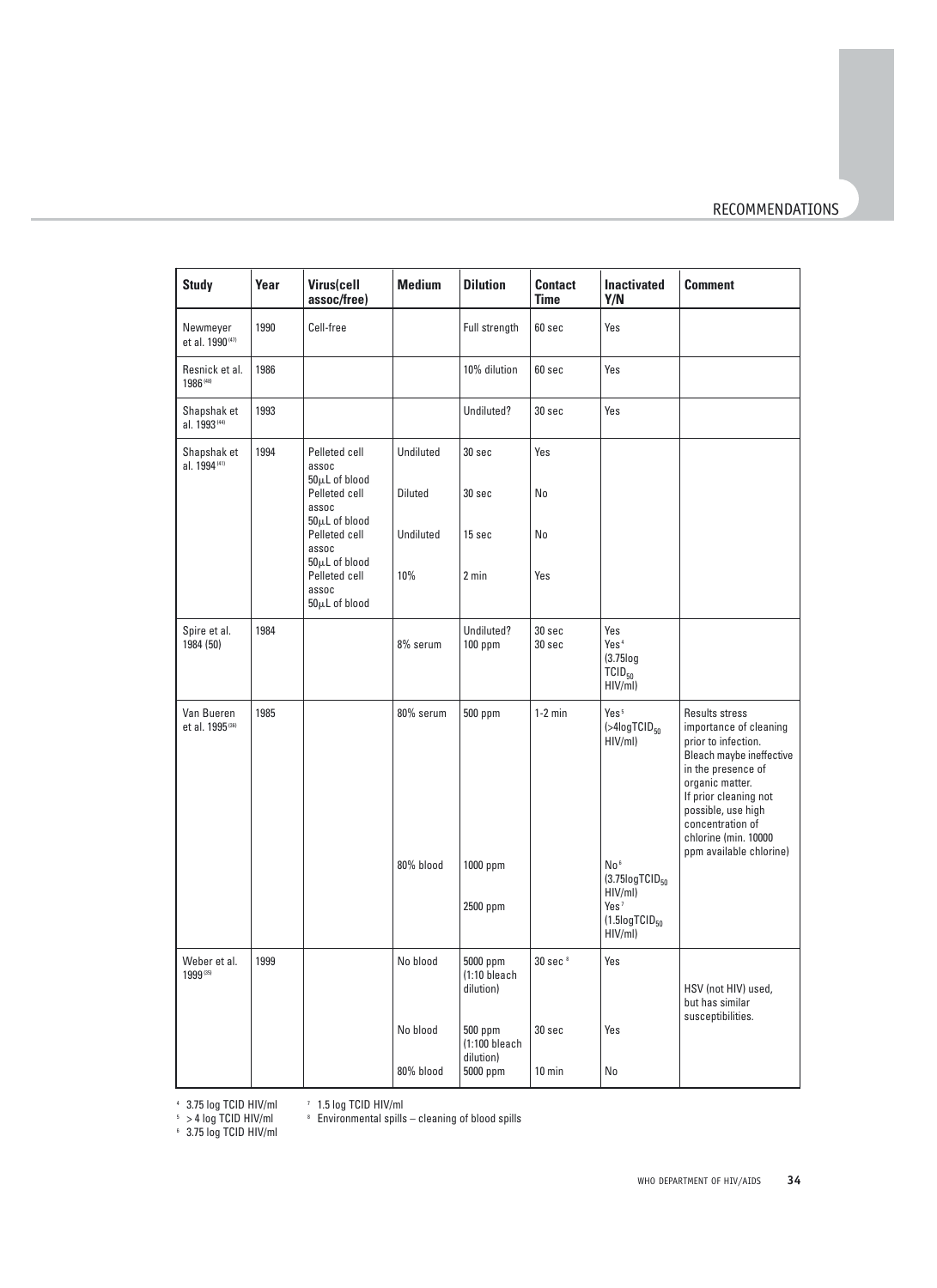## Table 3a. Efficacy of needle syringe programming. NSP use and HIV seroprevalence or seroconversion as outcomes: studies with positive findings

| <b>Study</b>                                                                                                                                                           | <b>Respondents</b>                                                                                                                     | <b>Outcome variables</b>                                                                                             | <b>Results</b>                                                                                                                                                                                                                                                                                       |
|------------------------------------------------------------------------------------------------------------------------------------------------------------------------|----------------------------------------------------------------------------------------------------------------------------------------|----------------------------------------------------------------------------------------------------------------------|------------------------------------------------------------------------------------------------------------------------------------------------------------------------------------------------------------------------------------------------------------------------------------------------------|
| Ljungberg et al., 1991 <sup>(59)</sup> .<br>Skane province, Sweden;<br>observational study.                                                                            | 182 "active participants"<br>of NSP                                                                                                    | Seroprevalence in south<br>Sweden compared with<br>Scandinavian sub-populations<br>with comparable<br>drug problems. | HIV seroprevalence among IDU<br>in south Sweden maintained<br>at ~1% contrasted with<br>up to 60% in other Scandinavian<br>sub-populations.                                                                                                                                                          |
| Heimer et al., 1993 <sup>(60)</sup> .<br>New Haven, USA.                                                                                                               | Random sample of returned<br>syringes at the New Haven<br>NSP.                                                                         | Percentage of syringes<br>containing HIV.                                                                            | Within three months of initiating<br>syringe exchange, percentage<br>of syringes containing serum<br>with HIV declined by one third.                                                                                                                                                                 |
| Des Jarlais et al., 1996 <sup>(61)</sup> .<br>New York City, USA;<br>prospective cohort study<br>using pooled data from<br>three studies in a high<br>prevalence area. | 601 IDUs at several<br>exchange sites.                                                                                                 | HIV incidence among<br>continuing NSP users<br>compared with non-users.                                              | Multivariate proportional-<br>hazards analysis, not using<br>an NSP was associated with<br>a Hazard Ratio of 3.35<br>(95% Cl 1.29, 8.65) for incident<br>HIV compared with using<br>an NSP.                                                                                                          |
| Hurley et al., 1997 <sup>(62)</sup> .<br>ecological study of 81 cities<br>between 1988 and 1993.                                                                       | Data from reports on HIV<br>seroprevalence linked with<br>details of NSP implementation<br>in 81 cities world-wide.                    | HIV seroprevalence among<br>IDU in 52 cities with NSP<br>compared with that in 29 cities<br>without NSPs.            | On average HIV seroprevalence<br>increased by 5.9% per year<br>in cities without NSPs and<br>declined by 5.8% per year<br>in cities with NSPs.<br>Average annual change<br>in seroprevalence was<br>11% lower in cities with NSPs<br>$(95\% \text{ Cl} - 17.6 \text{ to } -3.9, \text{ p} = 0.004).$ |
| Monteroso et al., 2000 (63).<br><b>Five United States cities:</b><br>observational study.                                                                              | Some 2306 street IDUs<br>recruited from 5 United States<br>cities and a state women's<br>prison and followed up<br>eight months later. | HIV incidence among NSP<br>participants compared<br>with non-participants.                                           | Participation in NSPs associated<br>with substantially reduced risk<br>of HIV acquisition, but not<br>statistically so.                                                                                                                                                                              |
| <b>Health Outcomes</b><br>International (HOI), 2002 <sup>(64)</sup> .<br>Ecological study of 778<br>calendar years of data<br>from 103 cities worldwide.               | Details of NSP implementation<br>and HIV seroprevalence<br>measurements for 67 cities<br>without NSP,<br>36 cities with NSP.           | HIV seroprevalence compared<br>in cities with and without<br>NSPs.                                                   | HIV seroprevalence in cities<br>with NSPs declined by a mean<br>annual 18.6% compared<br>to an 8.1% increase in cities<br>without NSPs.                                                                                                                                                              |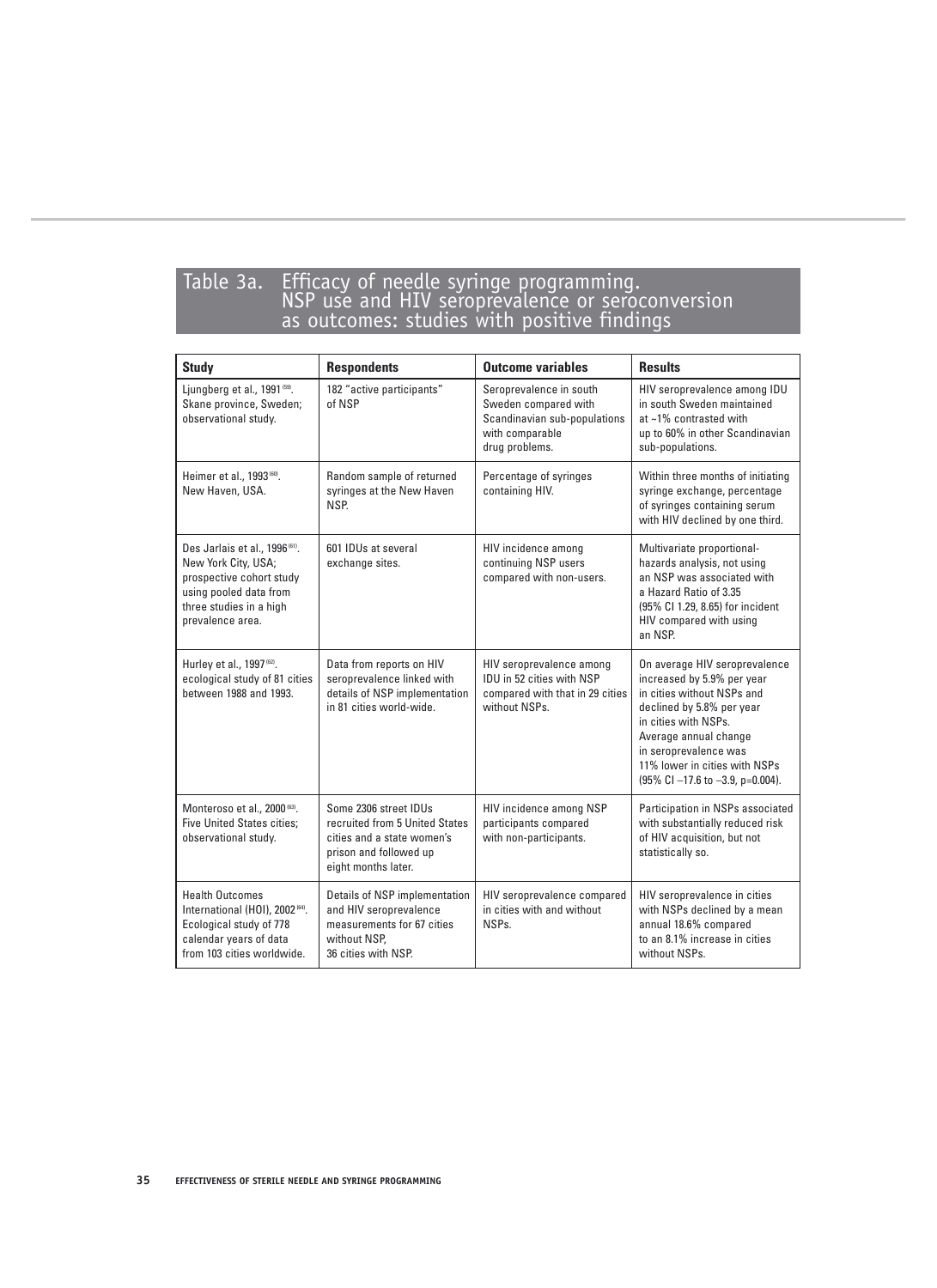## Table 3b. Efficacy of needle syringe programming. NSP use and HIV seroprevalence or seroconversion as outcomes: studies with negative findings

| <b>Study</b>                                                                              | <b>Respondents</b>                                                                                          | <b>Outcome variables</b>  | <b>Results</b>                                                                                                                                                                                                                                                                                                                                                |
|-------------------------------------------------------------------------------------------|-------------------------------------------------------------------------------------------------------------|---------------------------|---------------------------------------------------------------------------------------------------------------------------------------------------------------------------------------------------------------------------------------------------------------------------------------------------------------------------------------------------------------|
| Bruneau et al., 1997 <sup>(65)</sup> .<br>Montreal, Canada;<br>nested case-control study. | 408 treated and untreated<br>IDU; any versus no NSP use,<br>last 6 months.                                  | HIV seroconversion        | Exclusive NSP users four times<br>more likely to seroconvert<br>than never-users, OR=4.2<br>$(95\% \text{ CI}, 1.5-11.5).$<br>Non-exclusive NSP users three<br>times more likely to seroconvert<br>than never-users, OR=3.3<br>$(95\% \text{ CI}, 1.6-6.7).$<br>Consistent NSP use strongly<br>associated with seroconversion.<br>OR=10.5 (95% CI, 2.7-41.0). |
| Bruneau et al., 1997 <sup>(65)</sup> .<br>Montreal, Canada;<br>prospective cohort study.  | 1599 treated, untreated IDU.<br>NSP users compared with<br>non-users. Mean follow-up<br>period 21.7 months. | <b>HIV</b> seroconversion | Substantially increased risk<br>of HIV seroconversion<br>associated with NSP use.<br>AOR=2.2 (95% CI, 1.5-3.2).                                                                                                                                                                                                                                               |
| Strathdee et al., 1997 <sup>(66)</sup> .<br>Vancouver, Canada;<br>observational study.    | 1006 untreated IDU. Frequent<br>NSP attenders compared<br>to non-attenders.                                 | HIV seroprevalence.       | Frequent NSP attenders more<br>likely to be HIV positive<br>than non-attenders.                                                                                                                                                                                                                                                                               |

## Table 3c. Efficacy of needle syringe programming. NSP use and HIV seroprevalence or seroconversion as outcomes: studies with indeterminate findings

| <b>Study</b>                                                                                | <b>Respondents</b>                                                                                             | <b>Outcome variables</b>  | <b>Results</b>                                                                             |
|---------------------------------------------------------------------------------------------|----------------------------------------------------------------------------------------------------------------|---------------------------|--------------------------------------------------------------------------------------------|
| Patrick et al., 1997 <sup>(68)</sup> .<br>Vancouver, Canada;<br>case-control study.         | 281 untreated IDU.<br>Ever-users of NSP compared<br>with never-users.                                          | <b>HIV seropositivity</b> | No association between<br>ever using a NSP and<br>HIV seropositivity.                      |
| Schechter et al., 1999 <sup>(67)</sup> .<br>Vancouver, Canada.<br>prospective cohort study. | 694 treated and untreated IDU<br>followed for 15 months.<br>Frequent attenders vs<br>infrequent NSP attenders. | <b>HIV</b> incidence      | No differences in HIV incidence<br>between frequent attenders<br>and infrequent attenders. |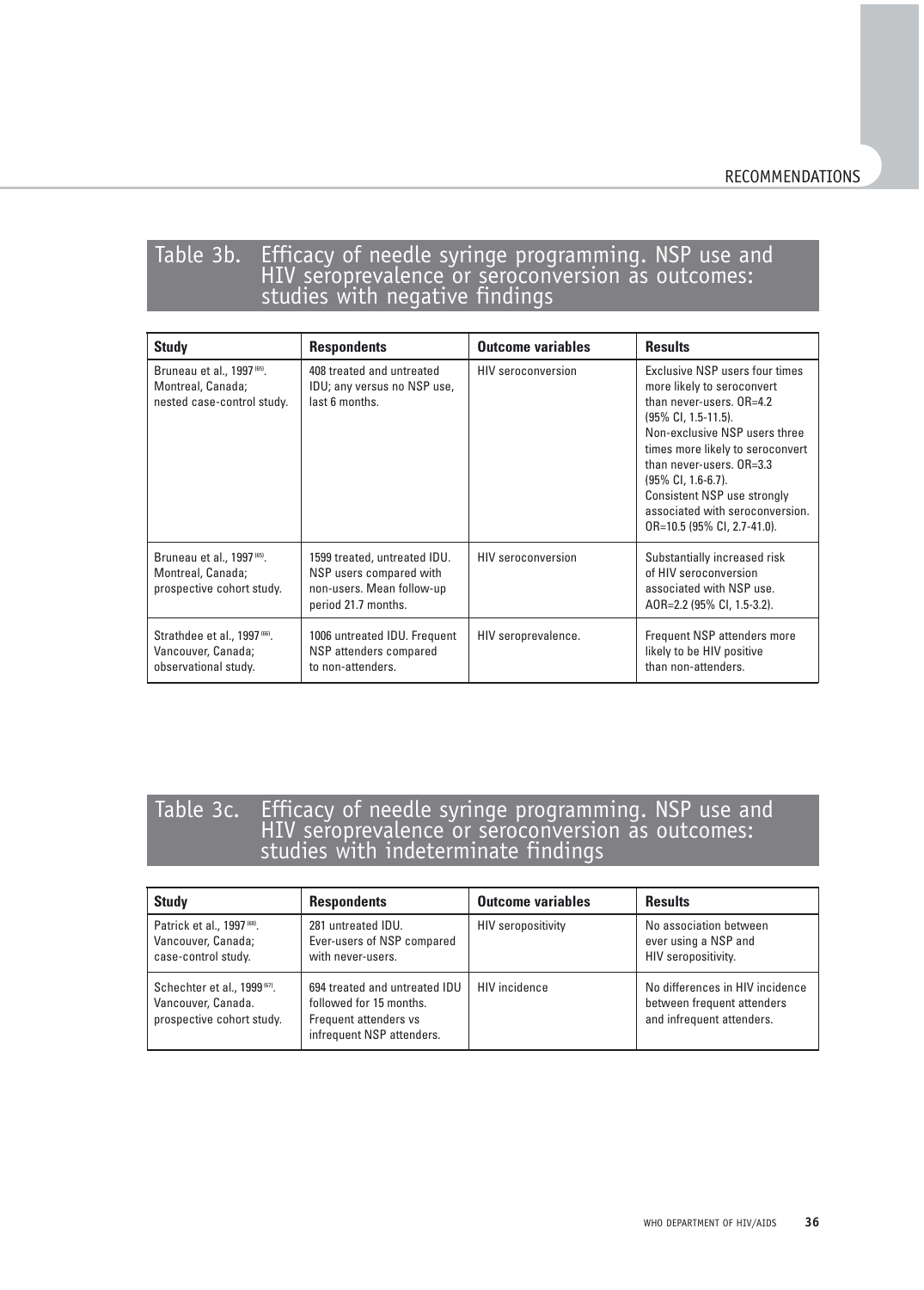## Table 4a Efficacy of needle syringe programming. NSP use and HIV risk behaviour outcomes: studies with positive findings.

| <b>Study</b>                                                                                                                                   | <b>Respondents</b>                                                       | <b>Outcome variables</b>                                                   | <b>Results</b>                                                                                                                                                                                                                      |
|------------------------------------------------------------------------------------------------------------------------------------------------|--------------------------------------------------------------------------|----------------------------------------------------------------------------|-------------------------------------------------------------------------------------------------------------------------------------------------------------------------------------------------------------------------------------|
| Hartgers et al., 1989 <sup>(69)</sup><br>Amsterdam,<br>the Netherlands;<br>observational study.                                                | 145 untreated IDUs in<br>community sample.<br>NSP users vs non-users.    | Syringe borrowing                                                          | NSP users less likely to borrow<br>than non-users in previous<br>month (10% compared with 23%)<br>and also in previous 2 years<br>(33% compared with 57%).                                                                          |
| Donoghoe et al., 1989 <sup>(70)</sup> .<br>Scotland and England;<br>prospective cohort study,<br>pre-post (2 months)<br>comparison.            | 282 NSP users and non-NSP<br>control group.                              | Syringe-sharing                                                            | Significant decline in syringe-<br>sharing among NSP users in<br>previous month compared<br>with no change in control group.                                                                                                        |
| Kaplan et al., 1991;<br>Kaplan et al., 1994;<br>Kaplan et al., 1995 (98-100).<br>New Haven, USA;<br>syringe tracking and<br>modelling studies. |                                                                          | Syringe exchange rate,<br>syringe return rate, syringe<br>circulation time | The syringe exchange rate per<br>IDU and the return rate of<br>programme syringes both<br>increased, implying a decreased<br>mean circulation time<br>for each syringe.                                                             |
| Frisher & Elliott, 1993 <sup>(71)</sup> .<br>Glasgow, Scotland;<br>observational study                                                         | 503 IDU community sample.<br>NSP users in last 6 months<br>vs non-users. | Syringe borrowing or lending                                               | NSP attenders less likely (mean<br>4.5 times/mo) than non-<br>attenders (mean 9.2 times/mo)<br>to borrow used syringes, despite<br>legal pharmacy sale of syringes.                                                                 |
| Keene et al., 1993 <sup>(72)</sup> .<br>Wales, UK;<br>observational study                                                                      | 328 mostly untreated IDU.<br>NSP attenders vs non-<br>attenders.         | Syringe-sharing in last year<br>and last 4 months                          | NSP attenders less likely to<br>share syringes in last year<br>and last 4 months.                                                                                                                                                   |
| Watters et al., 1994 <sup>(73)</sup> .<br>San Francisco, USA;<br>observational study                                                           | 752 treated, untreated IDU.<br>NSP users vs non-users.                   | Syringe-sharing<br>Injection frequency                                     | NSP use was strong<br>independent predictor of<br>not sharing syringes.<br>OR=0.71 (95% CI, 0.59-0.87).<br>Median number of injections<br>declined following NSP<br>attendance, from<br>1.9 injections/day to<br>0.7 injections/day |
| Des Jarlais et al., 1994 (74).<br>New York City;<br>multiple cross-sectional<br>study.                                                         | 1115 IDU entering methadone<br>treatment.                                | Syringe borrowing, lending                                                 | Quarterly level of NSP use<br>correlated negatively with<br>proportion of IDU reporting<br>borrowing and lending<br>of syringes<br>$(X_{-}=-0.67, p<0.02$ and $X_{-}=-0.44,$<br>p<0.13 respectively).                               |
| Oliver et al., 1994 <sup>(75)</sup> .<br>Portland, USA; prospective<br>pre-post NSP evaluation<br>study.                                       | 115 NSP clients, pre-and<br>post-NSP attendance.<br>No comparison group. | Syringe sharing, renting<br>and borrowing                                  | Substantial decline in sharing<br>(20% to 7%), renting (9% to 3%)<br>and also borrowing of syringes.                                                                                                                                |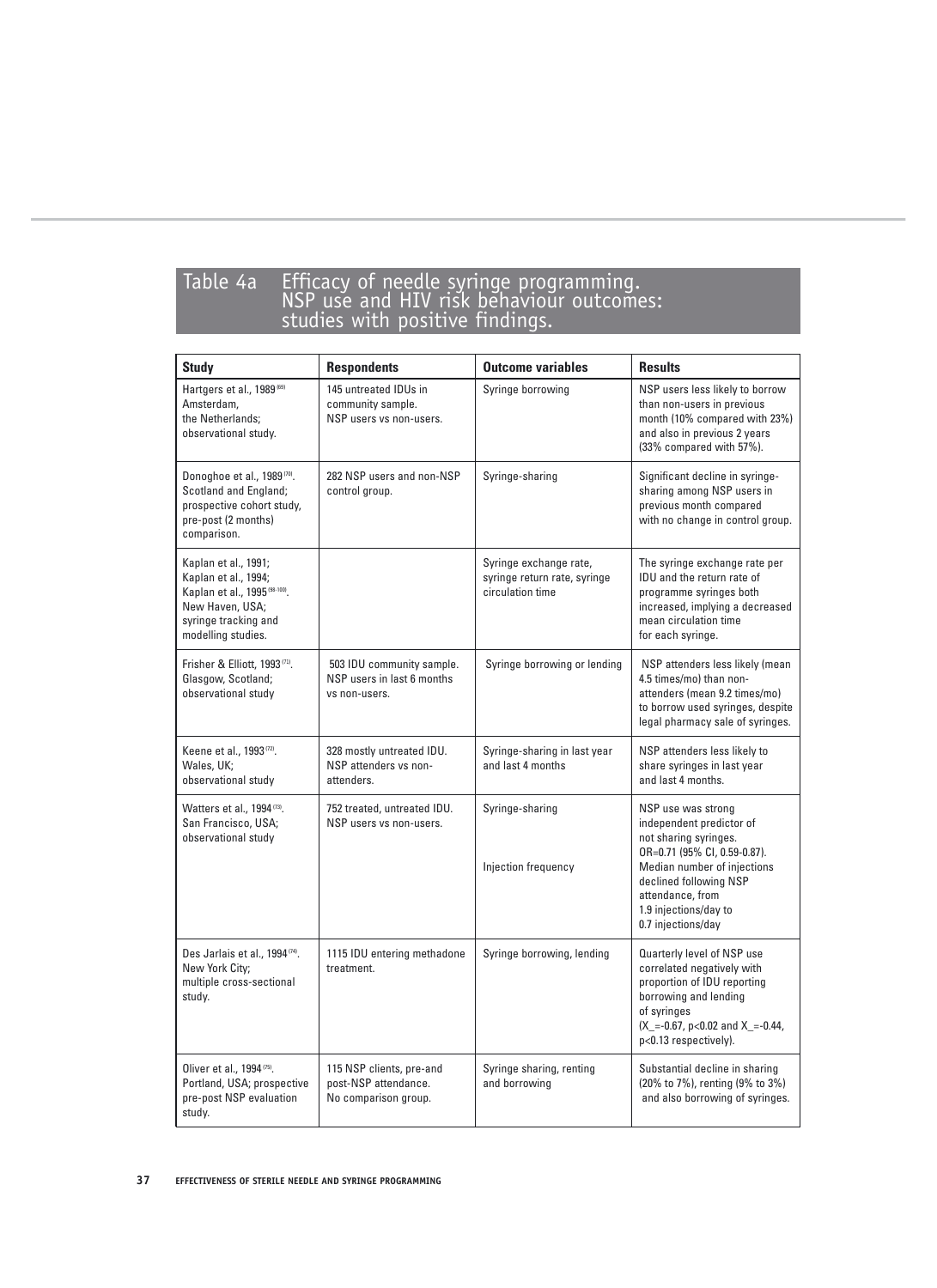| <b>Study</b>                                                                                                                       | <b>Respondents</b>                                                                    | <b>Outcome variables</b>                             | <b>Results</b>                                                                                                                                                                                                                        |
|------------------------------------------------------------------------------------------------------------------------------------|---------------------------------------------------------------------------------------|------------------------------------------------------|---------------------------------------------------------------------------------------------------------------------------------------------------------------------------------------------------------------------------------------|
| Oliver et al., 1994 <sup>(75)</sup> .<br>Portland, USA; prospective<br>cohort study.                                               | 412 untreated IDU followed<br>for 6 months.<br>NSP users compared<br>to outreach IDU. | Syringe borrowing                                    | NSP users borrowed less and<br>outreach clients (who bleached<br>more).                                                                                                                                                               |
| Paone et al., 1994 <sup>(76)</sup> .<br>New York City; retrospective<br>pre-post comparison study.                                 | 1269 NSP clients                                                                      | Syringe borrowing                                    | Substantial decline in borrowing<br>used syringes (from 29% to 12%)<br>and in renting or buying a used<br>syringe (from 22% to 6%).                                                                                                   |
| Peak et al., 1995 <sup>(77)</sup> .<br>Kathmandu, Nepal;<br>multiple cross-sectional<br>study.                                     | 586 NSP clients                                                                       | Number of sharing partners<br>and sharing occasions. | Median number of sharing<br>partners declined from 2 to 1<br>and median number of sharing<br>occasions declined from 14 to 2<br>following NSP attendance.                                                                             |
| Guydish et al., 1995 <sup>(78)</sup> .<br>San Francisco, USA;<br>observational study                                               | 50 NSP clients; compared<br>number of months since<br>first used NSP.                 | Number of sharing partners                           | Recent NSP users had fewer<br>sharing partners and number<br>of sharing partners was<br>negatively correlated with<br>number of NSP visits in past<br>30 days.                                                                        |
| Schoenbaum et al., 1996 <sup>(79)</sup> .<br>New York City; prospective<br>cohort study.                                           | 329 treated IDU, NSP users<br>compared with non-users.                                | Syringe-sharing                                      | NSP users significantly less<br>likely than non-users to report<br>syringe sharing 4 years after<br>the NSP was introduced.                                                                                                           |
| Vlahov et al., 1997 <sup>(80)</sup> .<br>Baltimore, USA;<br>prospective cohort study.                                              | 221 NSP clients pre-NSP,<br>2 week, 6 month, follow-ups.<br>No comparison group.      | Syringe-borrowing, -lending<br>and indirect sharing  | Substantial declines in syringe<br>borrowing (22% to 8%) and<br>syringe lending (27% to 12%).                                                                                                                                         |
| Singer et al., 1997 <sup>(81)</sup> .<br>Hartford, USA; multiple<br>cross-sectional study.                                         | 710 untreated IDU;<br>Pre-post comparison.                                            | Syringe reuse (a proxy for<br>syringe sharing)       | Respondents significantly<br>reduced their 'reuse' of syringes<br>following introduction of NSP<br>and legalization of pharmacy<br>sale of syringes.                                                                                  |
| Guydish et al., 1998 <sup>(82)</sup> .<br>San Francisco, USA;<br>observational study                                               | 114 NSP clients;<br>Compared on basis of<br>proportion of syringes                    | Syringe-sharing                                      | Those who obtained a higher<br>proportion of syringes from<br>the NSP 92% vs 81% were less<br>likely to report the sharing of<br>syringes.                                                                                            |
| Heimer et al., 1998 <sup>(83)</sup> .<br>New Haven, San Francisco,<br>Baltimore and Chicago;<br>retrospective analysis<br>of data. | Large sample of NSP attenders;<br>first visit data compared<br>with later visits.     | Syringe reuse                                        | Self reported reuse of injection<br>equipment declined by at least<br>half in three of the four cities.<br>In the fourth city different<br>methods of data collection<br>(including syringe tracking)<br>corroborated these findings. |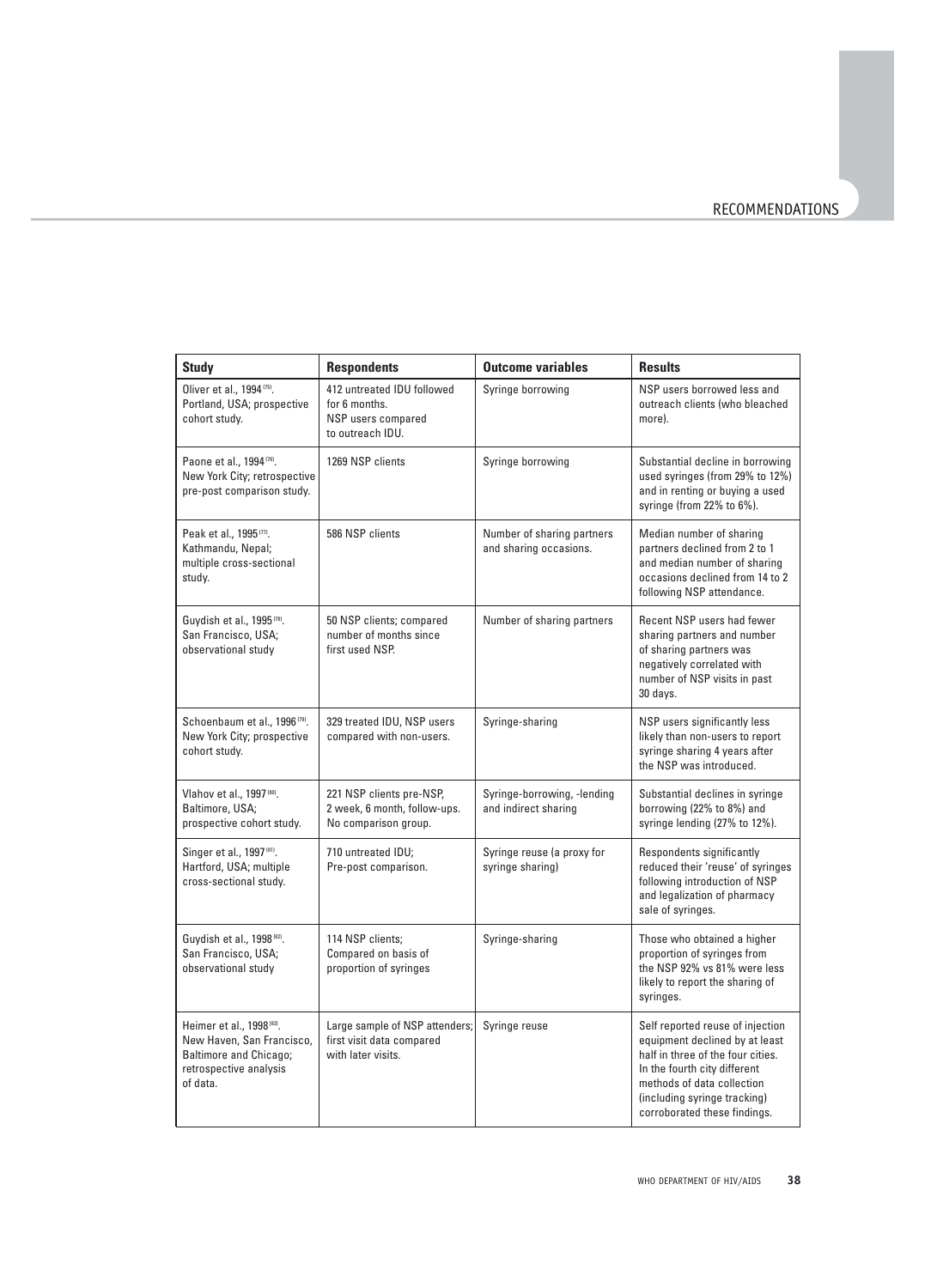| <b>Study</b>                                                                                                                       | <b>Respondents</b>                                                                              | <b>Outcome variables</b>                               | <b>Results</b>                                                                                                                                                                                                                                                                                                      |
|------------------------------------------------------------------------------------------------------------------------------------|-------------------------------------------------------------------------------------------------|--------------------------------------------------------|---------------------------------------------------------------------------------------------------------------------------------------------------------------------------------------------------------------------------------------------------------------------------------------------------------------------|
| Gleghorn et al., 1998 <sup>(84)</sup> .<br>Seven metropolitan centres,<br>USA; observational study.                                | Broad sample of IDUs.                                                                           | Source of most recent<br>syringe (reliable/unreliable) | IDUs were most likely to have<br>used a reliable source to obtain<br>their most recent syringe<br>in cities with a NSP.<br>OR=5.3 (95% CI 3.3-8.5).                                                                                                                                                                 |
| Bluthenthal et al., 1998 (85).<br>Oakland, USA;<br>observational study.                                                            | 1304 untreated IDU in<br>community sample. Compared<br>NSP users with non-users.                | Syringe-sharing                                        | NSP use conferred a greater<br>than 40% protective effect on<br>syringe sharing. AOR=0.57<br>(95% CI 0.46-0.72).                                                                                                                                                                                                    |
| Bluthenthal et al., 2000 (86).<br>Oakland, USA; controlled<br>cohort study.                                                        | 340 high-risk IDU.<br>NSP users compared<br>with non-users.                                     | Syringe-sharing cessation                              | IDU who began using the NSP<br>were more likely to stop sharing<br>than non-users (AOR=2.68;<br>95% Cl, 1.35-5.33), as were IDU<br>who continued using the NSP<br>(AOR=1.98; 95% CI, 1.05-3.75).                                                                                                                    |
| Cox et al., 2000 (87).<br>Dublin, Ireland; evaluation<br>study of NSP.                                                             | IDU who attended the NSP;<br>compared data at first visit<br>and 3 months later.                | Sharing of injection<br>paraphernalia.                 | Significant reductions<br>in borrowing and lending<br>of syringes.                                                                                                                                                                                                                                                  |
| Monterroso et al., 2000 <sup>(63)</sup> .<br><b>Five United States cities</b><br>and a State Women's prison;<br>prospective study. | 2306 street IDUs:<br>NSP participants compared<br>with non-participants.<br>8 months follow-up. | Syringe reuse                                          | Reported use of NSP was<br>significantly associated with<br>not using previously used<br>needles. (ORadj=2.08; 95% CI,<br>1.15-3.85, p=0.015).                                                                                                                                                                      |
| Power et al., 2002 <sup>(88)</sup> .<br>Sverdlovsk Oblast, Russia;<br>short-term process<br>evaluation of three NSPs.              | IDU attenders compared with<br>non-attenders 6 months<br>after NSP opened.                      | <b>HIV risk behaviours</b>                             | NSP attenders reported less<br>HIV risk behaviour than non-<br>attenders. The following risk<br>behaviours were statistically<br>significant at P<-.0005: only use<br>own syringe; only use own<br>needle; only use own filter; only<br>use own drug solution; use<br>another's syringe for measuring<br>drug dose. |
| Gibson et al., in press (90).<br>San Francisco; prospective<br>cohort study.                                                       | 259 IDU followed for mean<br>period of 10.7 months.<br>NSP users compared<br>with non-users.    | <b>HIV risk behaviour</b>                              | NSP use had a substantial<br>protective effect against HIV<br>risk behaviour (a two-fold<br>decreased odds of HIV risk<br>behaviour), compared with<br>non-use. Controlled for baseline<br>risk behaviour and exchange<br>use as markers of risk-taking<br>tendency, and other potential<br>confounders.            |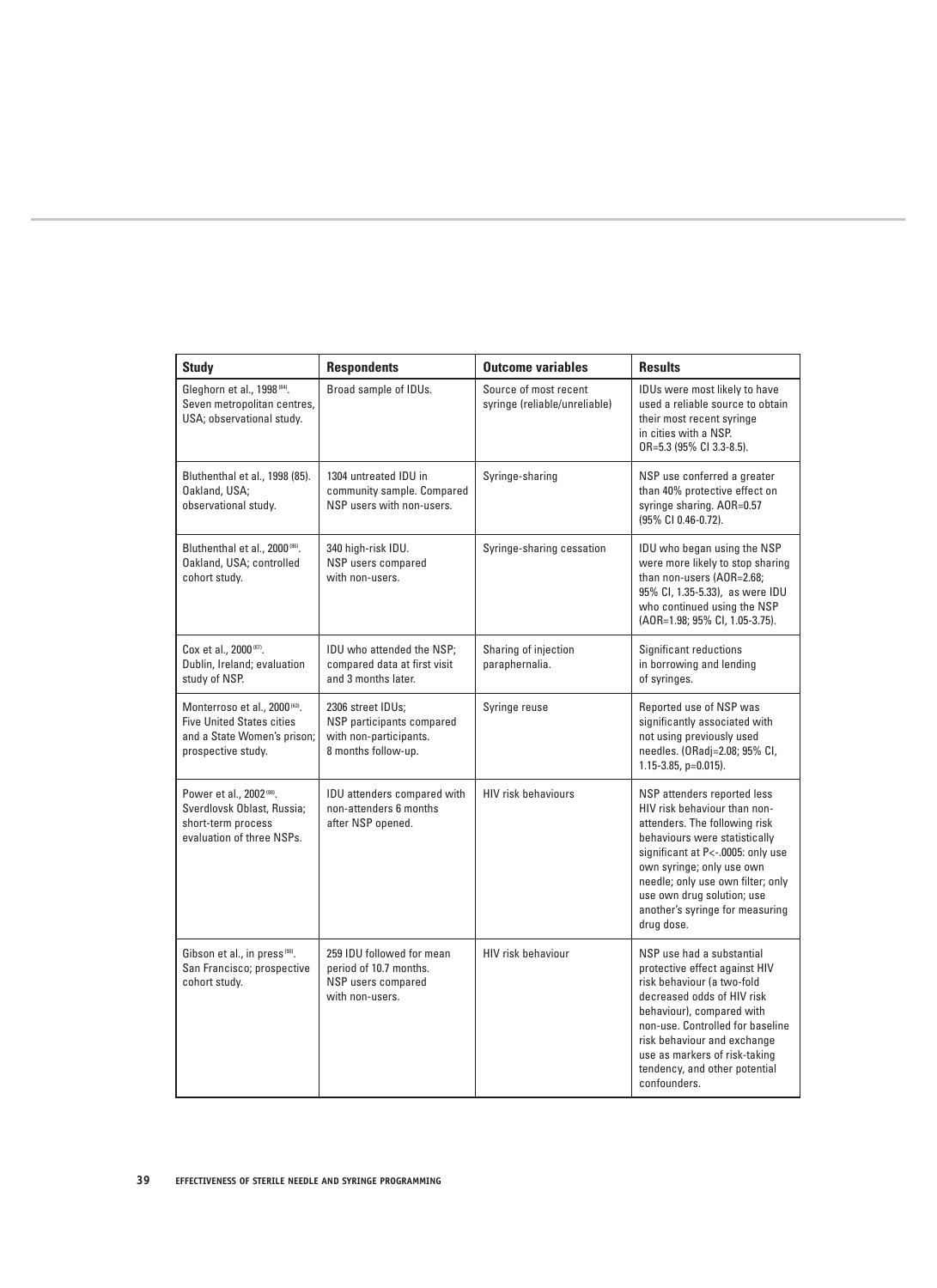## Table 4b. Efficacy of needle syringe programming. NSP use and HIV risk behaviour outcomes: studies with negative findings.

| <b>Study</b>                                                                          | <b>Respondents</b>                                                                     | <b>Outcome variables</b> | <b>Results</b>                                             |
|---------------------------------------------------------------------------------------|----------------------------------------------------------------------------------------|--------------------------|------------------------------------------------------------|
| Klee et al., 1991 <sup>(91)</sup> .<br>Northwest England, UK;<br>observational study. | 217 treated, untreated IDU;<br>Regular NSP users compared<br>with rare or never users. | Syringe lending          | Regular use of NSP associated<br>with passing of syringes. |

## Table 4c. Efficacy of needle syringe programming. NSP use and HIV risk behaviour outcomes: studies with indeterminate findings

| <b>Study</b>                                                                                          | <b>Respondents</b>                                                                                                                | <b>Outcome variables</b>                                               | <b>Results</b>                                                                                                                                                                                 |
|-------------------------------------------------------------------------------------------------------|-----------------------------------------------------------------------------------------------------------------------------------|------------------------------------------------------------------------|------------------------------------------------------------------------------------------------------------------------------------------------------------------------------------------------|
| Donoghoe et al., 1992 <sup>(92)</sup> .<br>London, UK; observational<br>study.                        | 207 untreated IDU; NSP users<br>compared with non-users.                                                                          | Syringe-sharing                                                        | NSP users and non-users<br>equally likely to share used<br>injection equipment.                                                                                                                |
| Hartgers et al., 1992 <sup>(93</sup> ).<br>Amsterdam, the Netherlands;<br>observational study.        | 131 HIV-seronegative IDU;<br>mostly NSP users                                                                                     | Syringe-borrowing                                                      | Regular NSP use not associated<br>with increased or decreased<br>borrowing.                                                                                                                    |
| Van Ameijden et al., 1992 <sup>(97)</sup> .<br>Amsterdam, the Netherlands;<br>case-control study.     | 232 untreated IDU; NSP users<br>compared with non-users.                                                                          | Proportion of syringes<br>exchanged                                    | No protective effect associated<br>with proportion of syringes<br>exchanged at the NSP.                                                                                                        |
| Van Ameijden et al., 1994 (94).<br>Amsterdam,<br>the Netherlands:<br>observational study.             | Community sample of 616<br>treated, untreated IDU.<br>NSP users compared with<br>non-users, previous year.                        | Syringe borrowing<br>and lending                                       | Bivariate negative association<br>with borrowing and lending of<br>syringes. Later multivariate<br>analysis (1998) adjusted for<br>possible confounders discounted<br>these negative findings. |
| Klee et al., 1995 <sup>(95)</sup> .<br>Northwest England, UK;<br>observational study.                 | Community sample of 663<br>treated, untreated, opiate,<br>non-opiate IDU in three studies;<br>Regular NSP users compared          | <b>HIV risk behaviour</b>                                              | Mixed pattern of NSP use and<br>HIV risk behaviour in three<br>studies.                                                                                                                        |
| Van Haastrecht et al.,<br>1996 (101). Amsterdam,<br>the Netherlands;<br>prospective cohort study.     | 632 treated, untreated IDU<br>followed over 8 years;<br>NSP users compared with<br>non-users.                                     | Predictors of mortality among<br>HIV positive and HIV<br>negative IDU. | Mortality rate of NSP attenders<br>about the same as that for<br>non-attenders.                                                                                                                |
| Van Ameijden et al., 1998 <sup>(96)</sup> .<br>Amsterdam.<br>the Netherlands:<br>observational study. | Community sample of 879<br>treated, untreated IDU seen<br>at 6645 visits; NSP users<br>compared with non-users,<br>previous year. | Syringe borrowing<br>and lending                                       | Irregular NSP users at<br>statistically greater risk of<br>borrowing and lending<br>of syringes than regular users<br>or non-users.                                                            |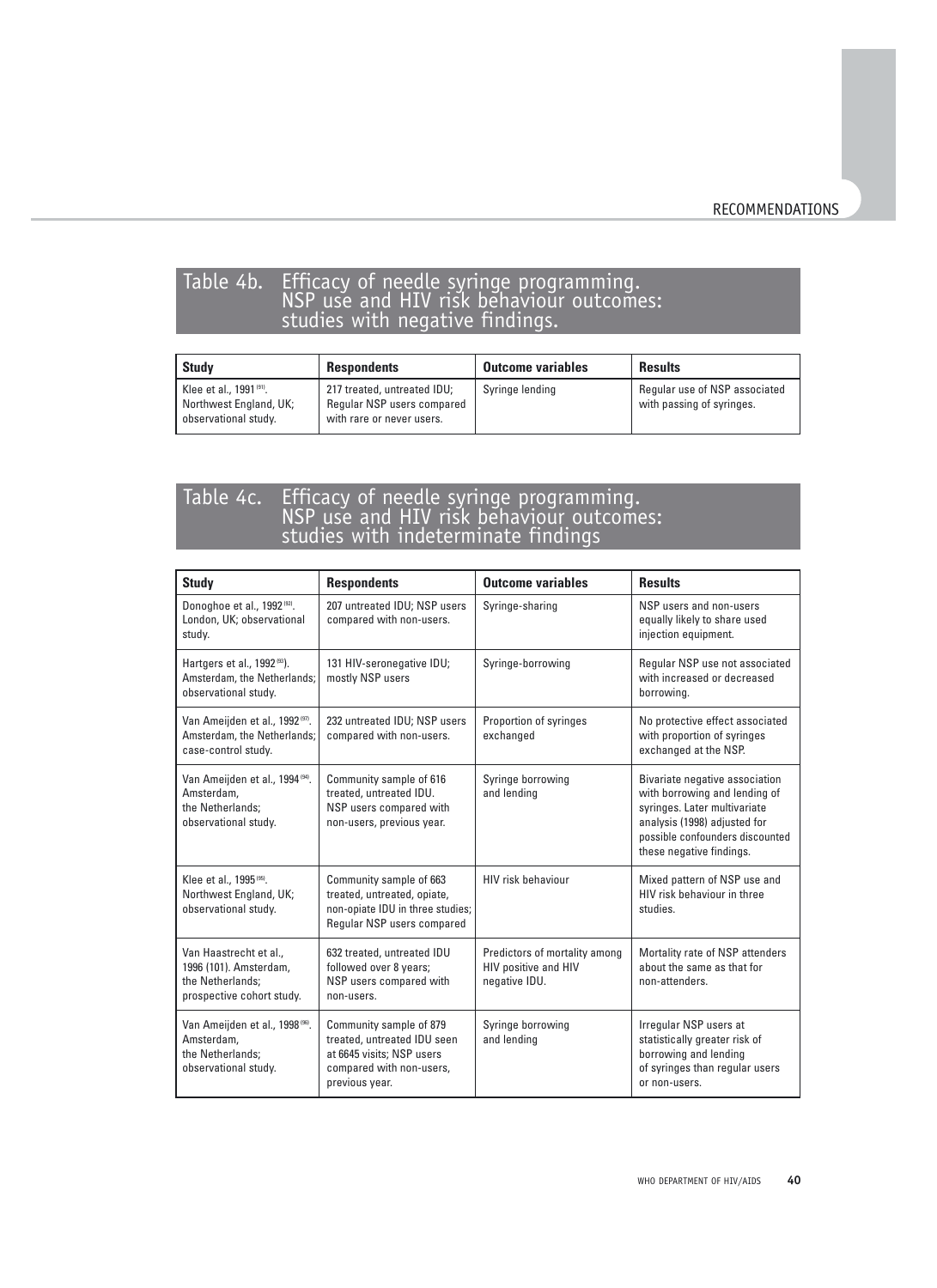## Table 4d. Tally of studies finding positive versus negative or null<br>effects of syringe exchange broken down by presence or absence of legal access to pharmacy syringes<sup>1 (89)</sup>

|                   |     | <b>Positive</b> | <b>Negative/null</b> | <b>Total</b> |
|-------------------|-----|-----------------|----------------------|--------------|
| Legal<br>pharmacy | Yes | л.              | 13                   | 18           |
| access?           | No  |                 |                      |              |
| <b>Total</b>      |     | 12              | 13                   | 25           |

<sup>1</sup> Relationship between positive versus negative or null findings and legal pharmacy access significant by Fisher's exact test at p<0.002.

# Table 5. Impact of pharmacy sale of syringes upon HIV prevalence, incidence and risk behaviours

| <b>Intervention study</b>                                                    | <b>Respondents</b>                                                                                                   | <b>Outcomes</b>                                                           | <b>Results</b>                                                                                                                                                                                                                                                                                                                       |
|------------------------------------------------------------------------------|----------------------------------------------------------------------------------------------------------------------|---------------------------------------------------------------------------|--------------------------------------------------------------------------------------------------------------------------------------------------------------------------------------------------------------------------------------------------------------------------------------------------------------------------------------|
| Caslyn et al., 1991 (162)<br>Seattle, Washington State                       | Structured interviews with<br>313 IDUs receiving treatment.                                                          | Sharing equipment<br>Median number of people<br>shared syringes with      | Significantly less sharing when<br>main source of syringes is the<br>pharmacy (16.2%) compared<br>with other sources (30.6%)<br>(p<0.01)<br>IDUs who obtained needles from<br>pharmacies shared with<br>significantly fewer people<br>(median-2.0) than IDUs who<br>obtained needles from other<br>sources (median-3.0) ( $p<0.05$ ) |
| Gleghorn et al., 1995 <sup>(119)</sup> .<br>Baltimore, Maryland, USA.        | Structured interviews<br>with 466 IDUs                                                                               | Pharmacy as usual source<br>of needles & syringes                         | IDUs were less likely to use<br>shooting galleries: (AOR 0.33;<br>95%Cl 0.14, 0.75) and less likely<br>to have been in jail<br>(AOR 0.45; 95%CI 0.23, 0.87)<br>(add comparison group)                                                                                                                                                |
| Groseclose et al., 1995 <sup>(164)</sup> .<br>Connecticut, USA.              | Structured interview with<br><b>IDUs before and after</b><br>legalization of purchase and<br>possession of syringes. | Syringe sharing<br>Ever shared syringes<br>Obtaining syringes from street | A substantial decrease<br>from 52% to 31%<br>A substantial decrease<br>from 68% to 52%<br>A substantial decrease<br>from 88% to 74%                                                                                                                                                                                                  |
| Hunter et al., 1995 <sup>(163)</sup> .<br>London (metropolitan<br>area), UK. | Annual survey of ~515 IDUs<br>over 4 years.                                                                          | <b>HIV</b> prevalence                                                     | A substantial decrease in HIV<br>prevalence among IDUs<br>from 12.8% in 1990 to 6.9%<br>in 1993                                                                                                                                                                                                                                      |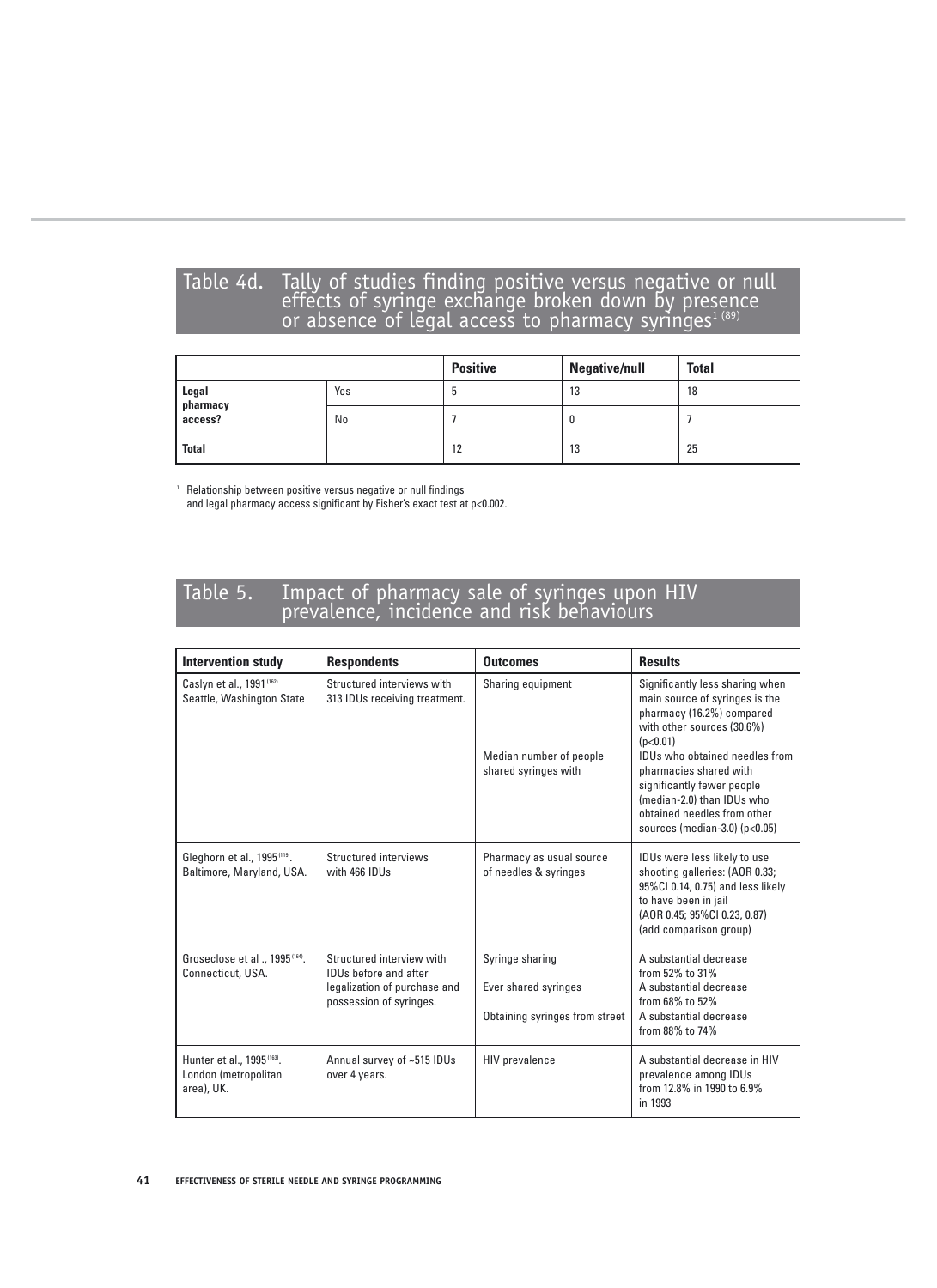#### RECOMMENDATIONS

| <b>Intervention study</b>                                                                | <b>Respondents</b>                                                   | <b>Outcomes</b>                                                                                                                                                                                   | <b>Results</b>                                                                                                                                                                                                                                                                                                                                                                                                                                                                                    |
|------------------------------------------------------------------------------------------|----------------------------------------------------------------------|---------------------------------------------------------------------------------------------------------------------------------------------------------------------------------------------------|---------------------------------------------------------------------------------------------------------------------------------------------------------------------------------------------------------------------------------------------------------------------------------------------------------------------------------------------------------------------------------------------------------------------------------------------------------------------------------------------------|
| Ingold & Ingold, 1989 (161).<br>Paris, Bordeaux,<br>Marseille, France.                   | Structured interview of<br>280 IDUs from street and<br>in treatment. | No syringe sharing                                                                                                                                                                                | Liberalization had significant<br>impact on behaviour of IDUs,<br>with 52% street sample, 40% in<br>treatment purchased syringes<br>from pharmacies and never<br>shared with others                                                                                                                                                                                                                                                                                                               |
| Nelson et al., 1991(117).<br><b>Baltimore, United States</b>                             | Structured interview with<br>2921 IDUs.                              | <b>HIV</b> seroprevalence<br>Used equipment no one else<br>had used greater than half<br>the time<br>Used equipment used by<br>someone else less than half<br>the time<br>Shared needles>1 person | A significantly lower proportion<br>of diabetic IDUs (9.8%) had HIV<br>compared with non-diabetic<br>IDUs (24.3%) (p=0.03).<br>Significantly more diabetic IDUs<br>(77%) shared less than non-<br>diabetic IDUs $(64%) (p<0.05)$<br>Significantly more diabetic IDUs<br>(90%) did not use equipment<br>after someone else compared<br>with non-diabetic IDUs (78%)<br>(p<0.01)<br>A lower proportion of diabetic<br>IDUs (37%) shared needles<br>compared with non-diabetic<br>IDUs(48%) (p<0.14) |
| Richard et al., 2002 (167).<br>Houston, Texas                                            | Structured interviews<br>with 108 IDUs.                              | Inject after person that is<br>not sexual partner<br>Has new syringes                                                                                                                             | Less likely when IDU has a new<br>syringe: AOR 0.236<br>(95%CI 0.06, 0.89)<br>More likely to be a heroin user<br>(AOR 1.49; 95%Cl 1.18, 1.88)<br>and have higher social<br>desirability score (AOR 1.69;<br>95% CI 1.11, 2.56)                                                                                                                                                                                                                                                                    |
| <b>Syringe vending machines</b>                                                          |                                                                      |                                                                                                                                                                                                   |                                                                                                                                                                                                                                                                                                                                                                                                                                                                                                   |
| Heinemann & Gross,<br>2001 <sup>(166)</sup> , Cross-sectional<br>study of IDUs in prison | Hamburg, Germany                                                     | HIV seroprevalence<br>Needle-sharing                                                                                                                                                              | No cases identified during<br>program<br>Decreased significantly                                                                                                                                                                                                                                                                                                                                                                                                                                  |
| Obadia et al, 1999 (165).<br>Questionnaires applied<br>to 343 IDUs                       | Marseille, France                                                    | <b>HIV seropositivity</b>                                                                                                                                                                         | IDUs whose primary source of<br>syringes is from SVM are less<br>likely to have positive HIV<br>(OR 0.5; 95%CI 0.2, 0.9)<br>not significant after adjustment                                                                                                                                                                                                                                                                                                                                      |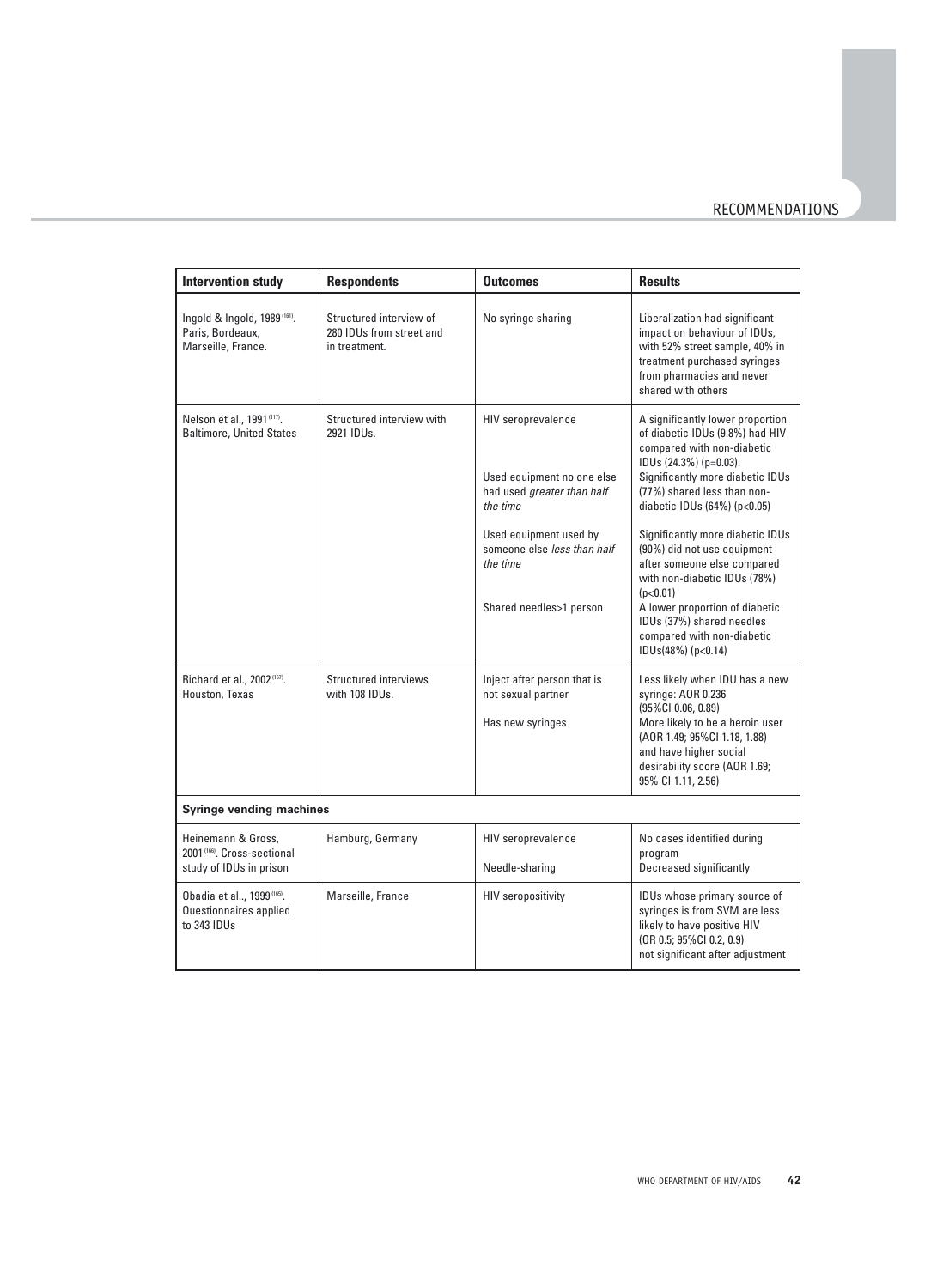# Table 6. Summary of studies on the disposal of needles and syringes

| <b>Study</b>                                             | <b>Description</b>                                                                                                                                                                                                            | <b>Study objective</b>                                                                                                                                                                                                                                                                                                                                                                                                                       | <b>Outcomes</b>                                                                                                                                                                                                                                                                                                                                                                                                                           |
|----------------------------------------------------------|-------------------------------------------------------------------------------------------------------------------------------------------------------------------------------------------------------------------------------|----------------------------------------------------------------------------------------------------------------------------------------------------------------------------------------------------------------------------------------------------------------------------------------------------------------------------------------------------------------------------------------------------------------------------------------------|-------------------------------------------------------------------------------------------------------------------------------------------------------------------------------------------------------------------------------------------------------------------------------------------------------------------------------------------------------------------------------------------------------------------------------------------|
| Toews et al., 1995 <sup>(197)</sup> .<br>Florida, USA.   | Containers provided by<br>hospital and Public Health<br>Units (PHU). Publicity re<br>project by brochure & local<br>paper advertisements,<br>disseminated by the Chamber<br>of Commerce, Social Services<br>Officer, and PHU. | To provide highly visible and<br>easily accessible disposal<br>containers (in public places<br>and private dwellings)                                                                                                                                                                                                                                                                                                                        | Annual costs: < US\$200<br>Well accepted by community.<br>Relationship between PHU<br>and community strengthened.                                                                                                                                                                                                                                                                                                                         |
| Zamora et al., 1998 <sup>(198)</sup> .<br>Madrid, Spain. | Presence of HIV-1 assessed<br>in 28 syringes discarded in<br>public places, 10 from NSP,<br>and 10 controls (of which<br>5 had blood from HIV positive<br>patient, and 5 had blood<br>from HIV negative patient).             | To assess the presence<br>of HIV-1 in discarded syringes<br>in public places (and compare<br>to those from NSP)                                                                                                                                                                                                                                                                                                                              | Little or no risk of HIV-1 infection<br>by casual needle injury from<br>a discarded syringe left by<br>an IDU in a public place.                                                                                                                                                                                                                                                                                                          |
| Springer et al., 1999 (199).<br>New York City.           | Qualitative exploration of<br>syringe disposal interventions<br>for injecting drug users (IDUs)<br>- interviews with injecting<br>and non injecting community<br>members.                                                     | To gauge IDUs' and non-IDUs'<br>support for NSPs as syringe<br>disposal interventions.                                                                                                                                                                                                                                                                                                                                                       | Non-IDUs favoured a one-way<br>drop box, but IDUs identified<br>fear of arrest for possession<br>of syringes as an important<br>obstacle to use of drop box.                                                                                                                                                                                                                                                                              |
| Riley et al., 1998 <sup>(200)</sup> .<br>Baltimore, USA. | To assess acceptability and<br>use of a community-based<br>needle and syringe disposal<br>intervention.                                                                                                                       | 3 red drop boxes provided for<br>disposal of used needles and<br>syringes in high IDU area.<br>Acceptance of boxes<br>measured by focus groups<br>of residents, IDUs and police -<br>before and after project<br>implementation. Use was<br>measured by weekly counts<br>of needles (in boxes and public<br>places); sample of all deposited<br>needles was randomly chosen<br>for needle washing and<br>subsequent HIV antibody<br>testing. | In the first 10 months,<br>2971 needles were collected.<br>Of 156 needles tested,<br>10.9% were positive for HIV<br>antibody.<br>Needle counts on the street did<br>not change in box areas<br>compared with control areas.<br>Red boxes were accepted by<br>the community and drug users.<br>Police officers also used<br>the boxes to dispose of<br>confiscated needles.<br>All focus groups expressed<br>support of project expansion. |
| Macalino et al., 1998 (201).<br>Baltimore, Maryland, USA | To review issues related to<br>discarded syringes in the<br>community and to describe<br>community-based programmes<br>for the safe disposal of used<br>needles and syringes.                                                 | Literature review to identify<br>community-based syringe<br>disposal programmes<br>(other than NSP). Workshop<br>held.                                                                                                                                                                                                                                                                                                                       | 15 programmes for the safe<br>disposal of syringes were<br>identified in Australia, Canada<br>and the United States - only 3<br>primarily for IDUs.<br>For IDUs, criminal penalties<br>for possession of syringes are<br>a substantial deterrent to<br>participation in community-<br>based efforts to improve safe<br>disposal of used syringes.                                                                                         |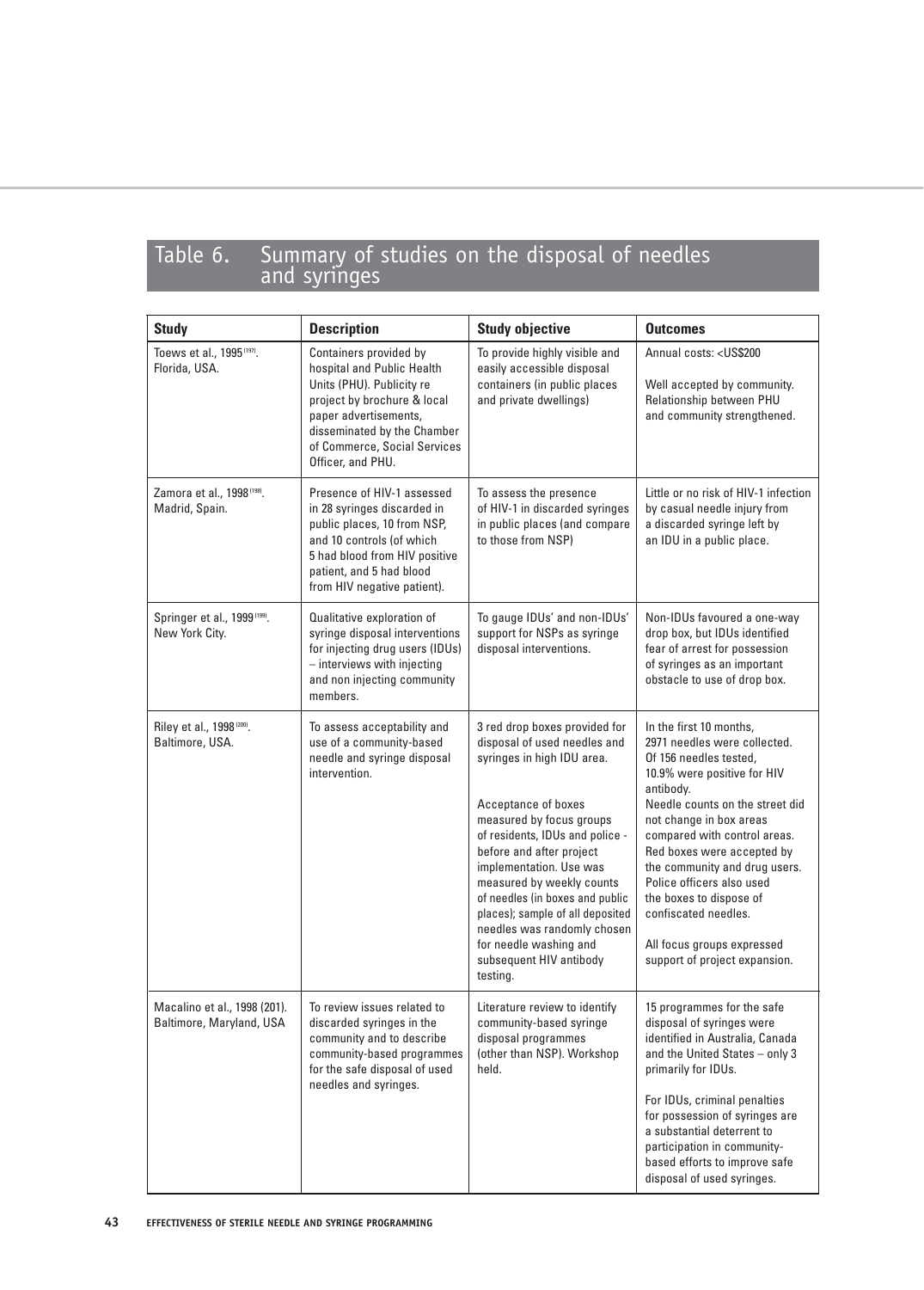## 7. REFERENCES

**1.** Burns SM et al. The epidemiology of HIV infection in Edinburgh related to the injecting of drugs: an historical perspective and new insight regarding the past incidence of HIV infection and derived from retrospective HIV antibody testing of stored samples of serum. The Journal of Infection, 1996, 32:53-62.

**2.** Buning EC et al. Preventing AIDS in drug addicts in Amsterdam. Lancet, 1986, 1:1435.

**3.** Bradford Hill A. The environment and disease: association or causation. Procedures of the Royal Society of Medicine, 1965, 58:295-300.

**4.** Lurie P. Invited commentary: le mystere de Montreal. American Journal of Epidemiology, 1997a, 146:1003-6.

**5.** Drucker E et al. Measuring harm reduction: the effects of needle and syringe exchange programmes and methadone maintenance on the ecology of HIV. (Review) (105 refs). AIDS, 1998, 12(Suppl. A):S217-30.

**6.** Normand J, Vlahov D & Moses, LE, eds. Preventing HIV transmission: the role of sterile needles and bleach. Washington DC, National Academy Press, 1995.

**7.** www.lindesmith.org/library/lipp14.html, Fourteen article abstracts on syringe and needle exchange. Drug Policy alliance, 2002.

**8.** www.lindesmith.org/library/syringe\_index2.html, Needle exchange/syringe availability & HIV/AIDS. Drug Policy alliance, 2002.

**9.** www.dogwoodcentre.org/references/ Satcher00b2.html, Satcher D, MD. Annotated bibliography: scientific research on syringe exchange programmes published since April 1998 - part 2. Washington, DC, US Department of Health and Human Services, 2000.

**10.** Gibson DR, Flynn NM & Perales D. Effectiveness of syringe exchange programmes in reducing HIV risk behaviour and HIV seroconversion among injecting drug users. (Review) (67 refs). AIDS, 2001, 15(11):1329-41.

**11.** Druce J & Birch C. A review of the literature on disinfection of Human Immunodeficiency virus, Hepatitis B Virus and Hepatitis C virus. In: McGeorge J, Crofts N, & Burrows C, eds. Disaffected or disinfected? The redevelopment of

disinfection and safe injecting messages, Victoria, Australia. The Epidemiology and Social Research Unit, Macfarlane Burnet Centre for Medical Research, Fairfield, 1995, 3-14.

**12.** Bradford Hill A. Principles of medical statistics. 9th ed. London, The Lancet Limited, 1971.

**13.** Spitzer WO. Bias versus causality: interpreting recent evidence of oral contraceptive studies. American Journal of Obstetrics and Gynecology, 1998, 179(3 Suppl.):43S-50S.

**14.** Chaisson RE et al. HIV, bleach, and needlesharing. Lancet, 1987, 1(8547):1430.

**15.** Vlahov D et al. HIV seroconversion and disinfection of injection equipment among intravenous drug users. Epidemiology, 1991, 2(6):444-6.

**16.** Titus S et al. Bleach use and HIV seroconversion among New York City injection drug users. Journal of Acquired Immune Deficiency Syndromes, 1994, 7(7):700-4.

**17.** Vlahov D et al. Field effectiveness of needle disinfection among injecting drug users. Journal of Acquired Immune Deficiency Syndromes, 1994, 7(7):760-6.

**18.** Kapadia F et al. (Second Collaborative Injection Drug User Study, Group), Does bleach disinfection of syringes protect against hepatitis C infection among young adult injection drug users? Epidemiology, 2002, 13(6):738-41.

**19.** Hagan H et al. Sharing of drug preparation equipment as a risk factor for hepatitis C. American Journal of Public Health, 2001, 91(1):42-6.

**20.** Clatts MC et al. HIV-1 transmission in injection paraphernalia: Heating drug solutions may inactivate HIV-1. Journal of Acquired Immune Deficiency Syndromes & Human Retrovirology, 1999, 22(2):194-199.

**21.** Shah SM et al. Detection of HIV-1 DNA in needle/syringes, paraphernalia, and washes from shooting galleries in Miami: a preliminary laboratory report. Journal of Acquired Immune Deficiency Syndromes & Human Retrovirology, 1996, 11(3):301-6.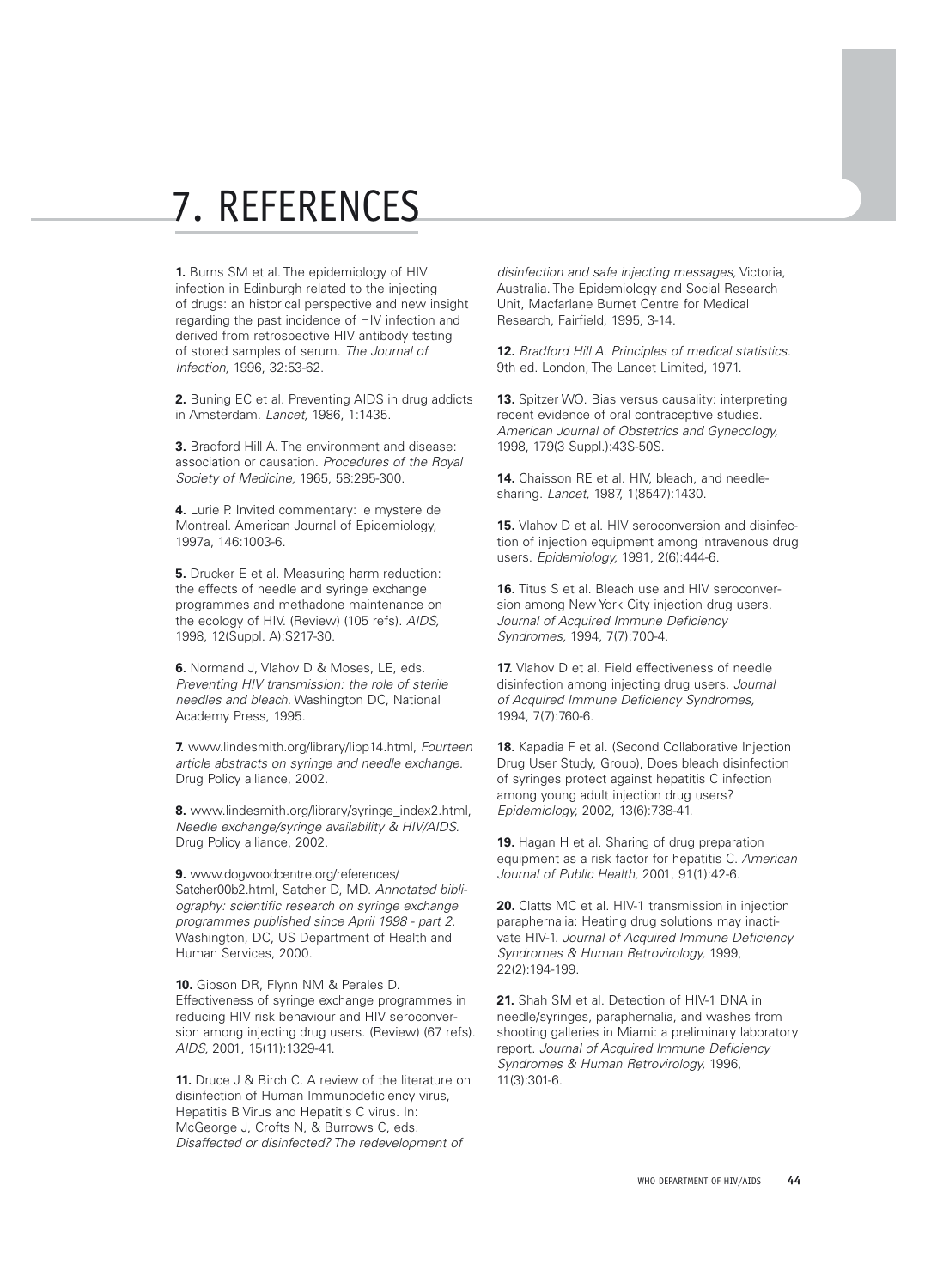**22.** Nyamathi AM et al. Barriers to condom use and needle cleaning among impoverished minority female injection drug users and partners of injection drug users. Public Health Reports, 1995, 110(2):166-72.

**23.** Carlson RG et al. A preliminary evaluation of a modified needle-cleaning intervention using bleach among injection drug users. AIDS Education & Prevention, 1998, 10(6):523-32.

**24.** Chitwood DD et al. HIV seropositivity of needles from shooting galleries in South Florida. American Journal of Public Health, 1990, 80:150-152.

**25.** Shapshak P et al. HIV-1 RNA load in needles/syringes from shooting galleries in Miami: a preliminary laboratory report. Drug & Alcohol Dependence, 2000, 58(1-2):153-7.

**26.** Wodak A et al. Antibodies to the HIV virus in needles and syringes used by intravenous drug abusers. Medical Journal of Australia, 1987, 147:275-276.

**27.** Abdala N et al. Survival of HIV-1 in syringes. Journal of Acquired Immune Deficiency Syndromes & Human Retrovirology, 1999, 20(1):73-80.

**28.** McCoy CB et al. Parenteral transmission of HIV among injection drug users: assessing the frequency of multi-person user of needles, syringes, cookers, cotton and water. Journal of Acquired Immune Deficiency Syndromes & Human Retrovirology, 1998, 18(Suppl. 1):S25-29.

**29.** MacDonald M et al. HIV prevalence and risk behaviour in needle exchange attenders: a national study. The Collaboration of Australian Needle Exchanges. Medical Journal of Australia, 1997, 166(5):237-40.

**30.** Heimer R et al. Three years of needle exchange in New Haven: what have we learned? AIDS Public Policy Journal, 1994, 9:59-74.

**31.** Nelles J & Harding T. Preventing HIV transmission in prison: a tale of medical disobedience and Swiss pragmatism. Lancet, 1995, 346:1507-8.

**32.** Dolan KA & Wodak A. HIV transmission in a prison system in an Australian State. [Comment]. Medical Journal of Australia, 1999, 171(1):14-7.

**33.** Nguyen TA et al. Risk factors for HIV-1 seropositivity in drug users under 30 years old in Haiphong, Vietnam. Addiction, 2001, 96(3):405-13.

**34.** Abdala N et al. Can HIV-1-contaminated syringes be disinfected? Implications for transmission among injection drug users. Journal of Acquired Immune Deficiency Syndromes & Human Retrovirology, 2001, 28(5):487-94.

**35.** Weber DJ et al. The effect of blood on the antiviral activity of sodium hypochlorite, a phenolic, and a quaternary ammonium compound. Infection Control & Hospital Epidemiology, 1999, 20(12):821-7.

**36.** Van Bueren J et al. *Inactivation of HIV-1 by* chemical disinfectants: sodium hypochlorite. Epidemiology & Infection, 1995, 115(3):567-79.

**37.** Shimakoshi Y et al. A micro-suspension-test for evaluation of disinfectants against human immunodeficiency virus. Kansenshogaku Zasshi - Journal of the Japanese Association for Infectious Diseases, 1995, 69(5):532-8.

**38.** Shimakoshi Y. Micro-carrier-test: evaluating disinfectants for HIV. Kansenshogaku Zasshi - Journal of the Japanese Association for Infectious Diseases, 1995, 69(10):1151-8.

**39.** Druce JD, Locarnini SA & Birch CJ. Syringe cleaning techniques and transmission of HIV. AIDS, 1995, 9(9):1105-7.

**40.** Druce JD et al. Susceptibility of HIV to inactivation by disinfectants and ultraviolet light. Journal of Hospital Infection, 1995, 30(3):167-80.

**41.** Shapshak P et al. Preliminary laboratory studies of inactivation of HIV-1 in needles and syringes containing infected blood using undiluted household bleach. Journal of Acquired Immune Deficiency Syndromes & Human Retrovirology, 1994, 7(7):754-9.

**42.** Flynn N et al. In vitro activity of readily available household materials against HIV-1: is bleach enough? Journal of Acquired Immune Deficiency Syndromes & Human Retrovirology, 1994, 7(7):747-53.

**43.** Watters J.K et al. Household bleach as disinfectant for use by injecting drug users. Lancet, 1993, 342(8873):742-3.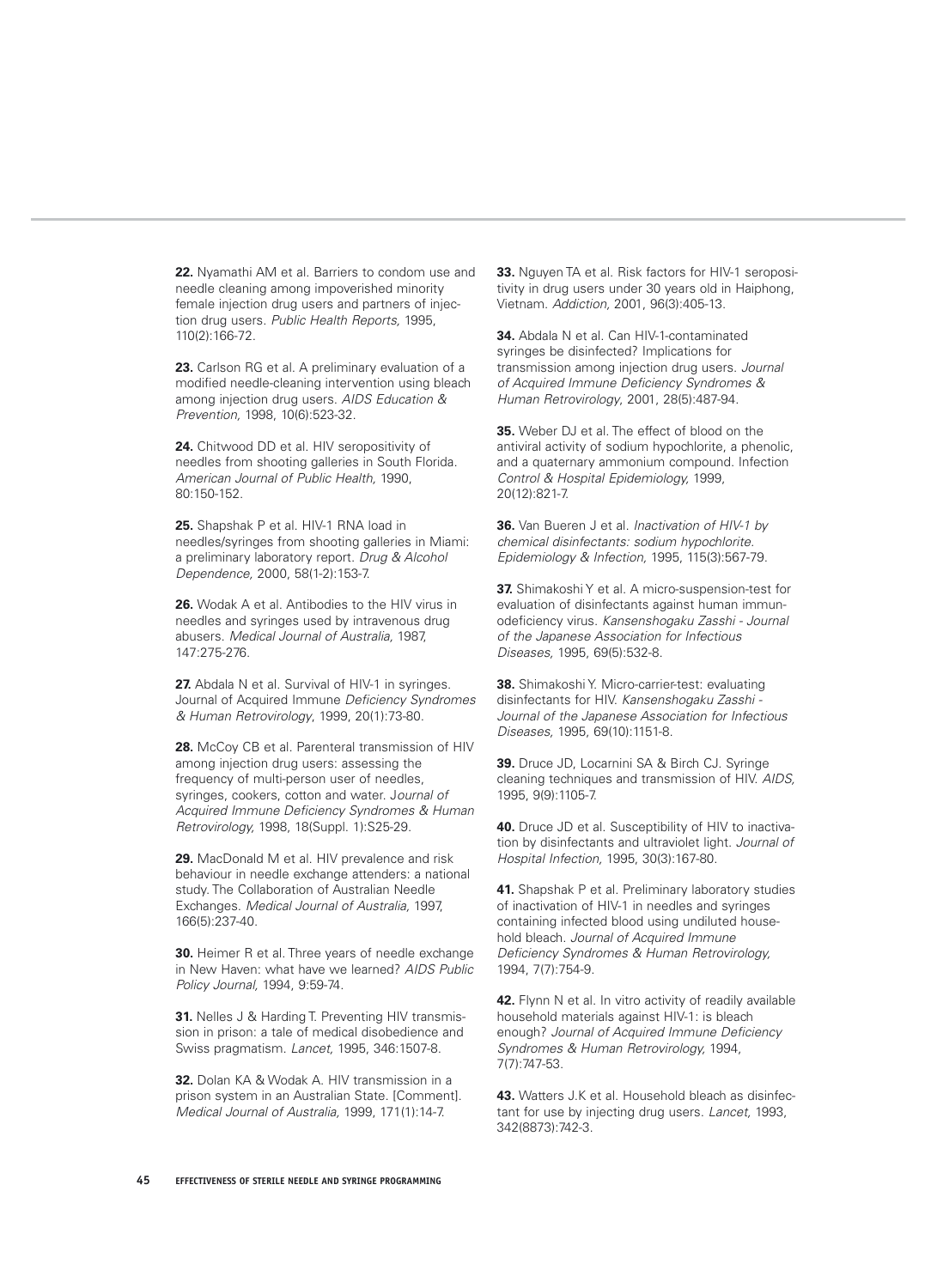**44.** Shapshak P et al. Inactivation of human immunodeficiency virus-1 at short time intervals using undiluted bleach. Journal of Acquired Immune Deficiency Syndromes & Human Retrovirology, 1993, 6(2):218-9.

**45.** Gordon V et al. Assessment of chemical disinfectants against human immunodeficiency virus: overcoming the problem of cytotoxicity and the evaluation of selected actives. Journal of Virological Methods, 1993, 45(3):247-57.

**46.** Aranda-Anzaldo A, Viza D & Busnel RG. Chemical inactivation of human immunodeficiency virus in vitro. Journal of Virological Methods, 1992, 37(1):71-81.

**47.** Newmeyer J, Drew L & Miner R. HIV transmission in simulated conditions of sharing of hypodermic equipment. Journal of Acquired Immune Deficiency Syndromes & Human Retrovirology, 1990, 3(10):1019-21.

**48.** Resnick L et al. Stability and inactivation of HTLV-III/LAV under clinical and laboratory environments. Journal of the American Medical Association, 1986, 255(14):1887-91.

**49.** Martin LS, McDougal JS & Loskoski SL. Disinfection and inactivation of the human T lymphotropic virus type III/Lymphadenopathyassociated virus. Journal of Infectious Diseases, 1985, 152(2):400-3.

**50.** Spire B et al. Inactivation of lymphadenopathy associated virus by chemical disinfectants. Lancet, 1984, 2(8408):899-901.

**51.** Contoreggi C et al. Effects of varying concentrations of bleach on in vitro HIV-1 replication and the relevance to injection drug use. Intervirology, 2000, 43(1):1-5.

**52.** Romanelli F, Smith KM & Pomeroy C. Reducing the transmission of HIV-1: needle bleaching as a means of disinfection. Journal of the American Pharmaceutical Association, 2000, 40(6):812-7.

**53.** Jamner MS, Corby NH & Wolitski RJ. Bleaching injection equipment: influencing factors among IDUs who share. Substance Use & Misuse, 1996, 31(14):1973-93.

**54.** Rietmeijer CA et al. Increasing the use of bleach and condoms among injecting drug users in Denver: outcomes of a targeted, community-level

HIV prevention programme. AIDS, 1996, 10(3):291-8.

**55.** McCoy HV et al. Skills for HIV risk reduction: evaluation of recall and performance in injecting drug users. Substance Use & Misuse, 1997, 32(3):229-47.

**56.** Bird AG et al. Harm reduction measures and injecting inside prison versus mandatory drugs testing: results of a cross sectional anonymous questionnaire survey. The European Commission Network on HIV Infection and Hepatitis in Prison. British Medical Journal, 1997, 315(7099):21-4.

**57.** Dolan K et al. A mathematical model of HIV transmission in NSW prisons. Drug & Alcohol Dependence, 1998, 50:197-202.

**58.** Taylor A et al. Outbreak of HIV infection in a Scottish prison. British Medical Journal, 1995, 310(6975):289-292.

**59.** Ljungberg B et al. HIV prevention among injecting drug users: three years of experience from a syringe exchange programme in Sweden. Journal of Acquired Immune Deficiency Syndromes, 1991, 4(9):890-5.

**60.** Heimer R et al. Needle exchange decreases the prevalence of HIV-1 Proviral DNA in returned syringes in New Haven, Connecticut. The American Journal of Medicine, 1993, 95(2):214-220.

**61.** Des Jarlais DC et al. HIV incidence among injecting drug users in New York City syringeexchange programmes. Lancet, 1996, 348(9033):987-91.

**62.** Hurley SF, Jolley DJ & Kaldor JM. Effectiveness of needle-exchange programmes for prevention of HIV infection. Lancet, 1997, 349(9068):1797-1800.

**63.** Monterroso ER et al. Prevention of HIV infection in street-recruited injection drug users. The Collaborative Injection Drug User Study (CIDUS). Journal of Acquired Immune Deficiency Syndromes & Human Retrovirology, 2000, 25(1):63-70.

**64.** Health Outcomes International (HOI). Return on investment in needle and syringe programmes in Australia. Canberra, Commonwealth Department of Health and Ageing, 2002.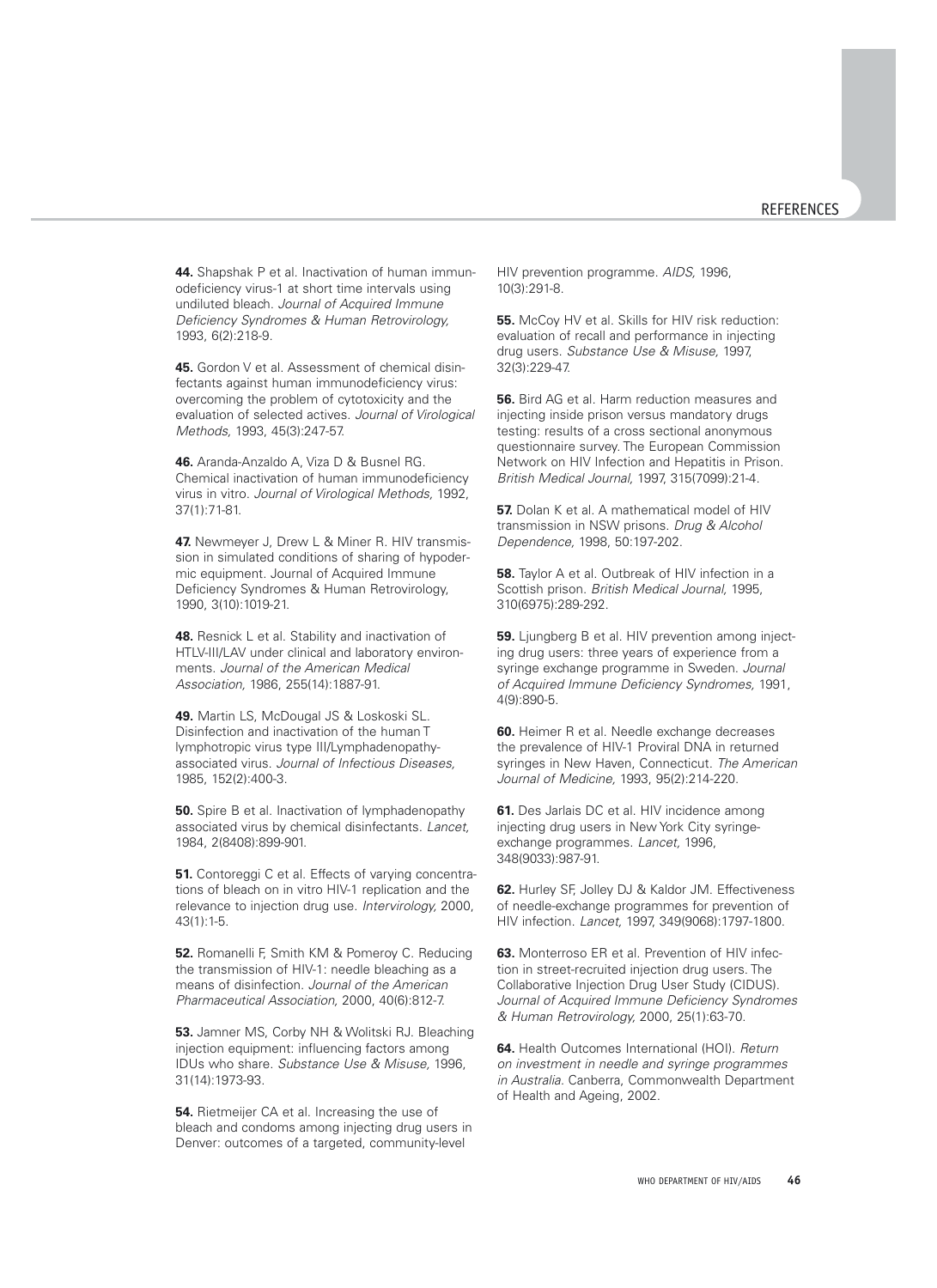**65.** Bruneau J et al. High rates of HIV infection among injection drug users participating in needle exchange programmes in Montreal: Results of a cohort study. American Journal of Epidemiology, 1997, 146:994-1002.

**66.** Strathdee SA et al. Needle exchange is not enough: lessons from the Vancouver injecting drug use study. AIDS, 1997, 11(8):F59-65.

**67.** Schechter M et al. Do needle exchange programmes increase the spread of HIV among injection drug users: an investigation of the Vancouver outbreak. AIDS, 1999, 13(6):F45-51.

**68.** Patrick DM et al. Determinants of HIV seroconversion in injection drug users during a period of rising prevalence in Vancouver. International Journal of STD & AIDS, 1997, 8:437-445.

**69.** Hartgers C et al. The impact of the needle and syringe-exchange programme in Amsterdam on injecting risk behaviour. AIDS, 1989, 3(9):571-6.

**70.** Donoghoe MC et al. Changes in HIV risk behaviour in clients of syringe-exchanges schemes in England and Scotland. AIDS, 1989, 3:267-272.

**71.** Frischer M & Elliot L. Discriminating needle exchange attender from non-attenders. Addiction, 1993, 88:681-687.

**72.** Keene J et al. Evaluation of syringe-exchange for HIV prevention among injecting drug users in rural and urban areas of Wales. Addiction, 1993, 88(8):1063-70.

**73.** Watters JK et al. Syringe and needle exchange as HIV/AIDS prevention for injection drug users. Journal of the American Medical Association, 1994, 271(2):115-20.

**74.** Des Jarlais DC et al. Continuity and change within an HIV epidemic. Injecting drug users in New York City, 1984 through 1992. Journal of the American Medical Association, 1994, 271(2):121-7.

**75.** Oliver KJ et al. Behavioural and community impact of the Portland syringe exchange programme. In: Normand J, Vlahov D & Moses LE eds., Proceedings: Workshop on needle exchange and bleach distribution programmes, Washington, DC, National Academy Press, 1994:35-46.

**76.** Paone D et al. New York City syringe exchange: an overview. In: Workshop on Needle Exchange and Bleach Distribution Programmes. Washington, National Academy Press, 1994.

**77.** Peak A et al. Declining risk for HIV among injecting drug users in Kathmandu, Nepal: the impact of a harm-reduction programme. AIDS, 1995, 9(9):1067-70.

**78.** Guydish J et al. Evaluation of needle exchange using street-based survey methods. Journal of Drug Issues, 1995, 25:33-41.

**79.** Schoenbaum EE, Hartel DM & Gourevitch MN. Needle exchange use among a cohort of injecting drug users. AIDS, 1996, 10:1729-1734.

**80.** Vlahov D et al., Reductions in high-risk drug use behaviours among participants in the Baltimore needle exchange programme. Journal of Acquired Immune Deficiency Syndromes & Human Retrovirology, 1997, 16:400-406.

**81.** Singer M et al. Changing the environment of AIDS risk: findings on syringe exchange and pharmacy sales of syringes in Hartford, CT. Medical Anthropology, 1997, 18(1):107-30.

**82.** Guydish J et al. Evaluating needle exchange: a description of client characteristics, health status, programme utilization, and HIV risk behaviour. Substance Use & Misuse, 1998, 33:1173-1196.

**83.** Heimer R et al. Syringe use and reuse: effects of syringe exchange programmes in four cities. Journal of Acquired Immune Deficiency Syndromes & Human Retrovirology, 1998, 18(Suppl. 1):S37-44.

**84.** Gleghorn AA, Wright-De Aguero L & Flynn C. Feasibility of one-time use of sterile syringes: a study of active injection drug users in seven United States Metropolitan areas. Journal of Acquired Immune Deficiency Syndromes & Human Retrovirology, 1998, 18(Suppl. 1):S30-6.

**85.** Bluthenthal RN et al. Use of an illegal syringe exchange and injection-related risk behaviours among street-recruited drug users in Oakland, California, 1992 to 1995. Journal of Acquired Immune Deficiency Syndromes & Human Retrovirology, 1998, 18(5):505-511.

**86.** Bluthenthal RN et al. The effect of syringe exchange use on high-risk injection drug users: a cohort study. AIDS, 2000, 14(5):605-11.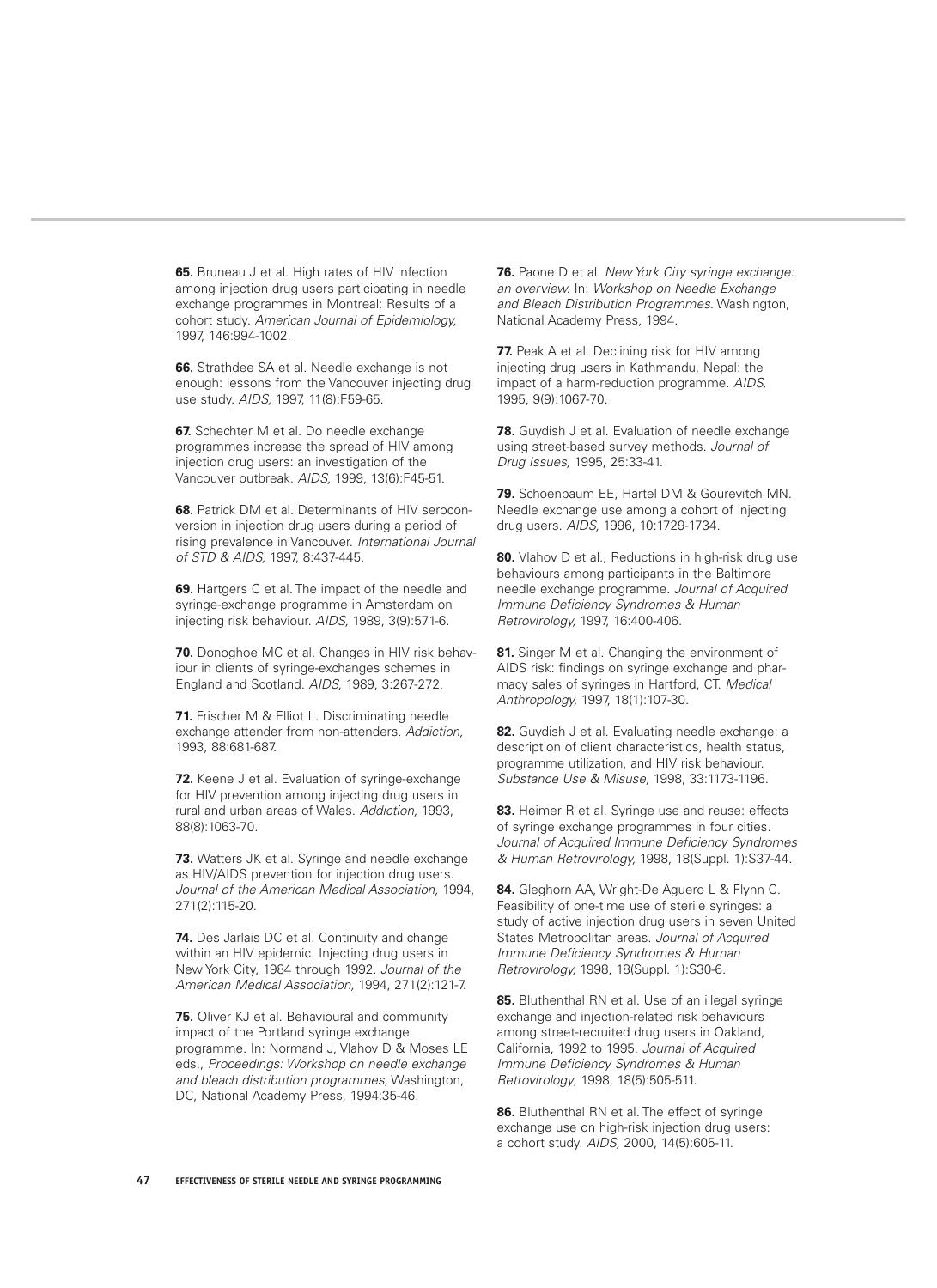**87.** Cox GM et al. Syringe exchanges: a public health response to problem drug use. Irish Medical Journal, 2000, 93(4).

88. Power R & Nozhkina N. The value of process evaluation in sustaining HIV harm reduction in the Russian Federation. AIDS, 2002, 16(2):303-304.

**89.** Gibson DR & Flynn NM. Some observations concerning the contrary evidence of syringe exchange effectiveness. San Francisco, AIDS Research Institute, University of California, 2001.

**90.** Gibson DR et al. Two- to six-fold decreased odds of HIV risk behaviour associated with use of syringe exchange. Journal of Acquired Immune Deficiency Syndromes & Human Retrovirology, in press.

**91.** Klee H et al. The sharing of injection equipment among drug users attending prescribing clinics and those using needle exchange. British Journal of Addiction, 1991, 86:217-223.

**92.** Donoghoe MC, Dolan K, Stimdon GV. Life-style factors and social circumstances of syringe sharing in injecting drug users. British Journal of Addiction, 1992, 87:993-1003.

**93.** Hartgers C et al. Needle-sharing and participation in the Amsterdam syringe exchange programme among HIV-seronegative injecting users. Public Health Reports, 1992, 107(6):675-81.

**94.** van Ameijden EJC et al. Injecting risk behaviour among drug users in Amsterdam, 1986 to 1992 and its relationship to AIDS prevention programmes. American Journal of Public Health, 1994, 84:275- 281.

**95.** Klee H & Morris J. The role of needle exchanges in modifying sharing behaviour: crossstudy comparisons 1989-1993. Addiction, 1995, 90:1635-1645.

**96.** van Ameijden EJ & Coutinho RA. Maximum impact of HIV prevention measures targeted at injecting drug users. AIDS, 1998, 12:625-633.

**97.** van Ameijden EJ et al. The harm reduction approach and risk factors for human immunodeficiency virus seroconversion in injecting drug users, Amsterdam, American Journal of Epidemiology, 1992, 136:236-243.

**98.** Kaplan EH. Evaluating needle exchange programmes via syringe tracking and testing. AIDS and Public Policy, 1991, 6:109-15.

**99.** Kaplan EH, Khoshnood K & Heimer R. A decline in HIV-infected needles returned to New Haven's needle exchange program: client shift or needle exchange? American Journal of Public Health, 1994, 84:1991-1994.

**100.** Kaplan EH. & Heimer R. HIV incidence among New Haven needle exchange participants: updated estimates from syringe tracking and testing data. Journal of Acquired Immune Deficiency Syndromes & Human Retrovirology, 1995, 10:175-176.

**101.** Van Haastrecht HJA et al. Predictors of mortality in the Amsterdam cohort of human immunodeficiency virus (HIV)-positive and HIV-negative drug users. American Journal of Epidemiology, 1996, 143:380-391.

**102.** Lurie P & Drucker E. An opportunity lost: HIV infections associated with lack of a national needleexchange programme in the USA. Lancet, 1997, 349(9052):604-608.

**103.** Bastos FI & Strathdee SA. Evaluating effectiveness of syringe exchange programes: current issues and future prospects. Social Science & Medicine, 2000, 51(12):1771-82.

**104.** Coutinho RA. Needle exchange, pragmatism, and moralism. [Letter;comment]. American Journal of Public Health, 2000, 90(9):1385-7.

**105.** Strathdee SA & Vlahov D. The effectiveness of needle exchange programmes: a review of the science and policy. AIDScience, 2001, 1(16).

**106.** Lowndes CM & Alary M. [Re:] High rates of HIV infection among injection drug users participating in needle exchange programmes in Montreal: results of a cohort study [Letter]. American Journal of Epidemiology, 1998, 148:713-714.

**107.** Safaeian M et al. Validity of self-reported needle exchange attendance among injection drug users: implications for programme evaluation. American Journal of Epidemiology, 2002, 155(2):169-75.

**108.** Broadhead RS, van Hulst Y & Heckathorn DD. The impact of a needle exchange's closure. Public Health Reports, 1999, 114:439-447.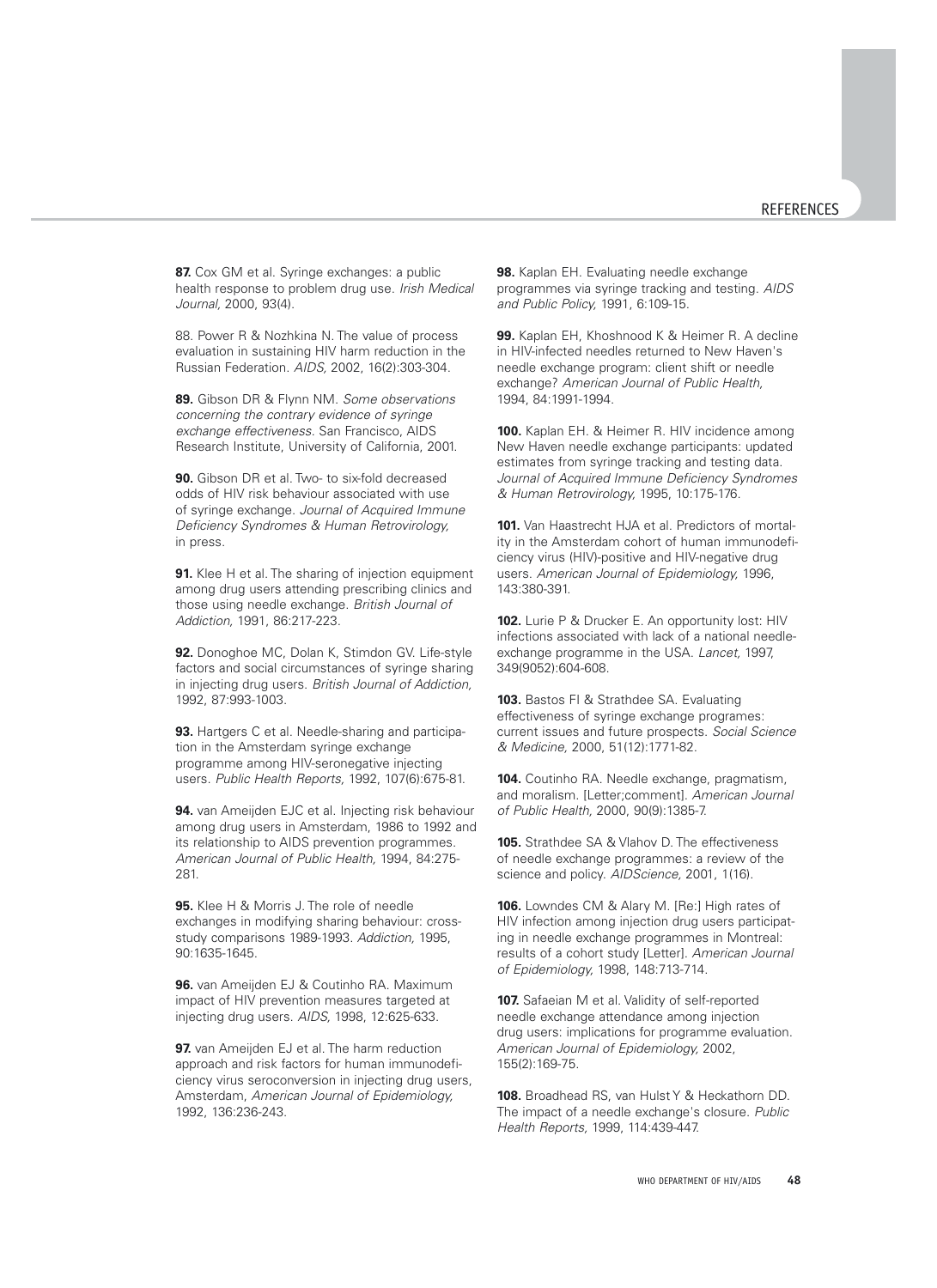**109.** Paone D, Des Jarlais DC & Shi Q. Syringe exchange use and HIV risk reduction over time. AIDS, 1998, 12(1):121-3.

**110.** Des Jarlais DC et al. Behavioural risk reduction in a declining HIV epidemic: injection drug users in New York City, 1990-1997. American Journal of Public Health, 2000, 90(7):1112-1116.

**111.** McCoy CB et al. HIV-1 prevention: interdisciplinary studies and reviews on efficacy of bleach and compliance to bleach prevention protocols. In: Workshop on Needle Exchange and Bleach Distribution Programmes. Washington DC, National Academy Press, 1995.

**112.** McCoy CB et al. HIV-1 prevention: interdisciplinary studies on the efficacy of bleach and development of prevention protocols. [Review]. Archivum Immunologiae et Therapiae Experimentalis, 1995a. 43(1):1-9.

**113.** Page JB et al. Intravenous drug use and HIV infection in Miami. Medical Anthropology, 1990, 4:56-71.

**114.** Samuels JS et al. The practice of "frontloading" among intravenous drug users: association with antibody. AIDS, 1991, 5:343-345.

**115.** Inciardi JA et al. The risk of exposure to HIVcontaminated needles in shooting galleries. In: Inciardi & McElrath K, eds. The American Drug Scene, Los Angeles, Roxbury Press, 1994.

**116.** Chitwood DD et al. Risk factors for HIV-1 seroconversion among injection drug users: a case-control study. American Journal of Public Health, 1995, 85(111538-1542).

**117.** Nelson KE et al. Human immunodeficiency virus infection in diabetic intravenous drug users. Journal of the American Medical Association, 1991, 266(16):2259-2261.

**118.** Latkin CA & Forman VL. Patterns of needle acquisition and socio-behavioural correlates of needle exchange programme attendance in Baltimore, Maryland, U.S.A. Journal of Acquired Immune Deficiency Syndromes & Human Retrovirology, 2001, 27(4):398-404.

**119.** Gleghorn AA et al. Acquisition and use of needles and syringes by injecting drug users in Baltimore, Maryland. Journal of Acquired Immune Deficiency Syndromes & Human Retrovirology, 1995, 10(1):97-103.

**120.** van Ameijden EJ et al. Continuing injecting risk behaviour: results from the Amsterdam Cohort Study of drug users. Addiction, 1999, 94(7):1051-61.

**121. Crofts** N, Aitken CK & Kaldor MJ. The force of numbers: why hepatitis C is spreading among Australian injecting drug users while HIV is not. Medical Journal of Australia, 1999, 170:220-221.

**122.** Coutinho RA. HIV and hepatitis C among injecting drug users: success in preventing HIV has not been mirrored for hepatitis C. British Medical Journal, 1998, 317(7156):424-425.

**123.** Hagan H et al. Reduced risk of hepatitis B and hepatitis C among injection drug users in the Tacoma syringe exchange programme. American Journal of Public Health, 1995, 85(11):531-7.

**124.** Weaver H, Smith G & Kippax S. School-based sex education policies and indicators of sexual health among young people: a comparison of the Netherlands, France, Australia and the United States. Reproductive Health Matters, submitted for publication 2003.

**125.** Lurie P et al. An economic analysis of needle exchange and pharmacy-based programmes to increase sterile syringe availability for injection drug users. Journal of Acquired Immune Deficiency Syndromes & Human Retrovirology, 1998, 18(Suppl. 1):S126-132.

**126.** Holtgrave DR et al. Cost and cost-effectiveness of increasing access to sterile syringes and needles as an HIV prevention intervention in the United States. Journal of Acquired Immune Deficiency Syndromes & Human Retrovirology, 1998, 18(Suppl. 1):S133-8.

**127.** Gold M et al. Needle exchange programmes: an economic evaluation of a local experience. Canadian Medical Association Journal, 1997, 157(3):255-262.

**128.** Jacobs P et al. Cost effectiveness of Streetworks' needle exchange programme of Edmonton. Canadian Medical Association Journal, 1999, 90(3):168-71.

**129.** Kahn JG et al. Updated estimates of the impact and cost of HIV prevention in injection drug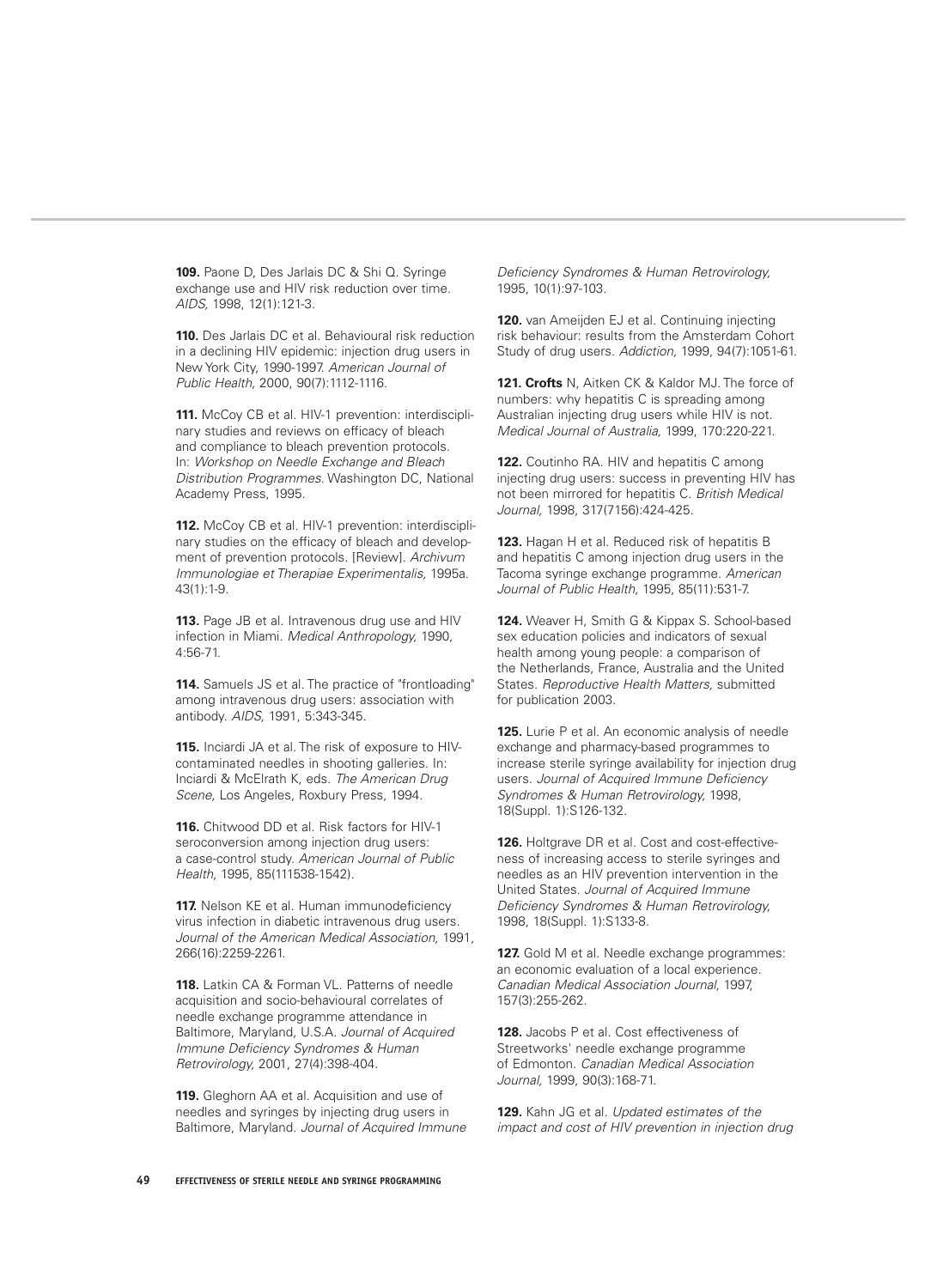users. San Francisco, Centres for Disease Control, Institute for Health Policy Studies, University of California, 1992.

**130.** Kahn J & Haynes Sanstad KC. The role of cost-effectiveness analysis in assessing HIV-prevention interventions. AIDS & Public Policy Journal, 1997, 12(1):21-30.

**131.** Laufer FN. Cost-effectiveness of syringe exchange as an HIV prevention strategy. Journal of Acquired Immune Deficiency Syndromes & Human Retrovirology, 2001, 28(3):273-8.

**132.** Kumaranayake L et al. The cost-effectiveness of HIV preventive measures among injecting drug users in Svetlogorsk, Belarus: Draft. Geneva, UNAIDS, 2000.

133. Kahn JG & DeCarlo P. Is HIV prevention a good investment? Centre for AIDS Prevention Studies (CAPS), 1996.

**134.** Kahn J. Economic evaluation of primary HIV prevention in injection drug users. In: Holtgrave DR, ed., Handbook of Economic Evaluation HIV Prevention Programmes, New York, Plenum Press, 1998.

**135.** Wolk J et al. The effect of a needle and syringe exchange on a methadone maintenance unit. British Journal of Addiction, 1990, 85(11):1445-50.

**136.** Guydish J et al. Evaluating needle exchange: are there negative effects? AIDS, 1993, 7:871-876.

**137.** van Ameijden EJ & Coutinho RA. Large decline in injecting drug use in Amsterdam, 1986-1998: explanatory mechanisms and determinants of injecting transitions. Journal of Epidemiology & Community Health, 2001, 55(5):356-63.

**138.** Junge B et al. Syringe exchange not associated with social network formation: results from Baltimore. AIDS, 2000, 14(4):423-6.

139. Oliver KJ et al. Impact of a needle exchange programme on potentially infectious syringes in public places. Journal of Acquired Immune Deficiency Syndromes & Human Retrovirology, 1992, 5:534-35.

**140.** Doherty MC et al. The effect of needle exchange programme on numbers of discarded needles: a 2-year follow-up. American Journal of Public Health, 2000, 90(6): p. 936-9.

**141.** Bluthenthal RN et al. Factors associated with readiness to change drug use among needleexchange users. Drug & Alcohol Dependence, 2001, 62:225-230.

**142.** Weber U & Schneider W. Syringe exchange in Germany. [Review] [61 refs]. Substance Use & Misuse, 1998, 33(5):1093-112.

**143.** Quan VM, Chung A & Abdul-Quader AS. The feasibility of a syringe-needle-exchange programme in Vietnam. Substance Use & Misuse, 1998, 33(5):1055-67.

**144.** Gray J. Operating needle exchange programmes in the hills of Thailand. AIDS Care, 1995, 7(4):489-99.

**145.** Vickerman P & Watts C. The impact of an HIV prevention intervention for injecting drug users in Svetlogorsk, Belarus: model predictions. International Journal of Drug Policy, 2002, 13:149-164.

**146.** Vogt RL et al. Hawaii's state-wide syringe exchange program. American Journal of Public Health, 1998, 88(9)1403-1404.

147. Des Jarlais DC et al. Maintaining low HIV seroprevalence in populations of injecting drug users. Journal of the American Medical Association, 1995, 274(15):1226-31.

**148.** Heimer R. Can syringe exchange serve as a conduit to substance abuse treatment? Journal of Substance Abuse Treatment, 1998, 15(3):183-91.

**149.** Hagan H et al. Reduced injection frequency and increased entry and retention in drug treatment associated with needle-exchange participation in Seattle drug injectors. Journal of Substance Abuse Treatment, 2000, 19(3):247-52.

**150.** Gibson DR. Two- to seven-fold decreased risk associated with use of needle exchange. In: University-wide AIDS Research Programme. University of California 3rd annual Conference on AIDS Research in California, 17th Annual AIDS Investigators' Meeting; February 25, 2000; South San Francisco, 2000.

**151.** Strathdee SA et al. Needle-exchange attendance and health care utilization promote entry into detoxification. Journal of Urban Health, 1999, 76(4):448-60.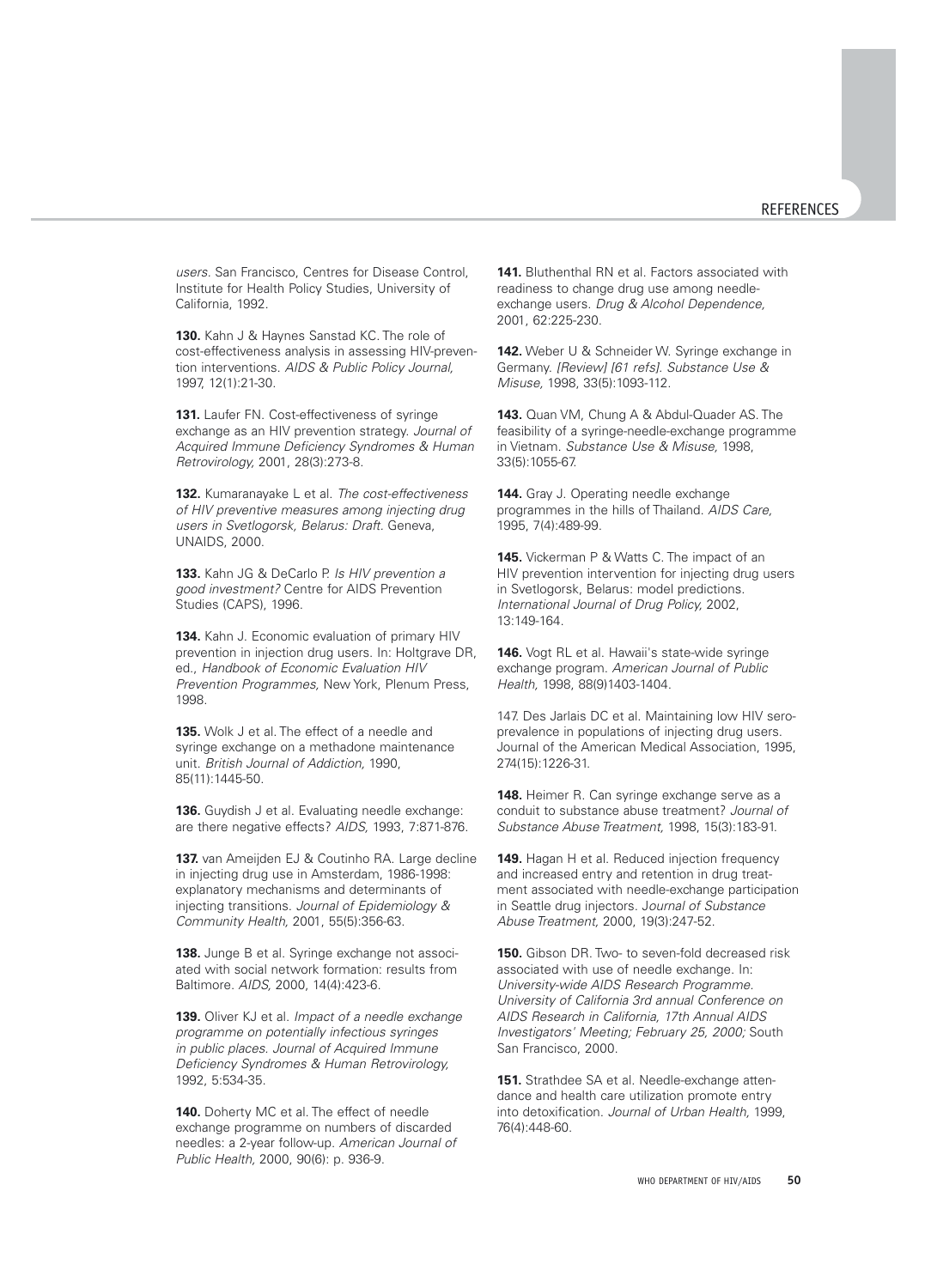**152.** Dolan K, Rutter S, & Wodak AD. Prison based syringe exchange programmes: A review of international research and development. Addiction, 2003, 98:153-158.

**153.** Fennema JS et al. Young and recent-onset injecting drug users are at higher risk for HIV. Addiction, 1997, 92(11):1457-65.

**154.** Telles PR et al. Risk behaviour and HIV seroprevalence among injecting drug users in Rio de Janeiro, Brazil. AIDS, 1997, 11(Suppl. 1):S35-42.

**155.** Sears C et al. Investigation of a secondary syringe exchange program for homeless young adult injection drug users in San Francisco, California, U.S.A. Journal of Acquired Immune Deficiency Syndromes & Human Retrovirology, 2001, 27(2):193-201.

**156.** Paone D et al. HIV risk behaviours of current sex workers attending syringe exchange: the experiences of women in five US cities. AIDS Care, 1999, 11:269-280.

**157.** Nelson KE et al. Changes in sexual behaviour and a decline in HIV infection among young men in Thailand. The New England Journal of Medicine, 1996, 335(5):297-303.

**158.** Ungchusak K et al. First national sentinel seroprevalence survey of HIV-1 infection in Thailand, June 1989. Thai AIDS Journal, 1989, 1:57-74.

**159.** Lima ES et al. Risk factors for HIV-1 seroprevalence among drug injectors in the cocaineusing environment in Rio de Janeiro. Addiction, 1994, 89(6):689-98.

**160.** Jenkins C et al. Measuring the impact of needle exchange programmes among injecting drug users through the National Behavioural Surveillance in Bangladesh. AIDS Education & Prevention, 2001, 13(5):452-461.

**161.** Ingold FR & Ingold S. The effects of the liberalization of syringe sales on the behaviour of intravenous drug users in France. Bulletin on Narcotics, 1989, 1:67-81.

**162.** Caslyn DA et al. Needle-use practices among intravenous drug users in an area where needle purchase is legal. AIDS, 1991, 5:187-193.

**163.** Hunter GM et al. Changes in the injecting risk behaviour of injecting drug users in London, 1990- 1993. AIDS, 1995, 9(5):493-501.

**164.** Groseclose SL et al. Impact of increased access to needles and syringes on practices of injecting-drug users and police officers– Connecticut, 1992-1993. Journal of Acquired Immune Deficiency Syndromes, 1995, 10:82-89.

**165.** Obadia Y et al. Syringe vending machines for injection drug users: an experiment in Marseille, France. American Journal of Public Health, 1999, 89(12):1852-1854.

**166.** Heinemann A & Gross U. Prevention of bloodborne virus infections among drug users in an open prison by syringe vending machines. Sucht, 2001, 47(1):57-65.

**167.** Richard AJ, Mosier V & Atkinson JS. New syringe acquisition and multi-person use of syringes among illegal drug users. Journal of Public Health Policy, 2002, 23(3):324-343.

**168.** Wong K & Lee S. Maintaining low HIV seroprevalence among injecting drug users (Letter to the Editor). Journal of the American Medical Association, 1996, 275(8):596.

**169.** Stark K, Leicht A, & Muller R. Characteristics of users of syringe vending machines in Berlin. Sozial und Praventivmedizin, 1994. 39(4):209-216.

**170.** De Jong W, Tsagarelli T & Schouten E. Rapid assessment of injection drug use and HIV in the Republic of Georgia. Journal of Drug Issues, 1999, 29(4):843-860.

**171.** Valleroy LA et al. Impact of increased legal access to needles and syringes on community pharmacies' needle and syringe sales— Connecticut, 1992-1993. Journal of Acquired Immune Deficiency Syndromes and Human Retrovirology, 1995, 10:73-81.

**172.** Singer M et al. Pharmacy access to syringes among injecting drug users: follow-up findings from Hartford, Connecticut. Public Health Reports, 1998, 113(1):81-89.

**173.** Tsai R et al. Prevention of human immunodeficiency virus infection among intravenous drug users in New South Wales, Australia: the needles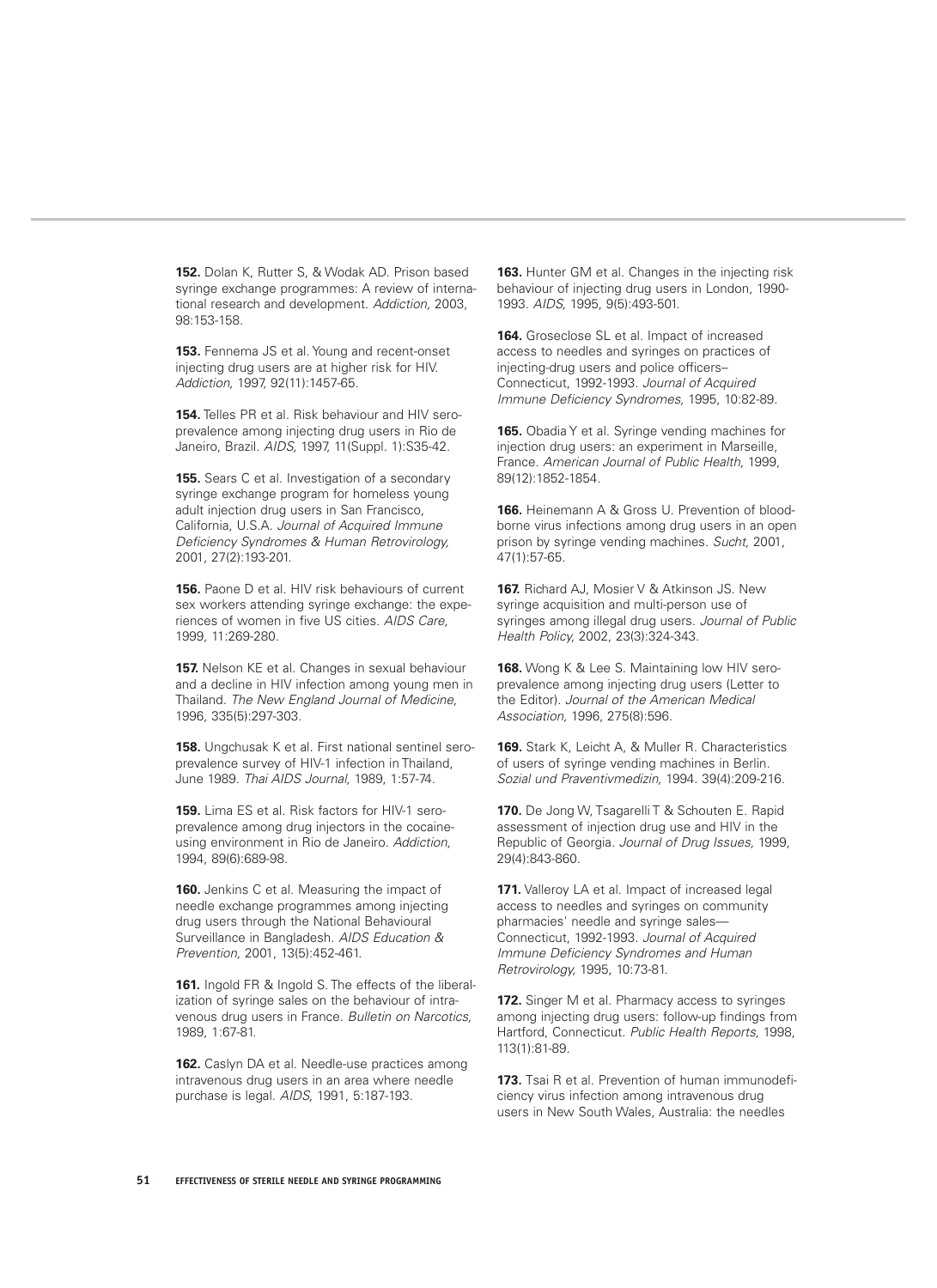and syringes distribution programme through retail pharmacies. Asia-Pacific Journal of Public Health, 1988, 2(4):245-251.

**174.** Sheridan J et al. Role of community pharmacies in relation to HIV prevention and drug misuse: findings from the 1995 national survey in England and Wales. British Medical Journal, 1996, 313:272-274.

**175.** Compton WM et al. Legal needle buying in St. Louis. American Journal of Public Health, 1992, 82:595-596.

**176.** Glanz A, Byrne C, & Jackson P. Role of community pharmacies in prevention of AIDS among injecting drug misusers: findings of a survey in England and Wales. British Medical Journal, 1989, 299:1076-79.

**177.** Case P, Beckett GA, & Jones TS. Access to sterile syringes in Maine: pharmacy paractice after the 1993 repeal of the syringe prescription law. Journal of Acquired Immune Deficiency Syndromes and Human Retrovirology, 1998, 18(Suppl. 1):94-101.

**178.** Farley TA et al. Attitudes and practices of pharmacy managers regarding needle sales to injection drug users. Journal of the American Pharmaceutical Association, 1999, 39(9):23-26.

**179.** Coffin P. Syringe availability as HIV prevention: a review of modalities. (Review) (130 refs). Journal of Urban Health - Bulletin of the New York Academy of Medicine, 2000, 77(3):306-30.

**180.** Friedman SR, Perlis T & Des Jarlais DC. Laws prohibiting over-the-counter syringe sales to injection drug users: relations to population density, HIV prevalence, and HIV incidence. American Journal of Public Health, 2001, 92(5):791-793.

**181.** Burris S, Lurie P & Ng M. Harm reduction in the healthcare system: the legality of prescribing and dispensing syringes to drug users. Health Matrix, 2001, 11(1):5-64.

**182.** Kochems LM et al. The transition from underground to legal syringe exchange: the New York City experience. AIDS Education and Prevention, 1996, 8(6):471-89.

**183.** Heimer R et al. Three years of needle exchange in New Haven: what have we learned? AIDS & Public Policy Journal, 1994, 9(2):59-74.

**184.** Burris S et al. The Legality of Selling or Giving Syringes to Injection Drug Users. Journal of the American Pharmaceutical Association, 2002, 42(6, Suppl. 2):S13-S18.

**185.** Sarkar S, Mookerjee P & Roy AE. Descriptive epidemiology of intravenous heroin users: a new risk group for transmission of HIV in India. Journal of Infectious Diseases, 1991, 23:201-207.

**186.** Ismail R. HIV/AIDS in Malaysia. AIDS, 1998, 12:S1-S10.

**187.** General Accounting Office. Needle Exchange Programs: Research Suggests Promise as an AIDS Prevention Strategy. Washington DC, United States Government Printing Office, 1993.

**188.** National Commission on AIDS. The Twin Epidemics of Substance Use and HIV. HIV, Washington DC, 1991.

**189.** Lurie P & Reingold AL, eds. The public health impact of needle exchange programs in the United States and abroad, Vol. 1. Atlanta, Centers for Disease Control and Prevention, 1993.

**190.** Office of Technology Assessment of the US Congress. The Effectiveness of AIDS Prevention Efforts. Washington DC, US Government Printing Office, 1995.

**191.** National Institutes of Health Consensus Panel. Interventions to prevent HIV risk behaviours. Bethesda, National Institutes Health, 1997.

**192.** Satcher D, Surgeon General. Evidence-based findings on the efficacy of syringe exchange programs: an analysis of the scientific research completed since April 1998. Washington, DC, United States Department of Health & Human Sciences, 2000.

**193.** Institute of Medicine of the National Academy of Science. No Time to Lose: Getting More from HIV Prevention. Washington DC, National Academies Press, 2001.

**194.** Paone D et al. Syringe-exchange programs in the United States: where are we now? AIDS & Public Policy Journal, 1996, 11(3):144-7.

**195.** Paone D et al. Syringe Exchange in the United States, 1996: A National Profile. American Journal of Public Health, 1999, 89(1):43-46.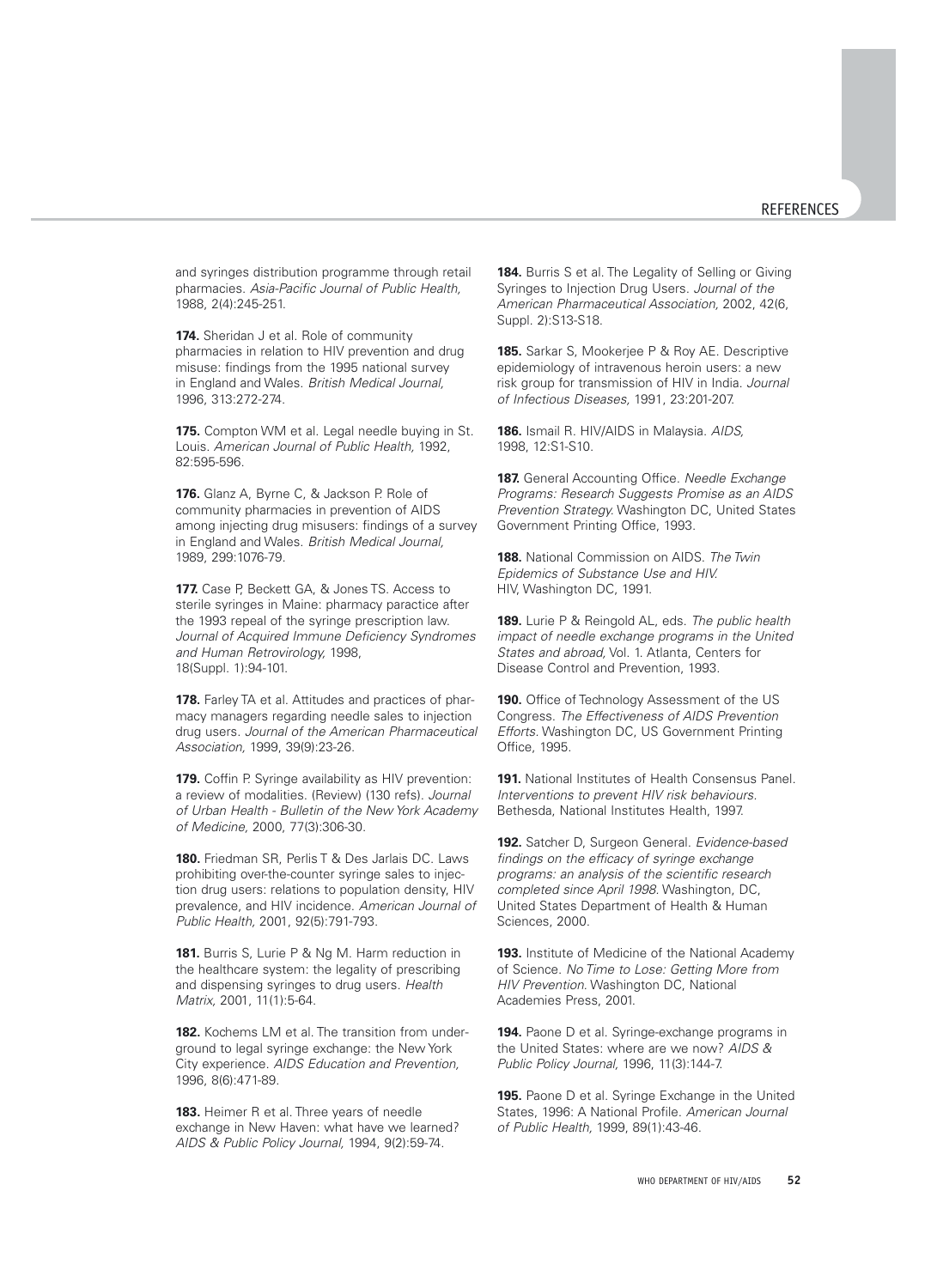**196.** Frischer M et al. Do needle exchanges help to control the spread of HIV among injecting drug users? AIDS, 1993, 7:1677-1678.

**197.** Toews DW. A community-wide needle/syringe disposal program. American Journal of Public Health, 1995, 85(10):1447-8.

**198.** Zamora AB et al. Detection of infectious human immunodeficiency type 1 virus in discarded syringes of intravenous drug users. Pediatric Infectious Disease Journal, 1998, 17:655-657.

**199.** Springer KW et al. Syringe disposal options for injection drug users: a community-based perspective. Substance Use & Misuse, 1999, 34(13):1917-34.

**200.** Riley E et al. Operation Red Box: A pilot project of needle and syringe drop boxes for injection drug users in East Baltimore. Journal of Acquired Immune Deficiency Syndromes & Human Retrovirology, 1998, 18(Suppl. 1):S120-125.

**201.** Macalino GE et al. Community-based programmes for safe disposal of user needles and syringe. Journal of Acquired Immune Deficiency Syndromes & Human Retrovirology, 1998, 18(Suppl. 1):S111-119.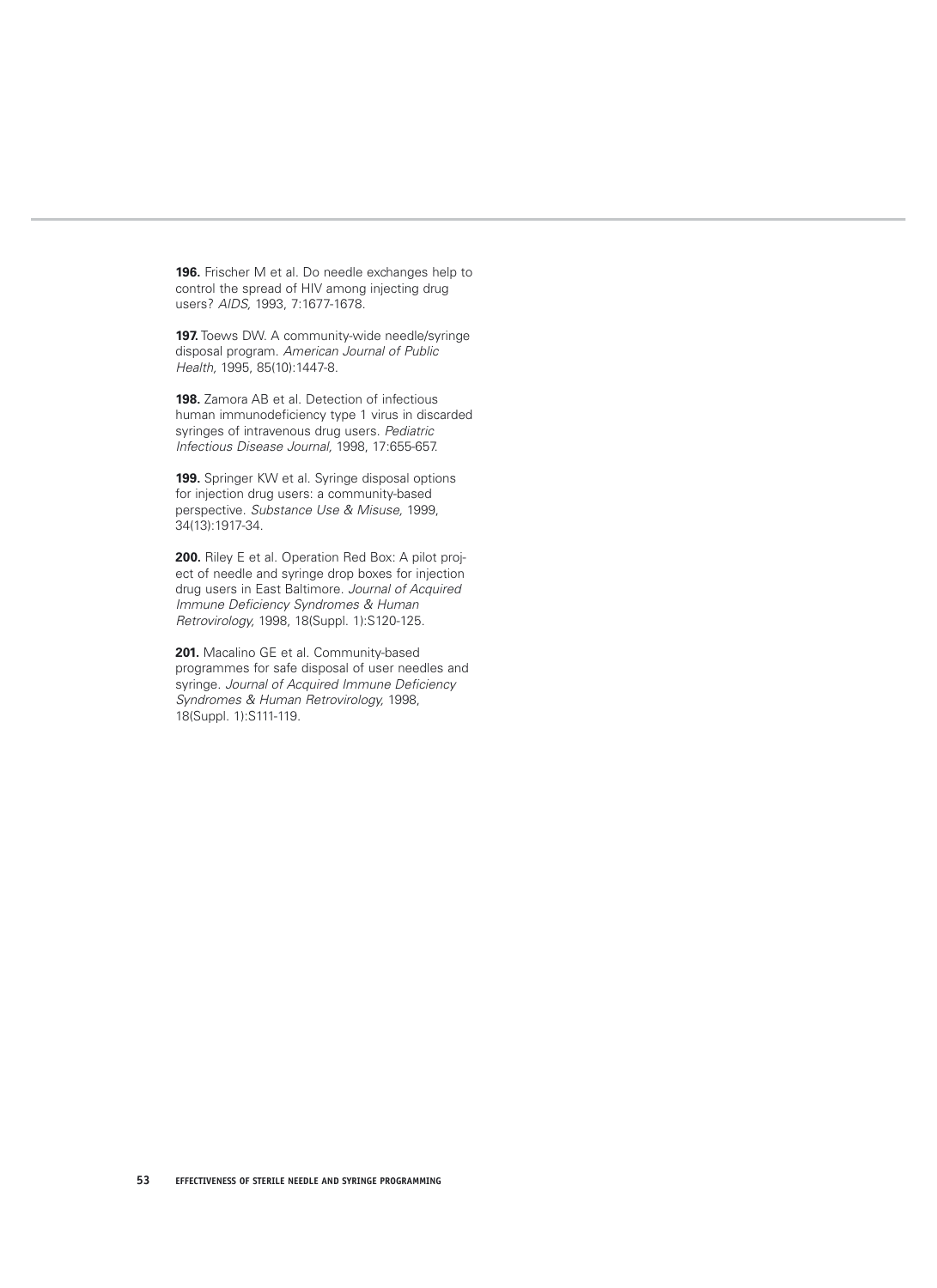## GLOSSARY\*

| <b>BACKLOADING</b>      | Transferring the drug from one syringe to another<br>by removing the plunger from the receiving syringes.                                                                                                                                                                                                                                                                                                                                                                                  |
|-------------------------|--------------------------------------------------------------------------------------------------------------------------------------------------------------------------------------------------------------------------------------------------------------------------------------------------------------------------------------------------------------------------------------------------------------------------------------------------------------------------------------------|
| <b>BOOTING</b>          | Booting is the practice performed after registering and<br>administering the drug solution. In this process, with<br>the needle still in the vein, the injector draws back on<br>the plunger of the syringe to fill the barrel with blood<br>and then re-injects the blood, sometimes repeating<br>this practice several times. More commonly reported<br>with cocaine than with heroin injection, this practice<br>allegedly enhances the euphoria associated with<br>the drug's effects. |
| <b>FRONTLOADING</b>     | The parcelling out of individual portions from a mixer/<br>distributor's syringe to the other participants' syringes<br>by removing the needles from the receiving syringes.                                                                                                                                                                                                                                                                                                               |
| <b>RCT</b>              | Randomized Controlled Trial                                                                                                                                                                                                                                                                                                                                                                                                                                                                |
| <b>REGISTERING</b>      | Registering means that once a needle is inserted,<br>the drug user will draw back the plunger of the syringe<br>to examine for the presence of blood to ensure that<br>theneedle has been properly placed into the vein.                                                                                                                                                                                                                                                                   |
| <b>SHOOTING GALLERY</b> | A clandestine location where injecting drug users go<br>to rent needles and syringes. Since used syringes are<br>returned to a common container to be rented again,<br>this process amounts to anonymous sharing of<br>needles and syringes.                                                                                                                                                                                                                                               |

\* Definitions from Normand et al. (1995)<sup>(6)</sup>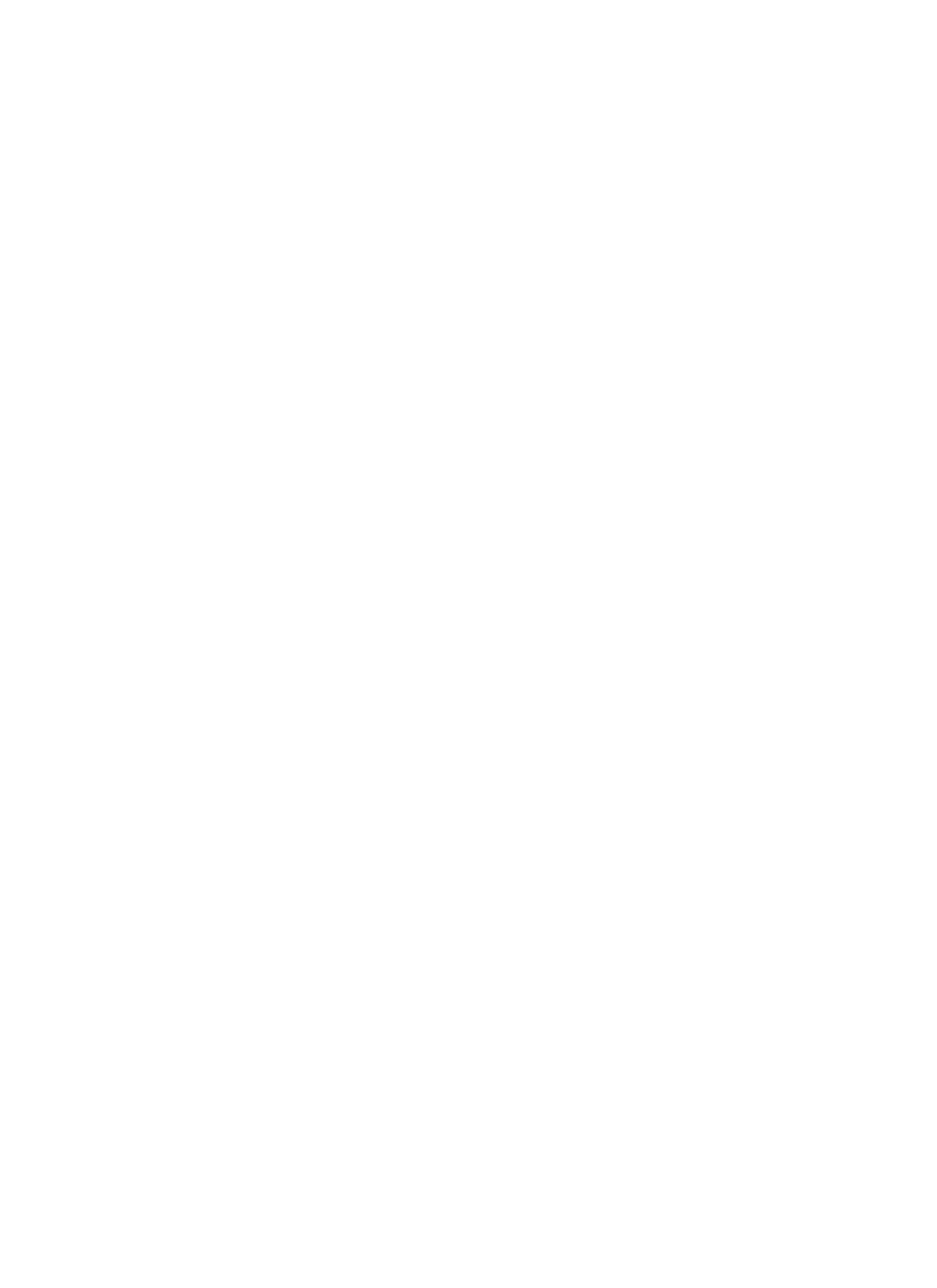**For further information, please contact:** World Health Organization, Department of HIV/AIDS CH-1211 Geneva 27, Switzerland Fax: +41 22 791 4834; email: hiv-aids@who.int